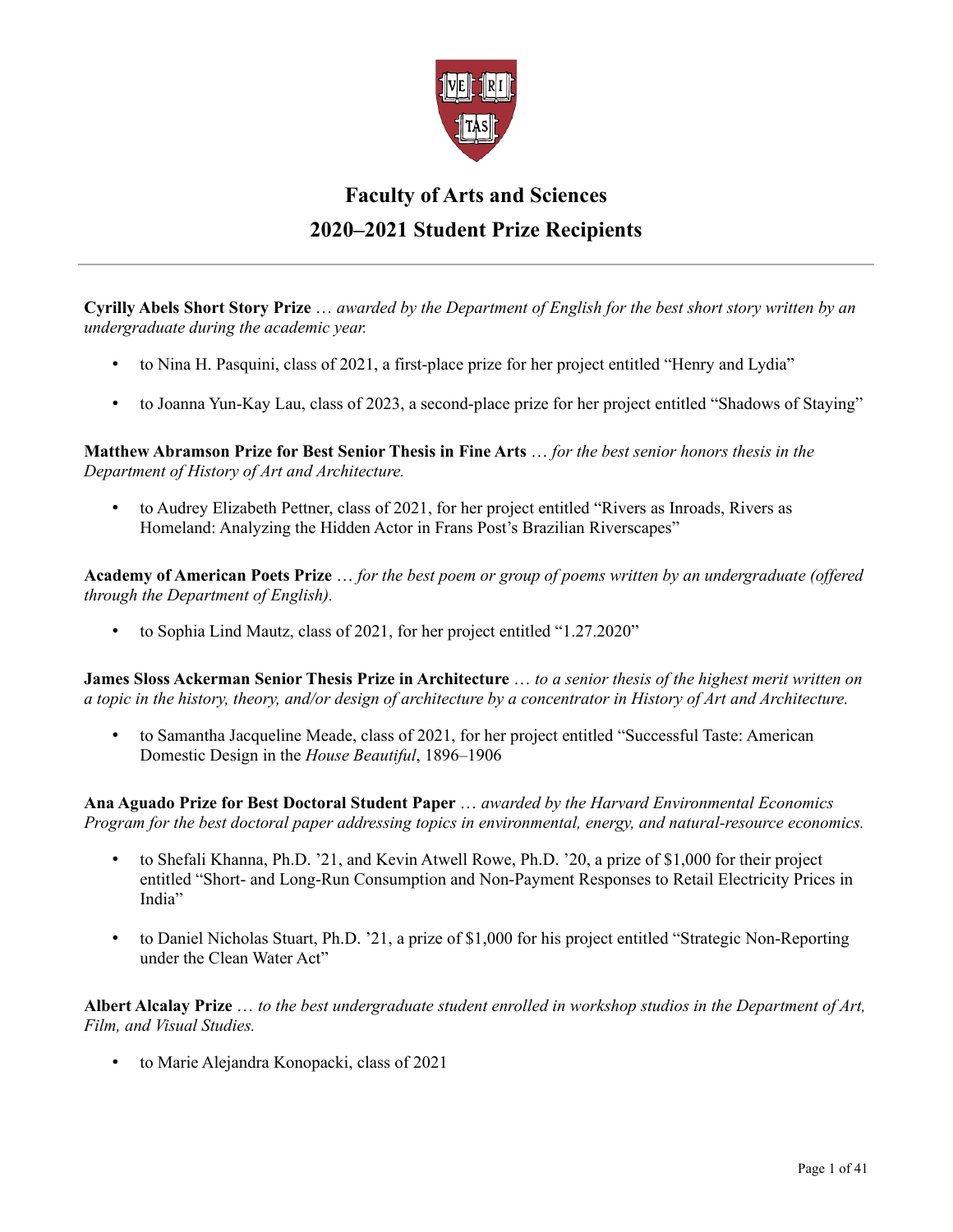**Herb Alexander Award** … *to an outstanding undergraduate in the Department of Mathematics.*

• to Hanna Lynn Mularczyk, class of 2021, a prize of \$500

**Alwaleed Bin Talal Prize for Best Dissertation in Islamic Studies** … *awarded by the Alwaleed Islamic Studies Program for the best doctoral dissertation making original contributions to current scholarly discourse on Islam and Muslim societies, past and present.*

• to Rushain Abbasi, Ph.D. '21, a prize of \$3,000 for his project entitled "Beyond the Realm of Religion: The Idea of the Secular in Premodern Islam"

**Alwaleed Bin Talal Prize for Best Undergraduate Thesis in Islamic Studies** … *awarded by the Alwaleed Islamic Studies Program for the best undergraduate thesis making original contributions to current scholarly discourse on Islam and Muslim societies, past and present.*

• to Isabel Maria Kendall, class of 2021, a prize of \$2,000 for her project entitled "I Know How the Caged Bird Tweets: Online Dissent and Physical Repression in Saudi Arabia, 2015–2020"

**Richard Glover Ames and Henry Russell Ames Award** … *to recognize two members of the senior class who have shown energy in helping others and who exhibit the same heroic character and inspiring leadership of the Ames brothers.*

- to Thomas Lance Bassett, class of 2021
- to Nhu Hoai Dang, class of 2021

**Phyllis Anderson Prize for Playwriting** … *awarded by the American Repertory Theater for the best play submitted by a Harvard College or GSAS student.*

- to Ruva Chigwedere, class of 2021, for her project entitled "For Daughters of Ezili; or, How to Be a Black Girl and Find Love and Survive 101"
- to Devonne D. Pitts, class of 2021, for her project entitled "Everworld"

**William J. Anderson Prize for Outstanding Student in Human Developmental and Regenerative Biology** … *to an exceptional graduating senior in the Human Developmental and Regenerative Biology concentration.*

• to Jisoo Kim, class of 2021, a prize of \$6,000 for her project entitled "Anatomic and molecular details of corticospinal neuron development: Detailed histological characterization and investigation of growth cone-specific transcriptomic machinery"

**Kwame Anthony Appiah Prize** … *awarded by the Department of African and African American Studies to the graduating senior who has written the most outstanding thesis relating to the African diaspora.*

- to Ruva Chigwedere, class of 2021, a prize of \$500 for her project entitled "For Daughters of Ezili; or, How to Be a Black Girl and Find Love and Survive 101"
- to Emily Nicole Orr, class of 2021, a prize of \$500 for her project entitled "Marriage, Money, and the Specter of Miscegenation: Whiteness as Inheritance in 1930s American Fiction"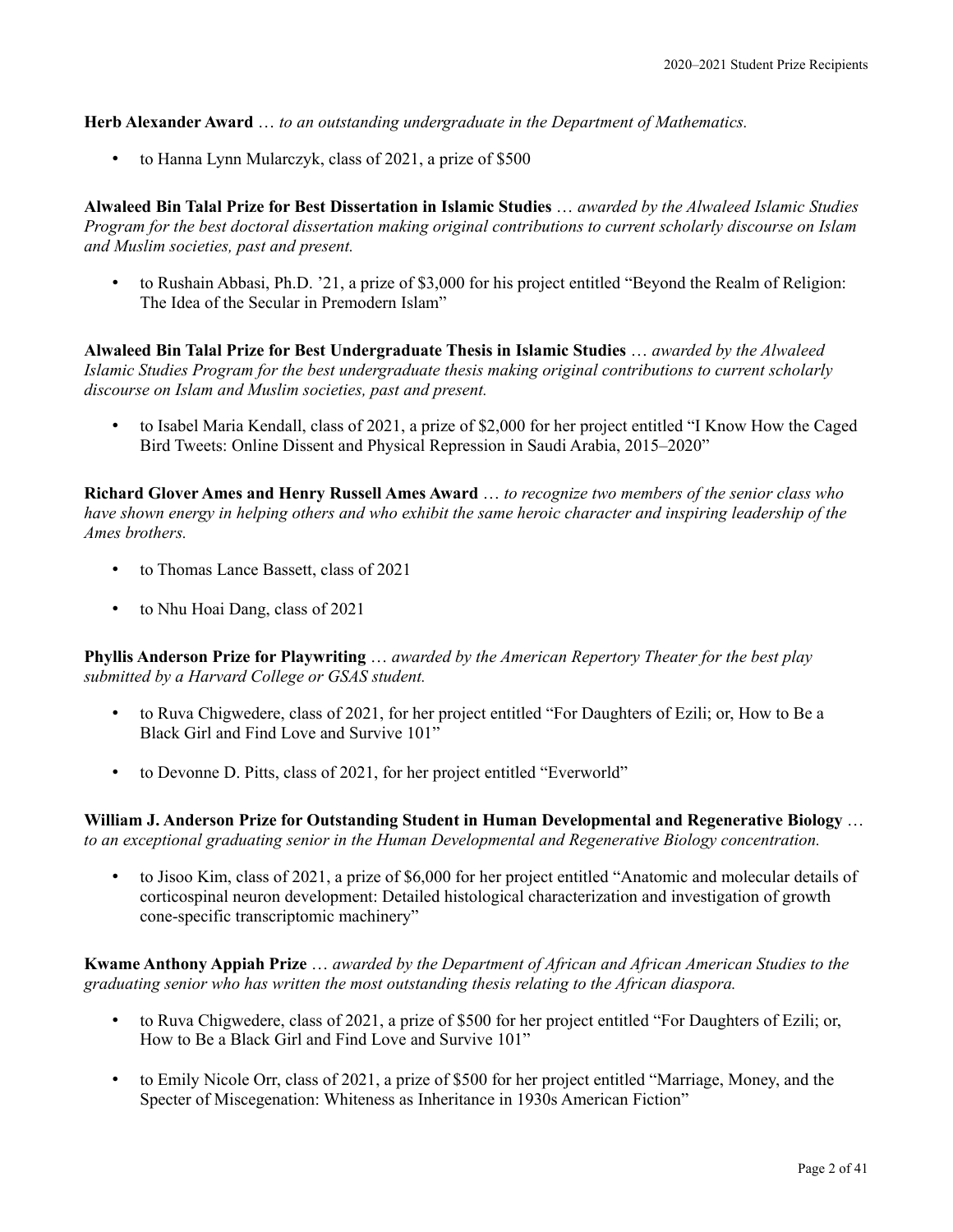**Rudolf Arnheim Prize** … *for the most outstanding undergraduate project that achieves excellence through interdisciplinary effort in the Department of Art, Film, and Visual Studies.*

• to Vivian Keyu Tian, class of 2021

**Santo J. Aurelio Prize** … *awarded by the Harvard Extension School to the A.L.B. recipient who completes their academic work with distinction after the age of 50.*

• to Glenn T. Reed, A.L.B. '21, a prize of \$2,500

**Joseph L. Barrett Award** … *awarded by the Academic Resource Center in memory of Joseph L. Barrett to honor a College student who shares his interest in enhancing the learning of others.*

- to Jasmyne McCoy, class of 2021
- to Antares Tobelem, class of 2021

**Louis Begley Prize** … *awarded by the* Harvard Advocate *to the best work of fiction submitted to the magazine by an undergraduate.*

• to Eva Kramer Rosenfeld, class of 2021, a prize of \$1,000 for her project entitled "Inside the Apple"

**Helen Choate Bell Prize** … *awarded by the Department of English for the best essay of 5,000 to 10,000 words on a subject in American literature.*

• to Geoffrey Richard Kirsch, G5, for his project entitled "'Loss Without Remedy': *Moby-Dick* and the Laws of Compensation"

**Helen Choate Bell Prize for Ph.D. Thesis** … *awarded by the Department of English for the best Ph.D. thesis on a subject in American literature.*

• to Eliza Davenport Holmes, Ph.D. '20, for her project entitled "The Farm: Working the Land in Nineteenth-Century Anglo-American Literature"

**Lillian Bell Prize in History** … *awarded by the Department of History for the best undergraduate paper on the Holocaust or other major twentieth-century event involving human tragedy.*

• to Tamara Shamir, class of 2021, a prize of \$700 for her project entitled "No Exit: Stuck Inside Trump's Immigration Trap"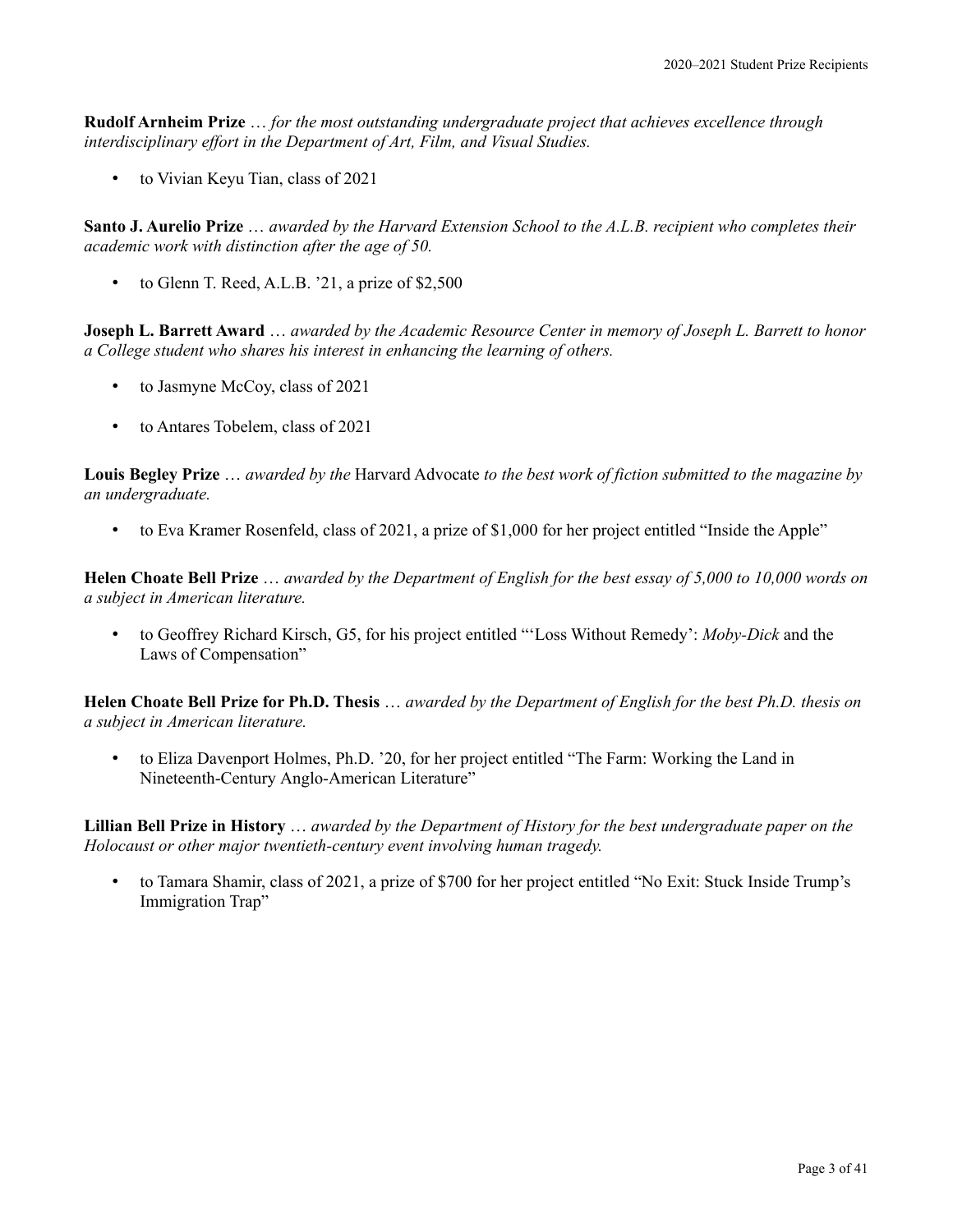**James Gordon Bennett Prize** … *awarded by the Department of Government for the best essay in English prose on some subject of American governmental, domestic, or foreign policy of contemporaneous interest.*

- to Joshua Hsiang-Sheng Berry, class of 2021, a prize of \$800 for his project entitled "Borrowed Boats? The Impact of China's Influence Campaign on American Public Opinion"
- to Starr Huffman Rhee, class of 2021, a prize of \$800 for her project entitled "Grand Divisions: School District Fragmentation in Shelby County, TN"
- to Maxwell Lu Zhu, class of 2021, a prize of \$800 for his project entitled "Ethics for a New Frontier: A Normative Framework for Space Natural Resources Policymaking"

**Philo Sherman Bennett Prize** … *awarded by the Department of Government for the best essay discussing the principles of free government.*

- to Alexander Greenberg, class of 2021, a prize of \$600 for his project entitled "Judicial Politics in Post-Conflict Societies: A Case Study Comparison of the Internationalized Power-Sharing Courts of Bosnia-Herzegovina and Kosovo"
- to Miu Kumakura, class of 2021, a prize of \$600 for her project entitled "Cash, Condition, Community, and Choice: The Role of Participation in Designing for Development"

**Bernhard Blume First-Year Graduate Award** … *awarded by the Department of Germanic Languages and Literatures to the second-year graduate student who had attained the most outstanding record in coursework during their first year of study.*

• to Therese Elisabeth Shire, G2, a prize of \$1,000

**Bernhard Blume Second-Year Graduate Award** … *awarded by the Department of Germanic Languages and Literatures to the third-year graduate student who had attained the most outstanding record in coursework during their second year of study.*

• to Jonas Max Hermann, G3, a prize of \$1,000

**Bernhard Blume Undergraduate Award** … *awarded by the Department of Germanic Languages and Literatures to the graduating senior who has written the best honors thesis and whose performance in courses offered toward the concentration is of equal merit.*

• to Ciara Brynn Hervás, class of 2021, a prize of \$1,000 for her project entitled "Seeing Beyond the Binary: The Photographic Construction of Queer Identity in Interwar Paris and Berlin"

**"The Bohemians" (New York Musicians Club) Prize in Composition** … *awarded by the Department of Music for an original composition for one or two instruments.*

- to Max William Desmond Murray, G6, a prize of \$1,750 for his project entitled "*Emerence Heard*, for violin solo and electronics"
- to Zeynep Toraman, G4, a prize of \$1,750 for her project entitled "*Oboe Odor*, for oboe solo"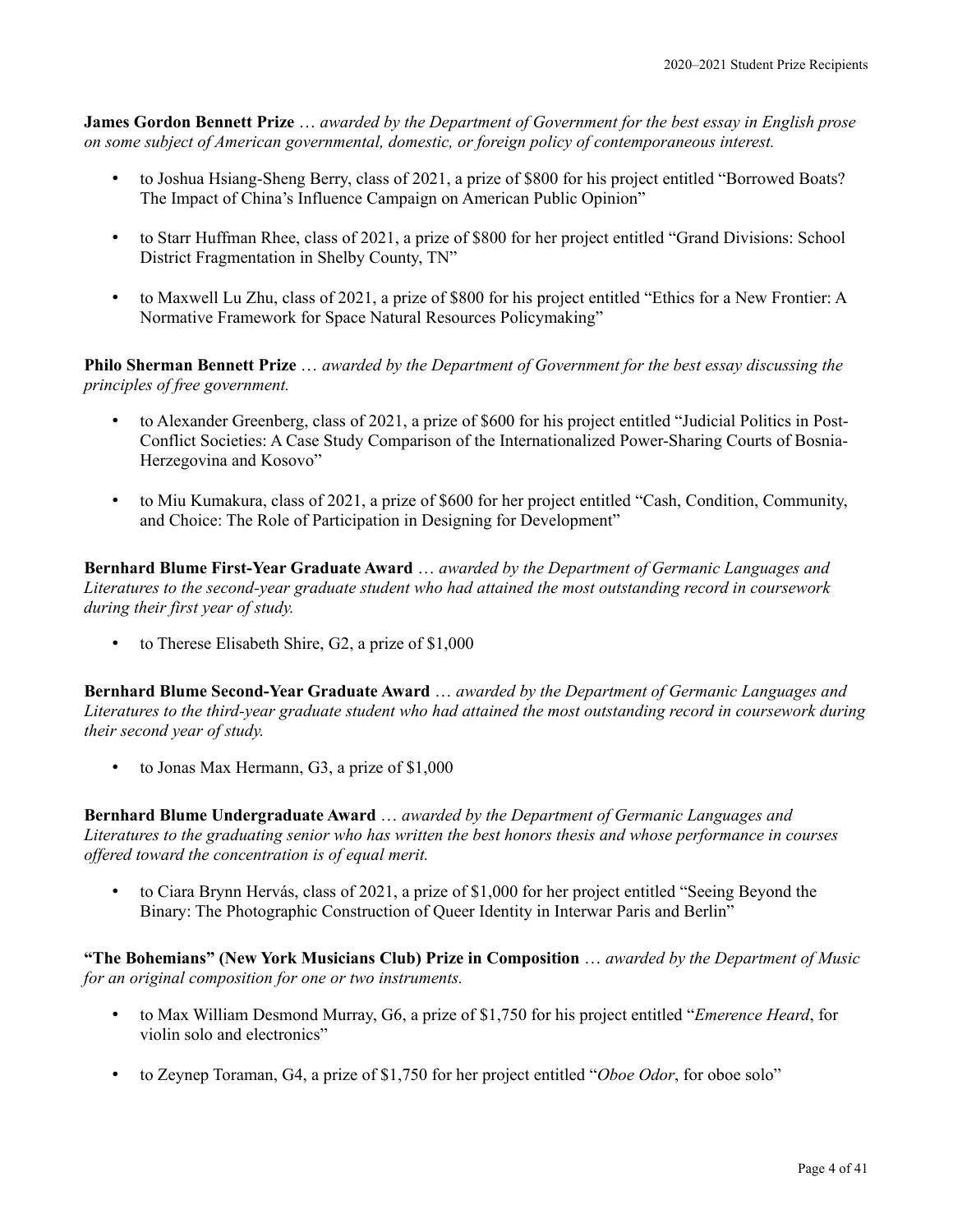**Derek C. Bok Award for Excellence in Graduate Student Teaching of Undergraduates** … *awarded by the Graduate School of Arts and Sciences.*

- to Kirsten Burke, G4, a prize of \$1,000
- to Hardeep Kaur Dhillon, Ph.D. '21, a prize of \$1,000
- to Abigail Mariam, G4, a prize of \$1,000
- to Manuel Andres Melendez Sanchez, G4, a prize of \$1,000
- to Jacob Simon Suissa, G4, a prize of \$1,000

**Derek Bok Public Service Prize** … *awarded by the Harvard Extension School to recognize creative initiatives in community service or longstanding records of civic achievement by Extension School students.*

- to Kristen Michelle Maple, A.L.M. '21, a prize of \$3,000
- to Funmilola Kikelomo Ojelade, A.L.M. '20, a prize of \$3,000
- to Claudia Mariana Rojas Manrique, A.L.M. '21, a prize of \$3,000

**Francis Boott Prize** … *awarded by the Department of Music for the best composition in concerted vocal music.*

- to Christopher Joseph Decker Dowd, class of 2021, a prize of \$500 for his project entitled "*Ave Verum Corpus*, for SATB and organ"
- to Chloe Emma White Levine, class of 2022, a prize of \$500 for her project entitled "*If the Other Do*, for two soprani, baritone, SATB chorus, and piano"

**William and Mary Lee Bossert Prize** … *to a sophomore or a junior in Lowell House with exceptional academic ability and a commitment to a broad range of the sciences, and who shares one or more of the Bosserts' many interests.*

- to Kavya Kopparapu, class of 2022
- to Lerato Takana, class of 2022

**Boston Ruskin Club Prize** … *awarded by the Department of English for the best essay on the life, work, or interests of John Ruskin.*

• to Abigail Rose Modaff, Ph.D. '21, for her project entitled "'Those Who Have Ears to Hear, Let Them Hear': William James and the Significant Life"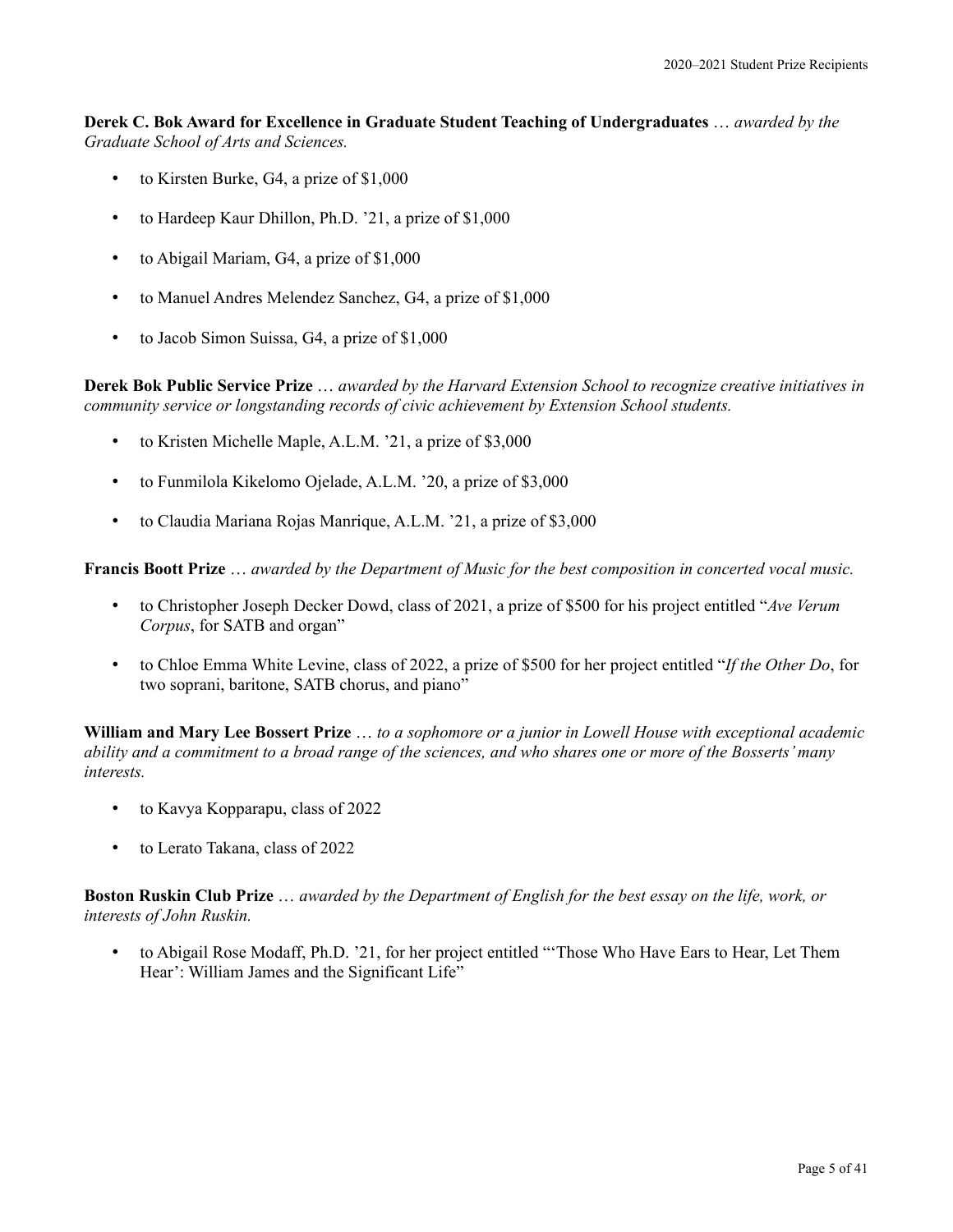**Bowdoin Prize for Graduate Essays in the English Language** … *for the best essay of high literary merit written by a graduate student in any field of learning.*

- to Maxwell Howell Boersma, G5, a prize of \$10,000 for his project entitled "Hannah Höch's Degendered Geometries"
- to Bradley Bolman, G5, a prize of \$10,000 for his project entitled "Knowing Nervous Pointers: Anxiety, Panic, and Deafness"
- to Robert Hudson Vincent, Ph.D. '20, a prize of \$10,000 for his project entitled "Proteus and the Moles: Settler-Colonial Relations in Thomas Morton's May Day Poem"

**Bowdoin Prize for Graduate Composition in Greek** … *awarded by the Department of the Classics for the best original essay in Classical Greek written by a graduate student on any subject.*

- to Nadav Asraf, G6, a prize of \$5,000 for his project entitled "Ἐννύχια Νοήματα"
- to Stephen James Hughes, G8, a prize of \$5,000 for his project entitled "A New Fragment of Ps.-Plato (Νικόμαχος)"

**Bowdoin Prize for Graduate Essay in the Natural Sciences** … *for the best essay of high literary merit written by a graduate student on a subject in any of the natural sciences.*

• to Zhengyang Wang, Ph.D. '21, a prize of \$10,000 for his project entitled "How to Harvest Caterpillar Fungus in Your Backyard: An Evolutionary Odyssey"

**Bowdoin Prize for Undergraduate Essays in the English Language** … *for the best essay of high literary merit written by an undergraduate student in any field of learning.*

- to Isaac Longobardi, class of 2021, a prize of \$10,000 for his project entitled "Cleaning the House"
- to Cindy Hangqing Zhang, class of 2021, a prize of \$10,000 for her project entitled "Poetry as Betrayal: Truth, Confession, and Art in Robert Lowell's *The Dolphin*"

**Bowdoin Prize for Undergraduate Translation into Latin** … *awarded by the Department of the Classics for the best translation into Classical Latin by an undergraduate student.*

- to Josiah Ethan Meadows, class of 2023, a prize of \$2,500
- to Jordan Bliss Perry, class of 2021, a prize of \$2,500

**Bowdoin Prize for Undergraduate Essay in the Natural Sciences** … *for the best essay of high literary merit written by an undergraduate student on a subject in any of the natural sciences.*

• to Taylor Davina Shirtliff-Hinds, class of 2021, a prize of \$10,000 for her project entitled "Troublesome Teenagers: Developing an Experimental Paradigm to Quantify Socially Mediated Alcohol Consumption in Juvenile *Mus musculus*"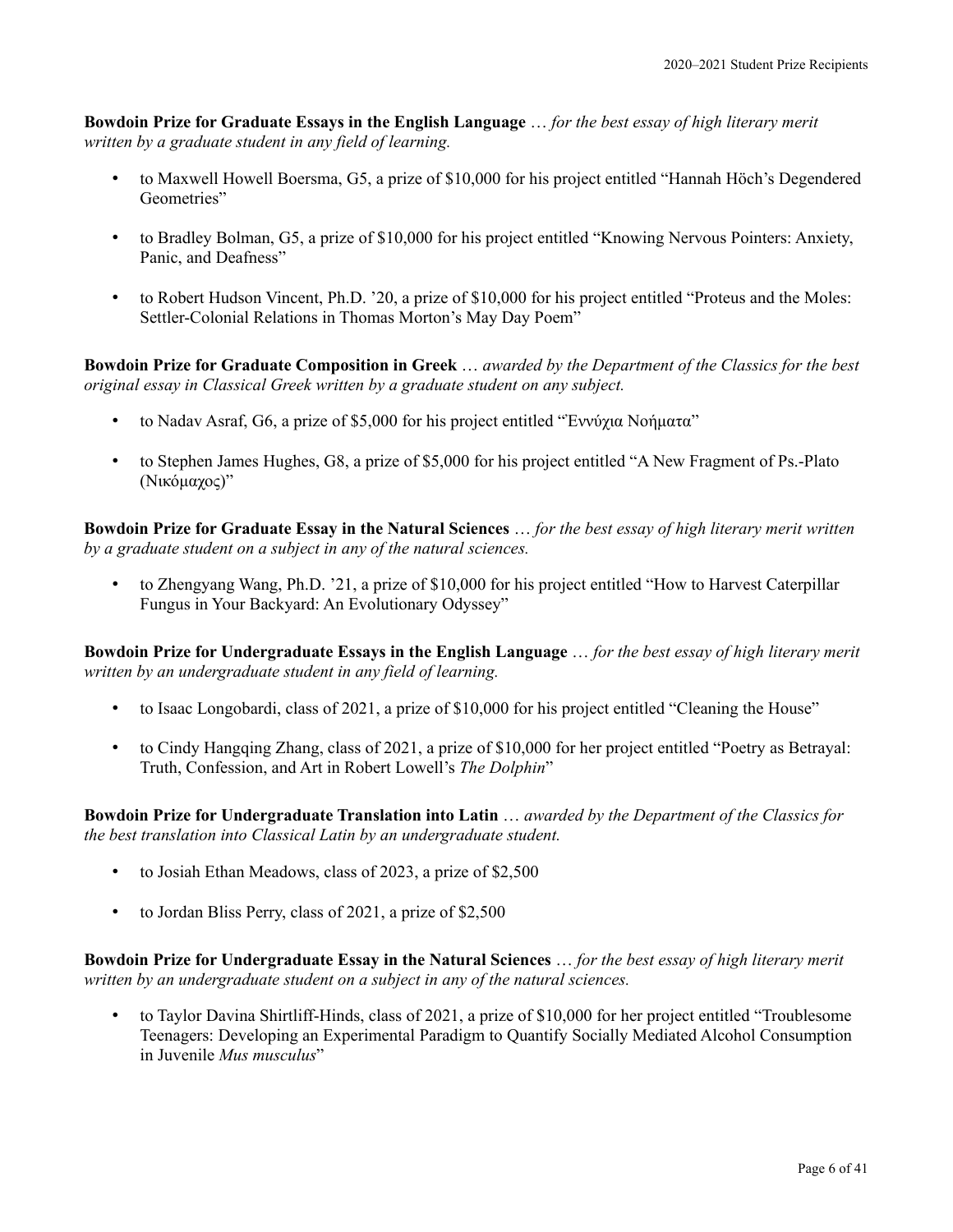**David Steven Braverman Prize** … *awarded in memory of David Steven Braverman to an Adams House student who has demonstrated great talent and commitment to the performing arts while pursuing a concentration not closely allied to the arts.*

• to Gabriela Octavia Escalante, class of 2021

**Le Baron Russell Briggs Commencement Prize** … *awarded annually to a member of the graduating class of Harvard College selected to deliver the undergraduate English dissertation at Commencement.*

• to Silvana Gómez, class of 2021, a prize of \$1,000

**Le Baron Russell Briggs Fiction Prize** … *awarded by the Department of English for the best story written by an undergraduate during the academic year.*

• to Nina H. Pasquini, class of 2021, for her project entitled "Coda"

**Le Baron Russell Briggs Honors Thesis in English Prize** … *awarded for the most outstanding senior honors thesis in the Department of English.*

• to Cindy Hangqing Zhang, class of 2021, a prize of \$2,500 for her project entitled "In Search of Truth: Jealousy and the Violation of Privacy in Marcel Proust"

**Reuben A. Brower Prize** … *awarded in memory of Reuben A. Brower to a senior in Adams House who has achieved excellence in the humanities.*

• to Meena Venkataramanan, class of 2021

**Edward M. Chase Prize** … *awarded by the Department of Government for the best dissertation on a subject relating to the promotion of world peace.*

• to Julie Anne Weaver, Ph.D. '20, for her project entitled "Electoral (Dis)Connection: The Limits of Accountability in Weak Institutional Environments"

**David Taggart Clark Prize for the Undergraduate Latin Commencement Oration** … *awarded annually to a member of the graduating class of Harvard College selected to deliver the Latin oration at Commencement.*

• to Jordan Bliss Perry, class of 2021, a prize of \$1,000

**Class of 1955/Robert T. Coolidge Undergraduate Thesis Prize in Medieval Studies** … *for the best senior thesis on any topic in Medieval Studies by a student in Harvard College.*

• to Diana Myers, class of 2021, a prize of \$1,000 for her project entitled "Mater Matris Domini: Holy Motherhood and the Early Cult of St. Anne"

**Classical Reception Thesis Prize** … *awarded by the Department of the Classics for the best senior thesis in the area of Classical reception.*

• to Frances Jihae Choi, class of 2021, a prize of \$500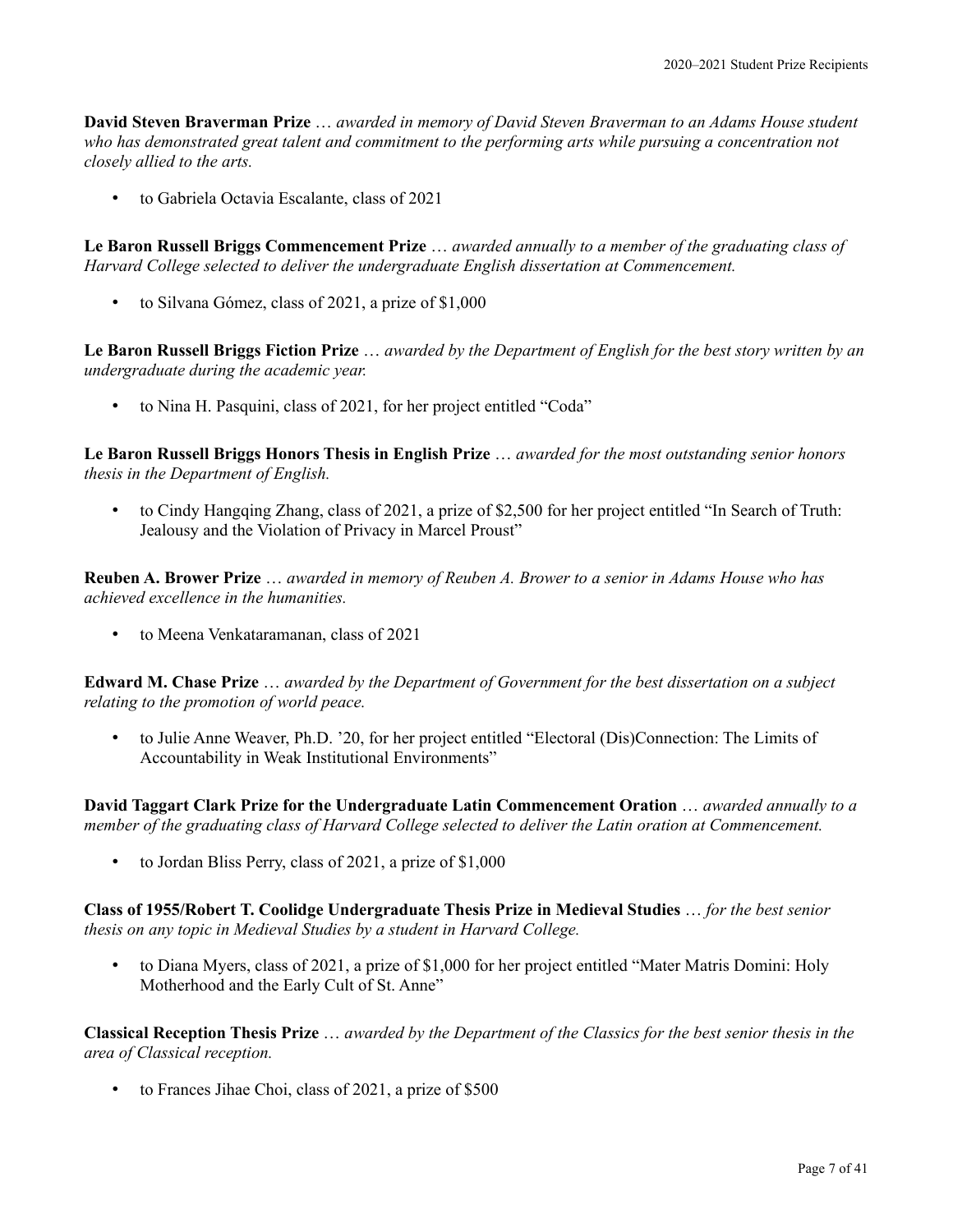**Department of the Classics Prize in Ancient History** … *awarded by the Department of the Classics for the best senior thesis in Ancient History.*

• to Serena Sanjay Shah, class of 2021

**Department of the Classics Prizes** … *awarded by the Department of the Classics to seniors who have demonstrated excellence in Latin and/or Greek.*

- to Frances Jihae Choi, class of 2021
- to Lincoln Dixon Herrington, class of 2021
- to Emily Marie Johns, class of 2021
- to Mikayla Joan Morosky, class of 2021
- to Serena Sanjay Shah, class of 2021
- to Justin Tseng, class of 2021
- to Katherine Irene Vallot-Basker, class of 2021

**John Clive Prize** … *awarded by the Committee on Degrees in History and Literature to a senior thesis of high distinction on a topic in the field of Britain.*

• to Jamie Paterno Ostmann, class of 2021, for her project entitled "Scenes of Smoke and Scarlet: Cochineal and Tobacco in the Early Modern English Theater"

**Colton Award** … *for excellence in the preparation of a senior thesis in the Department of History.*

• to Jingyao (Lux) Zhao, class of 2021, a prize of \$1,000 for her project entitled "The History and Mathematics of the Axiom of Choice: A Story in Three Acts, 1904–1921"

**Coolidge Debating Prizes** … *for the two best speakers in the trial debates for the Harvard-Yale-Princeton Intercollegiate Debates.*

- to Nicole Kagan, class of 2022, a prize of \$3,000
- to Asher Max Spector, class of 2021, a prize of \$3,000

**Council Prize in Visual Arts** … *awarded by the Office for the Arts for outstanding work by a Harvard undergraduate in the field of visual arts.*

• to Dani Pérez, class of 2021, a prize of \$500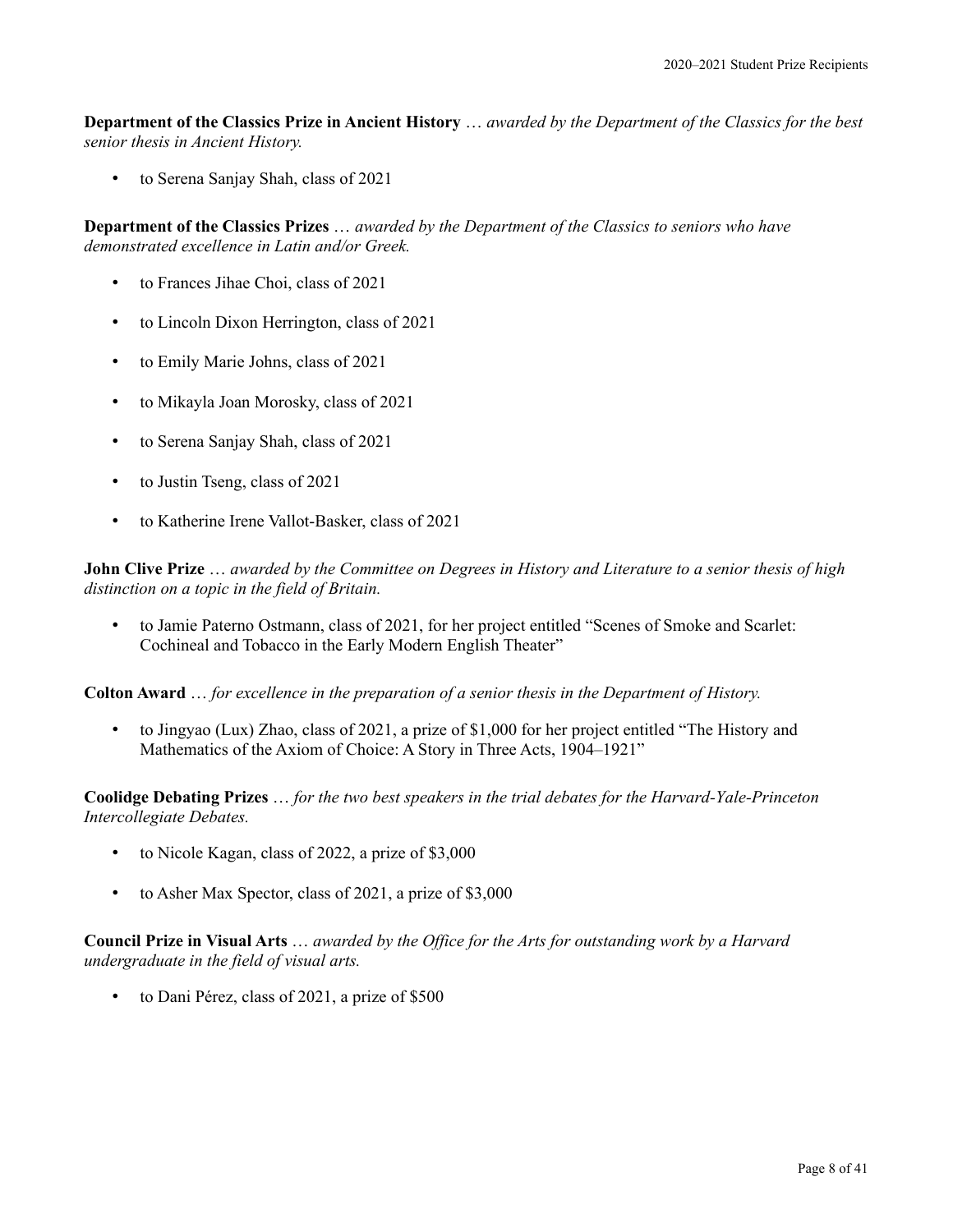**Annamae and Allan R. Crite Prize** … *awarded by the Harvard Extension School to degree recipients who demonstrate a singular dedication to learning and the arts.*

- to Meriwether Kimball, A.L.B. '21, a prize of \$1,500
- to Henry Vega Ortiz, A.L.M. '20, a prize of \$1,500

**Gerda Richards Crosby Prize in Government** … *awarded annually on the recommendation of the Department of Government to a candidate for the degree of A.B. with honors, for excellence in meeting the requirements for that concentration.*

to Eleanor Alexandra Newman, class of 2021, a prize of \$500

**Edward Chandler Cumming Prize** … *to that member of the senior class concentrating in the field of History and Literature whose honors essay is of the highest distinction.*

• to Andrew William Dwyer Aoyama, class of 2021, for his project entitled "Family Matters: Spinning the Story of Tunisia's Transnational Jihadists"

**Eugene R. Cummings Senior Thesis Prize in LGBT Studies** … *awarded by the Committee on Degrees in Women, Gender, and Sexuality to the best senior thesis on a Lesbian, Gay, Bisexual, or Transgender Studies topic.*

• to Sofia Wenfei Tong, class of 2020, a prize of \$1,000 for her project entitled "The Queer Good Place: Reading Henry James through Asexuality"

**Louis Curtis Prize** … *awarded by the Department of the Classics for excellence in Latin to a senior who has concentrated in any of the fields of concentration of which Latin forms a part.*

- to Joseph Anthony Ramos Barisas, class of 2021
- to Justin Tseng, class of 2021
- to Katherine Irene Vallot-Basker, class of 2021

**David Rockefeller Center for Latin American Studies Thesis Prize in History and Literature** … *awarded by the Committee on Degrees in History and Literature to a senior thesis of high distinction in the field of Latin America.*

• to Mariana Lizbeth De Leon Dominguez, class of 2021, for her project entitled "Women and Children First: La Virgen de Guadalupe's Role in Creating a Life-Affirming Mexican-Catholic Culture"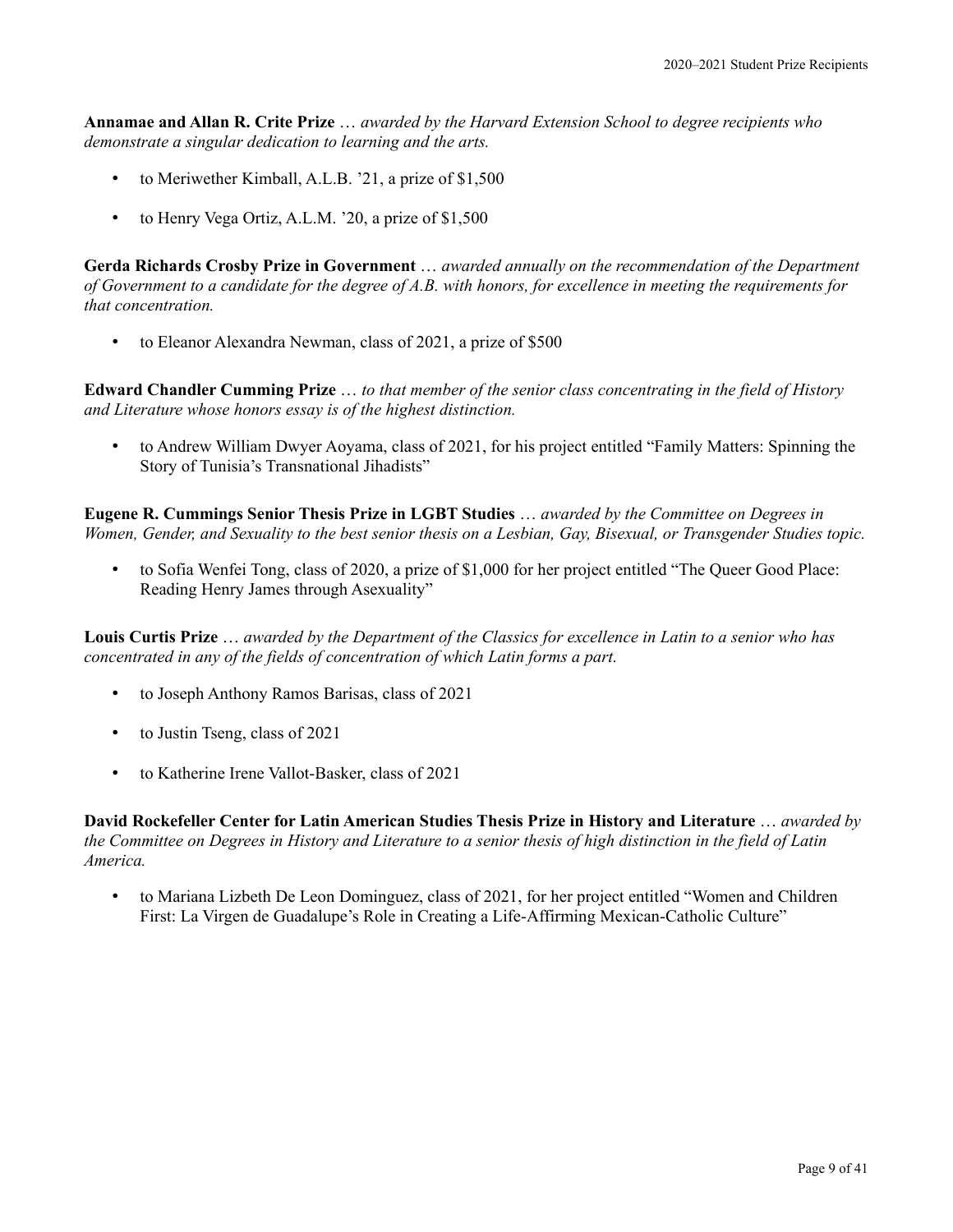**Dean's Prize for Outstanding A.L.M. Thesis or Capstone Project** … *awarded in each discipline of the Harvard Extension School's Master's Degree Program to recognize work that embodies the highest level of scholarship.*

- to Zain El Abidin Boya, A.L.M. '21, a prize of \$1,000 for his project entitled "When Autodidacts Teach: A Study of William Blake's Pedagogic Opinions and Their Manifestations in *Songs of Innocence and of Experience*"
- to Katherine Wade Brodoff, A.L.M. '21, a prize of \$1,000 for her project entitled "Integrated and Responsive Design"
- to Cindy Cheifong Chen, A.L.M. '20, a prize of \$1,000 for her project entitled "Shell Nature-Based Solutions (NBS) U.S. Sustainability Action Plan: Strategy for U.S. NBS Investment through 2030"
- to Brett Dennis-Duke, A.L.M. '20, a prize of \$1,000 for her project entitled "'Meet Them Where They Are': Achieving Health Equity for People Experiencing Homelessness with Community Health Workers"
- to Matthew Scott Duncan, A.L.M. '21, a prize of \$1,000 for his project entitled "The Sustainable Museum of the Future: How New Capital Structures Can Prepare American Museums for the Next Global Crisis"
- to Glenda Joy Minchin Fechtel, A.L.M. '21, a prize of \$1,000 for her project entitled "Fault Lines: Exploring the Divides of Race, Religion, and Politics in the Southern Baptist Convention"
- to Hansine Heggeness, A.L.M. '21, a prize of \$1,000 for her project entitled "Transcriptome Analysis of Neuronal and Muscle Tissue in Smn Mutant *Drosophila melanogaster*"
- to Trent Alexander LeMaster, A.L.M. '21, a prize of \$1,000 for his project entitled "Metatranscriptomic and Metagenomic Analysis of a Microcosm Community Predicted to Contain the Cultured Chemosynthetic Endosymbiont of *Riftia pachyptila*"
- to Harold Levinson, A.L.M. '21, a prize of \$1,000 for his project entitled "Conversational Intelligent Agents"
- to Brittany Elizabeth Lyke, A.L.M. '21, a prize of \$1,000 for her project entitled "Energy Intensity and Social Equity: Energy Use in Owned and Leased Single Family Residences in Mecklenburg County, North Carolina"
- to Mila Martynovsky, A.L.M. '21, a prize of \$1,000 for her project entitled "Effects of Math Olympiad Training on Middle School Female Students' Confidence in Mathematics"
- to Janessa Mulepati, A.L.M. '21, a prize of \$1,000 for her project entitled "Sparrow's Lullaby: A Novel"
- to Alexandra Lee Provins, A.L.M. '21, a prize of \$1,000 for her project entitled "Role Models and Moral Ambiguity: Impacts on Adolescent Moral Decision-Making"
- to Eva Perrier Rosenbloom, A.L.M. '21, a prize of \$1,000 for her project entitled "Next-Gen Benchmarking: To What Extent Can a Regenerative Design Building Index Demonstrate Value in Community Sustainability?"
- to Kenneth Stephen Snider, A.L.M. '21, a prize of \$1,000 for his project entitled "Climate Resilience Index Development Plan for the Jamaican Business Sector"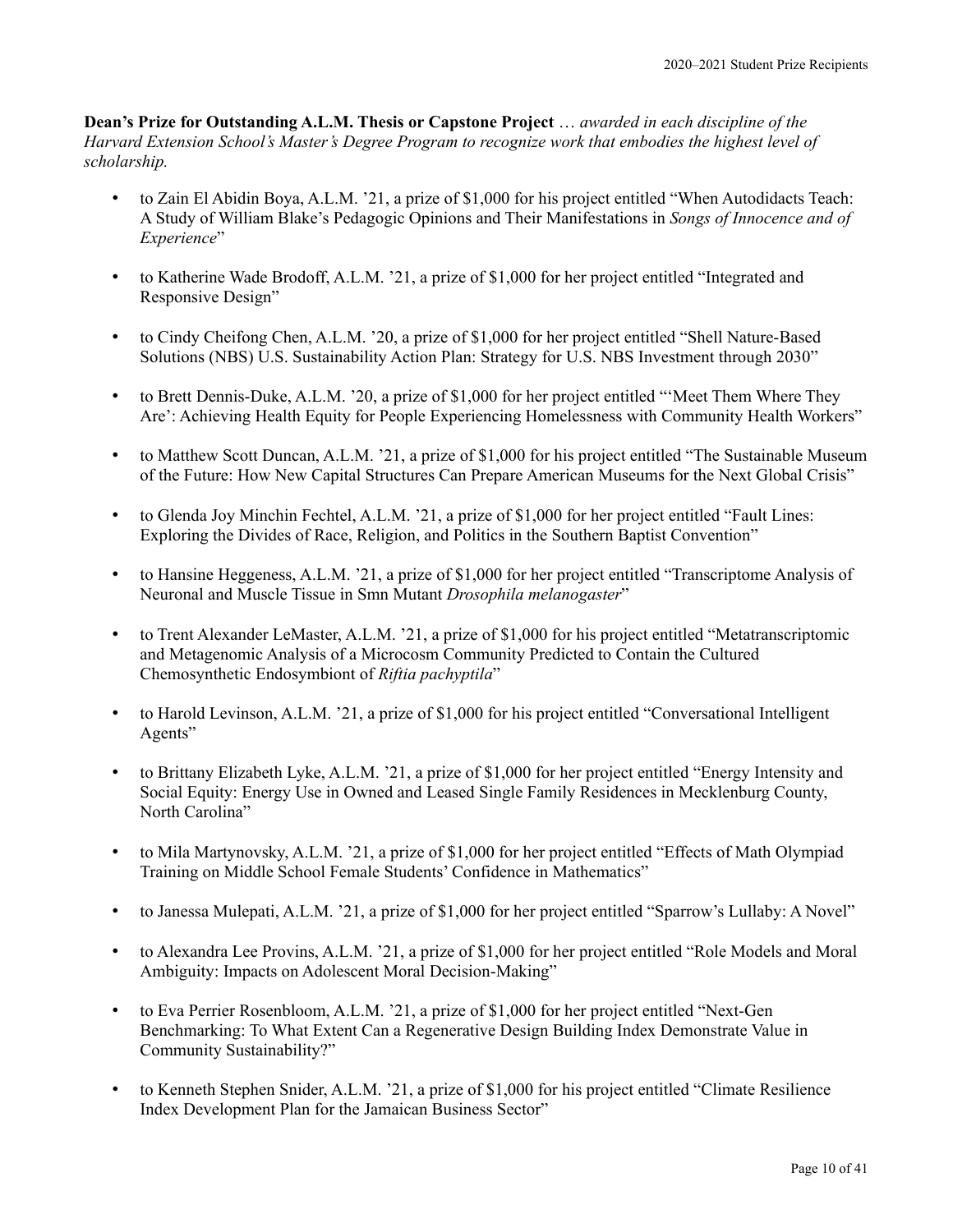- to Monique Odette Urrutia, A.L.M. '21, a prize of \$1,000 for her project entitled "The Immigration Pandemic"
- to Meskerem Wolle, A.L.M. '21, a prize of \$1,000 for her project entitled "Saving Lives While Sharing Power: The United States and China in United Nations Peacekeeping Missions in Africa"
- to Gharwang Zurmang, A.L.M. '21, a prize of \$1,000 for his project entitled "A Comparative Analysis of the Transmission and 'Translation' of Tibetan Buddhist Teachings in the American Context"

**Padma Desai Prize in Economic Science** … *awarded for the most outstanding dissertation by a Ph.D. student in the Department of Economics.*

• to Sarah Elise Ridout, Ph.D. '21

**David Herbert Donald Prize** … *to the graduating senior in the Department of History whose work in American history best exemplifies the high standards of erudition, original thought, and elegant prose embodied in the career of David Herbert Donald.*

• to Andrew Hayes Mammel, class of 2021, a prize of \$1,500

**Louise Donovan Award** … *awarded by the Office for the Arts to a Harvard student who has made a substantial contribution to undergraduate arts behind the scenes.*

• to Nivedita Ravi, class of 2021, a prize of \$500

**W. E. B. Du Bois Award** … *awarded by the Department of African and African American Studies to the graduating senior in African Studies with the highest grade point average.*

• to Alden Fossett, class of 2021, a prize of \$500

**Dudley Community Book Prize** … *awarded to that member of Dudley Community who has demonstrated the greatest promise and progress during his or her years at Harvard College.*

• to Kimberly Sui Mei Woo, class of 2021

**John Dunlop Undergraduate Thesis Prize in Business and Government** … *awarded by the Mossavar-Rahmani Center for Business and Government (M-RCBG) at Harvard's Kennedy School of Government for the best senior thesis on a challenging public policy issue at the interface of business and government.*

- to Sewon Park, class of 2021, a prize of \$1,000 for her project entitled "Jobs Saved by the Paycheck Protection Program (PPP): The Importance of Smaller Loans, Flexible Program Requirements, and Targeting"
- to Claire Yu Shi, class of 2021, a prize of \$1,000 for her project entitled "A Story of Human Capital: Why the Paycheck Protection Program Had Huge Geographic Disparities"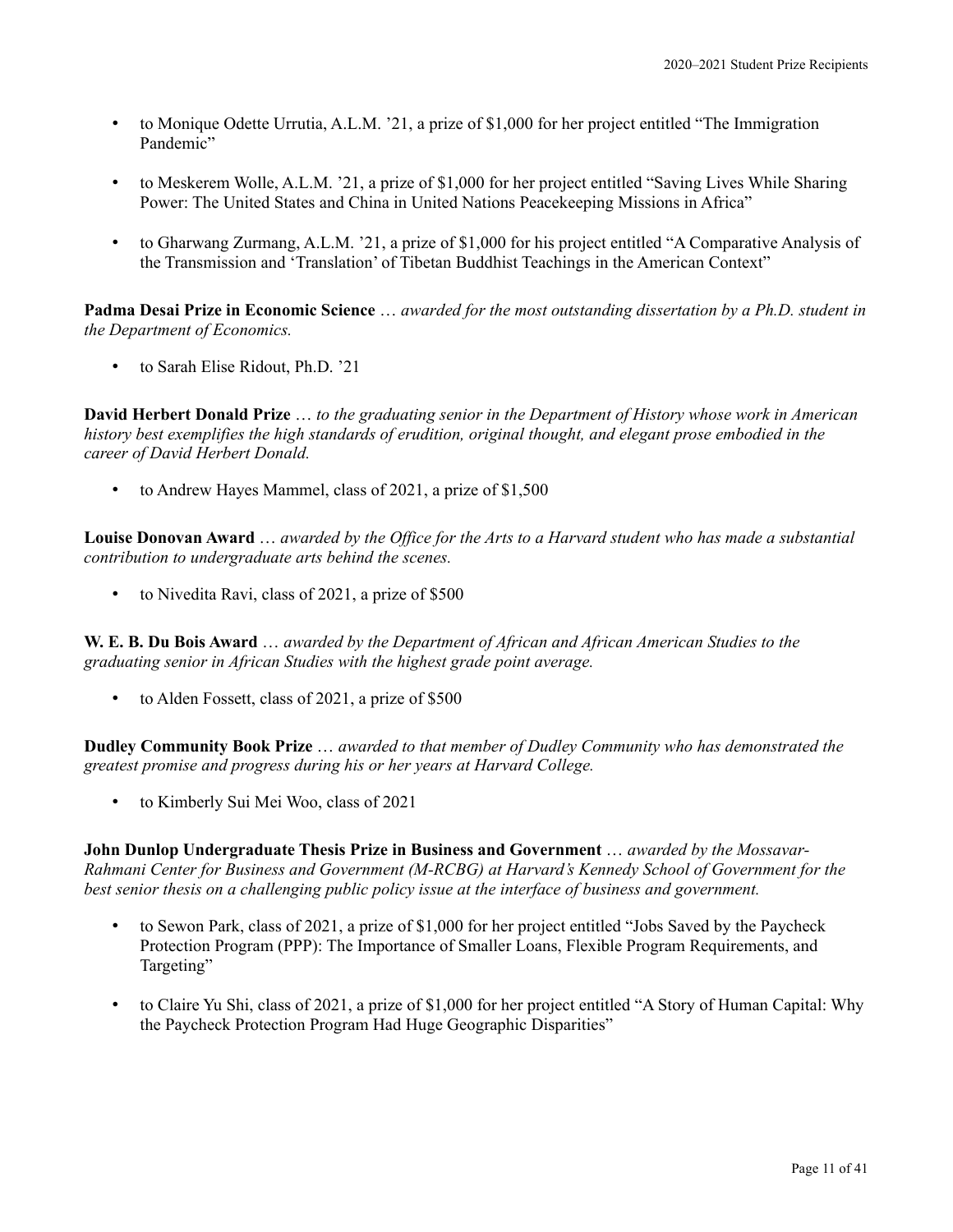**Dunster House Fiftieth Anniversary Prize** … *awarded by Dunster House to recognize individuals who have given freely of their time and talents to make an outstanding and memorable contribution to the life of the House as a whole.*

- to Isabella Rose Beckett, class of 2021
- to James Henry Gusmer, class of 2021

**Edward Eager Memorial Prize** … *awarded by the Department of English for the best creative writing, preferably in the juvenile field, by an undergraduate.*

- to Darius Atefat-Peckham, class of 2023
- to Letitia Chung Chan, class of 2022
- to Karen Ke Chen, class of 2021, for her project entitled "Convergence"
- to Patricia Jialei Liu, class of 2021
- to Jude Tochukwu Okonkwo, class of 2021, for his project entitled "Last Refugee Boat from the Continent"
- to Devonne D. Pitts, class of 2021
- to Victoria Elena Sanchez, class of 2022
- to Tamara Shamir, class of 2021, for her project entitled "Waiting"
- to Cindy Hangqing Zhang, class of 2021

**John Petersen Elder Prize** … *to the Lowell House student who has made a unique contribution to the House.*

• to Andrew Castillo, class of 2021

**Ralph Waldo Emerson Prize** … *to the member of the junior class in Harvard College who shows the greatest promise among undergraduates who concentrate in the field of History and Literature.*

- to Michael Bers Baick, class of 2022, for his project entitled "Two Burial Grounds in Longmeadow, Massachusetts: How Nineteenth-Century Local Histories Erased Black and Indigenous Lives and Deaths"
- to Amanda Su, class of 2022, for her project entitled "Media, Markets, and Multiculturalism: The Representation Politics of the Documentary Form in Ruth Ozeki's *My Year of Meats* (1998)"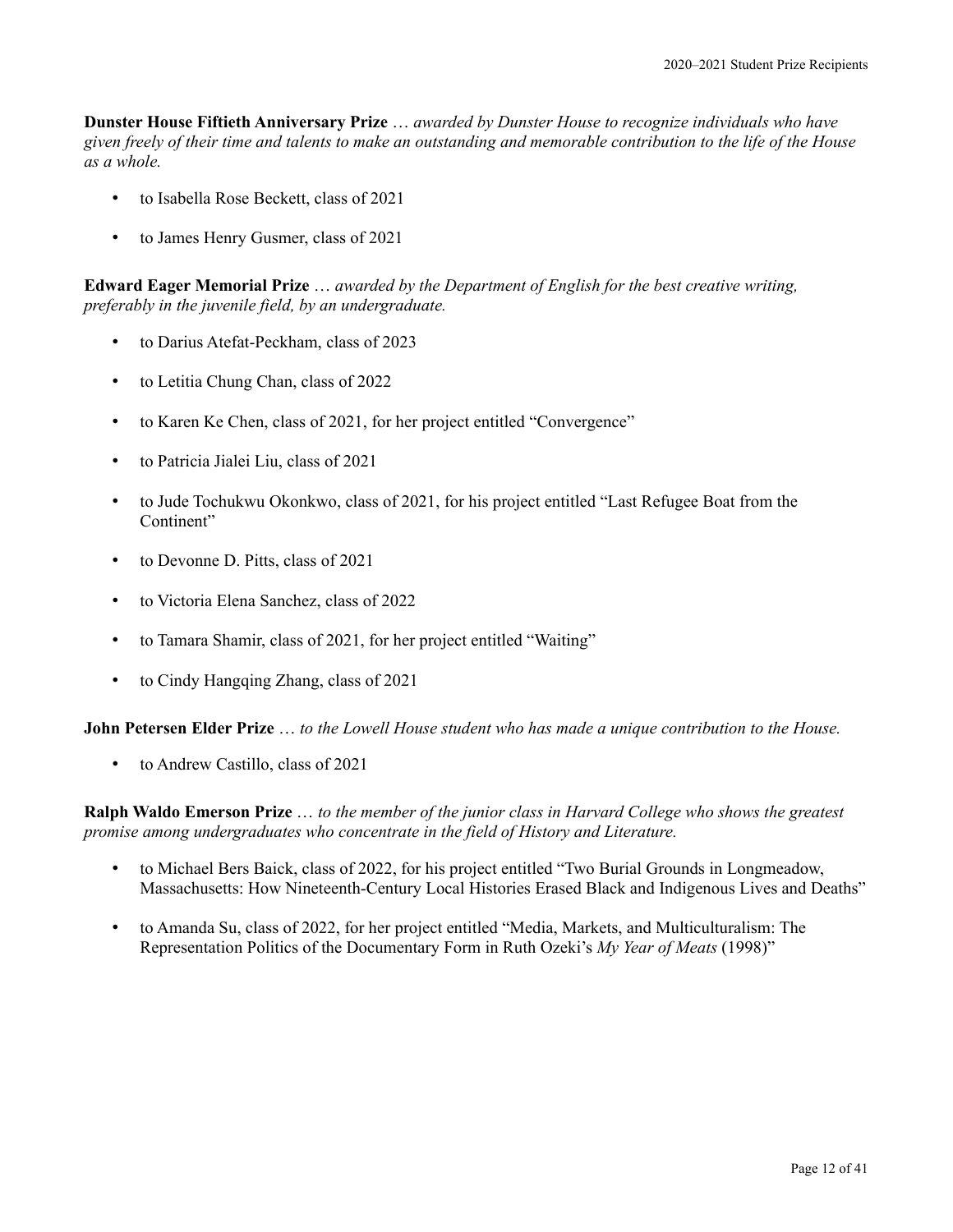**Enel Endowment Prize for Best Undergraduate Paper or Senior Thesis** … *awarded by the Harvard Environmental Economics Program for the best undergraduate paper addressing topics in environmental, energy, and natural-resource economics.*

- to Alida Bussi Monaco, class of 2021, a prize of \$500 for her project entitled "Divestment under Duress: A Quantitative Exploration of the Effects of University Fossil Fuel Divestment on Greenhouse Gas Emissions"
- to Oliver Sanghvi York, class of 2021, a prize of \$500 for his project entitled "Assessing the Impact of Rooftop Solar on Household Electricity Consumption"

**Senior Thesis Prize in Ethnicity, Migration, Rights** … *for the best project that contributes to current scholarly discourses about ethnicity, migration, indigeneity, race, and/or rights.*

• to Vivekae M. Kim, class of 2021, a prize of \$500 for her project entitled "'Future Revolutionaries': A Campaign to Reform Immigration Court in the U.S.-Mexico Borderlands"

**Extension School Commencement Speaker Prize** … *awarded to the A.L.B. or A.L.M. graduate who delivers the student Commencement speech at the Extension School diploma awarding ceremony.*

- to Daniel Bergmann, A.L.B. '21, a prize of \$1,000
- to Monique Odette Urrutia, A.L.M. '21, a prize of \$1,000

**Claire Fairman History of Art and Architecture Undergraduate Thesis Award** … *for the best senior honors thesis written on a topic in modern art by a concentrator in History of Art and Architecture.*

- to Alden Fossett, class of 2021
- to Kaitlin Hao, class of 2021

**Timothy Faron Memorial Prize for Music** … *awarded in memory of Timothy Faron to a senior in Adams House who has significantly contributed to the musical life of the House.*

• to Elida Kocharian, class of 2021

**Suzanne Farrell Dance Prize** … *awarded by the Office for the Arts to the undergraduate who has demonstrated outstanding artistry in the field of dance.*

- to Yuri-Grace Bridges Ohashi, class of 2021, a prize of \$500
- to Noah Benjamin Ramos, class of 2021, a prize of \$500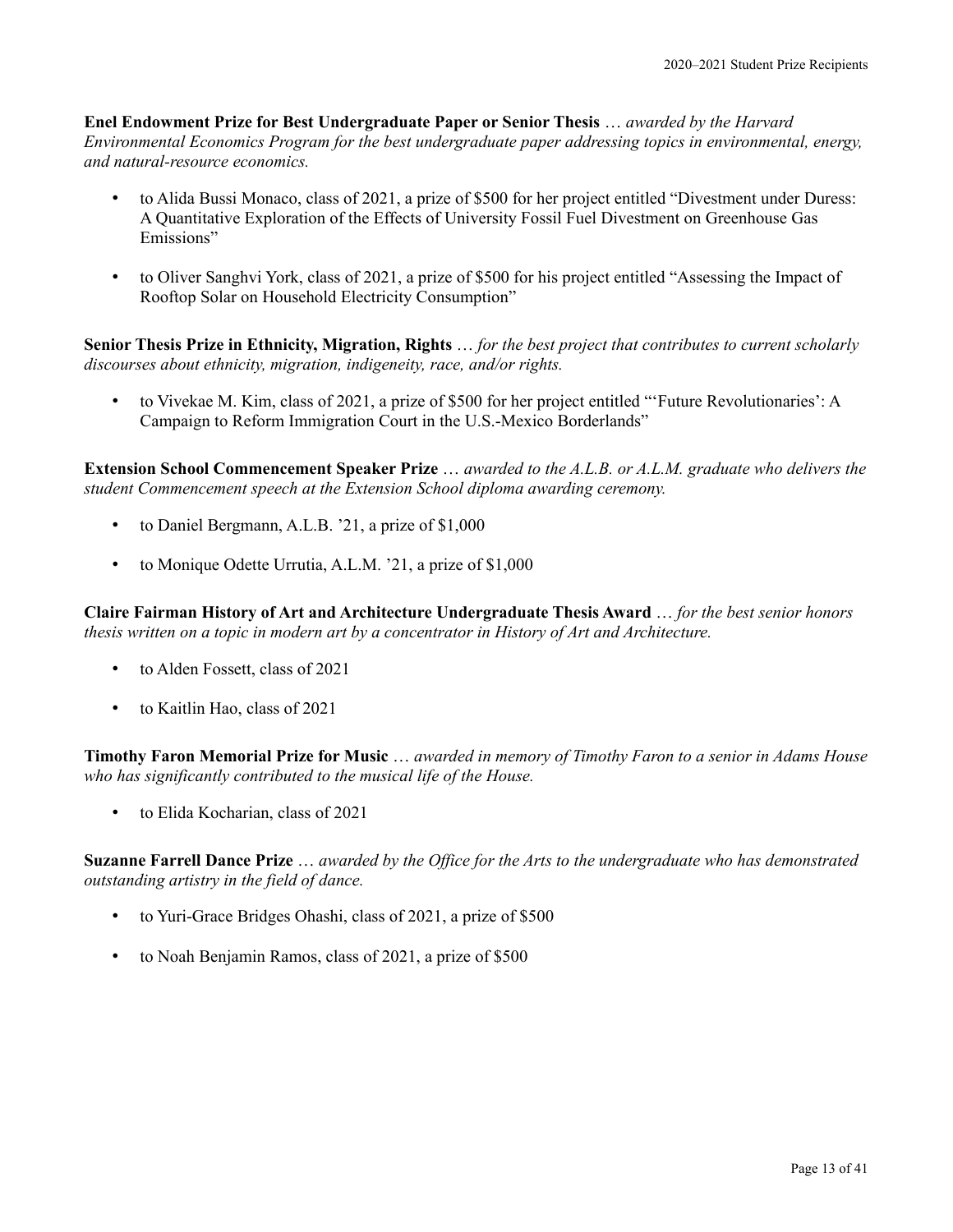**Captain Jonathan Fay Prize** … *awarded by the Radcliffe Institute to the graduating senior who has produced the most outstanding imaginative work or piece of original research in any field.*

- to Alessandra Canta, class of 2021, a prize of \$2,500 for her project entitled "Unlocking the Key to Life: Observation and Formation of Nitriles in Protoplanetary Disks"
- to Frances Hisgen, class of 2021, a prize of \$2,500 for her project entitled "'We Don't Know What to Do with the Likes of You': Racializing Britishness during the Civilian Evacuation of Hong Kong, 1939– 1941"
- to Sarah Ellen O'Keeffe, class of 2021, a prize of \$2,500 for her project entitled "Buildings Made of Bones"

**William Scott Ferguson Prize** … *awarded to a sophomore concentrating in History who has written an outstanding essay as part of a tutorial assignment.*

• to Julie Ruth Hartman, class of 2022, a prize of \$1,200 for her project entitled "The CIA and Lumumba's Assassination: Not Just about Communism"

**Eric Firth Prize** … *awarded by the Department of Government for the best essay on the subject of the ideals of democracy.*

- to Johannes Lang, class of 2021, a prize of \$600 for his project entitled "Choosing Compromise over Conflict: Repression, Political Learning, and the Success of Tunisia's Democratic Transition"
- to Sydney Victoria McDonald, class of 2021, a prize of \$600 for her project entitled "Fake News Fallout: A Survey Experiment Exploring the Systemic Damage and Epistemic Consequences of the Partisan 'Fake News' Environment"

**Howard T. Fisher Prize** … *awarded by the Center for Geographic Analysis to promote and reward undergraduate and graduate work in geographic information science.*

- to Jordan Llewellyn Kruguer, class of 2021, a prize of \$500 for his project entitled "Urban-SAR: Creation of a Geospatially Explicit Framework for Evaluating the Impact of Urban Form on the Growth and Performance of Cities"
- to Thandi Nyambose, MUP '21, a prize of \$500 for her project entitled "Harlem, NYC: African American Design Nexus"

**Franklin and Eleanor Ford Prize** … *awarded by the Department of History for the best senior thesis on the history since 1500 of one or more of the countries, territories, or societies currently in the European Union.*

• to Alexandra Todorova, class of 2021, a prize of \$500 for her project entitled "'The Evil Years': Danish Archaeology in the Grip of National Socialism, 1935–1947"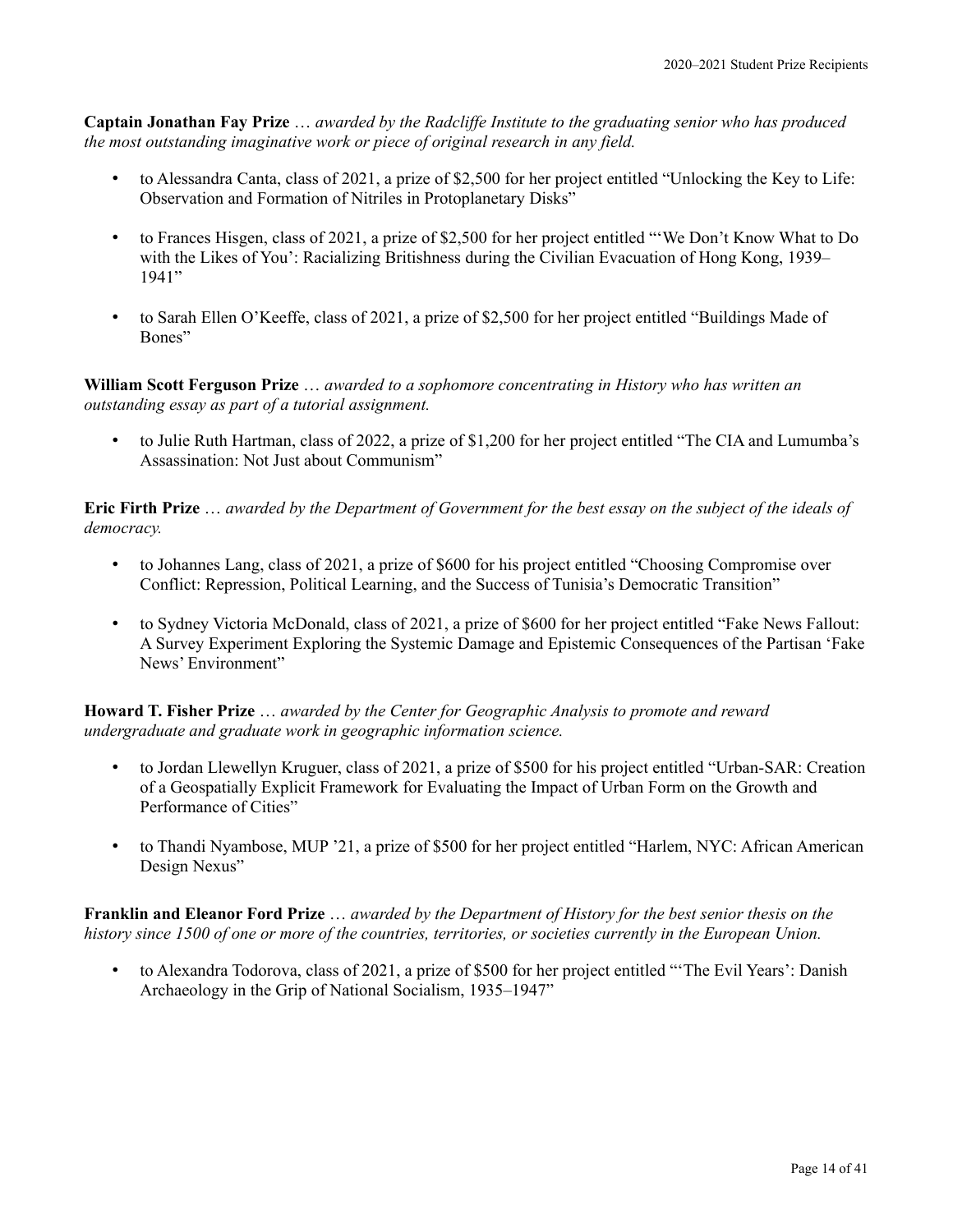**William Plummer French Prize** … *awarded by the Department of African and African American Studies to an undergraduate student from any academic department who has collected the best personal library focusing on some aspect of African or African American culture and history.*

• to Maxwell August Gillmer, class of 2021

**Sophia Freund Prize** … *awarded annually to the students in the senior class of Harvard College who are graduating* summa cum laude *with the highest grade point average.*

- to Jessica Anne Boutchie, class of 2021, a prize of \$1,000
- to Amy Kendall Brooke, class of 2021, a prize of \$1,000
- to Sambuddha Chattopadhyay, class of 2021, a prize of \$1,000
- to Sivaram Subaya Emani, class of 2021, a prize of \$1,000
- to Julia Samantha Friedman, class of 2021, a prize of \$1,000
- to Madison Liana Goldberg, class of 2021, a prize of \$1,000
- to Jonas Kinney LaPier, class of 2021, a prize of \$1,000
- to Katelyn Xinyu Li, class of 2021, a prize of \$1,000
- to Rick Li, class of 2021, a prize of \$1,000
- to Emily Rachel Moss, class of 2021, a prize of \$1,000
- to Raymond Justin So, class of 2021, a prize of \$1,000
- to Asher Max Spector, class of 2021, a prize of \$1,000
- to Alec Sun, class of 2021, a prize of \$1,000
- to Karina Nicole Walter, class of 2021, a prize of \$1,000
- to Evelyn Wong, class of 2021, a prize of \$1,000
- to Yunchao Zhang, class of 2021, a prize of \$1,000

**Friends of the Harvard Department of Mathematics Prize** … *to the senior thesis writers who are selected to present their theses to the Friends of the Harvard Math Department.*

- to Kenz Kallal, class of 2021, a prize of \$750
- to Jingyao (Lux) Zhao, class of 2021, a prize of \$750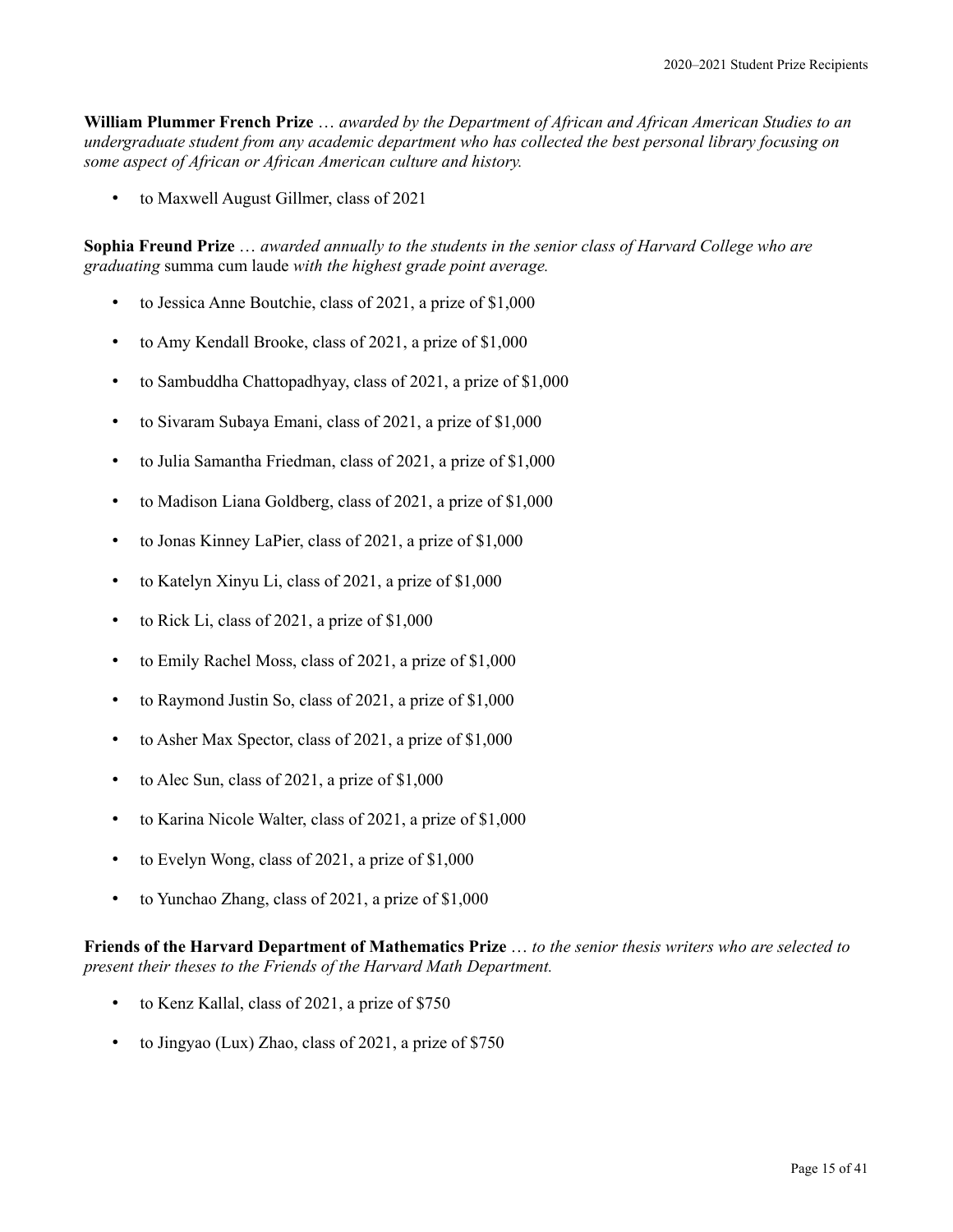**Paul Revere Frothingham Scholarship Prize** … *awarded by the Office of Undergraduate Research and Fellowships to the graduating senior who best exemplifies the qualities of excellent scholarship, character, and effective support of the best interests of Harvard University.*

- to Shivani Rekha Aggarwal, class of 2021
- to Rick Li, class of 2021
- to Aba Afonaba Sam, class of 2021

**Albert M. Fulton, Class of 1897, Prize** … *for the best senior thesis in the Department of Sociology.*

- to Gabrielle Choi Fernandopulle, class of 2021
- to Keturah Jeanene Gadson, class of 2021

**Lloyd McKim Garrison Prize** … *awarded by the Department of English for the best poem or group of poems by an undergraduate.*

• to Sophia Lind Mautz, class of 2021, for her project entitled "Flower Moon"

**Leo Goldberg Prize in Astronomy** … *awarded by the Department of Astronomy in recognition of research promise as evidenced by a junior or senior thesis.*

• to Alessandra Canta, class of 2021, for her project entitled "Unlocking the Key to Life: Observation and Formation of Nitriles in Protoplanetary Disks"

**Gertrude and Maurice Goldhaber Prize** … *awarded by the Department of Physics to the outstanding theoretical and experimental graduate students who have passed their qualifying oral examinations in the preceding year.*

- to Alek Bedroya, G4
- to Iris Cong, G4
- to Nicolò Foppiani, G5
- to Zeyu Hao, G5
- to Jacob McNamara, G5
- to Taylor Lee Patti, G5

**Reverend Peter J. Gomes Prize in Religion and Ethnicity** … *awarded by the Department of African and African American Studies to the Harvard College senior who has demonstrated social responsibility through public service and potential for distinguished contributions to the public good.*

• to Elijah Christopher DeVaughn, class of 2021, a prize of \$500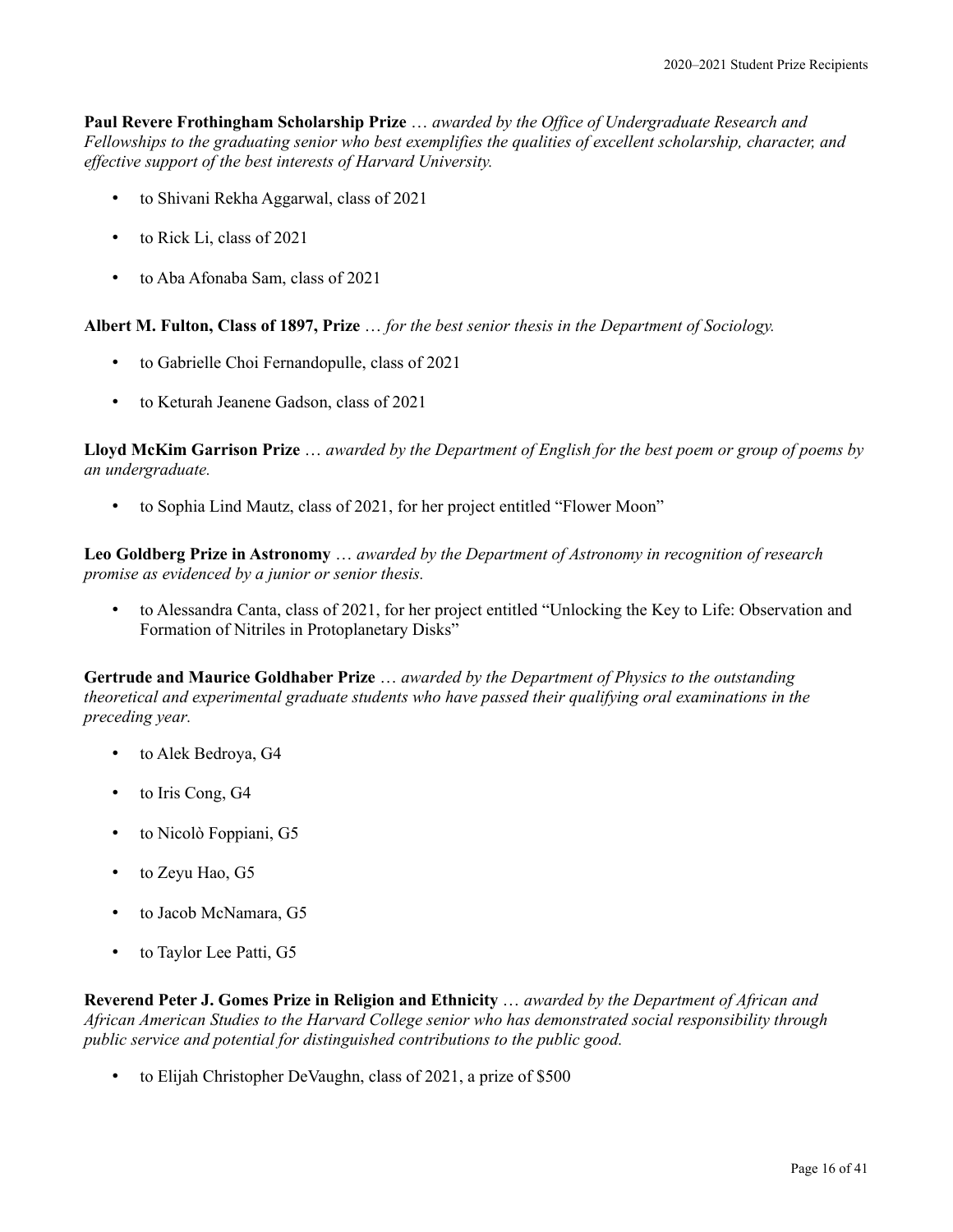**Graduate English Commencement Oration Prize** … *to that student who will receive a graduate degree and is chosen to deliver the Graduate English Part at Commencement.*

• to Vincent H. Bish, Jr., Ed.M. '21, a prize of \$1,000

**Jane C. Grant Senior Prize** … *awarded by the Committee on Degrees in Studies of Women, Gender, and Sexuality to the graduating senior with the best overall academic performance.*

• to Nazeli Hagen, class of 2021

**John Green Prize** … *awarded by the Department of Music for demonstrated talent and promise as a composer.*

- to Julien Jean Tasso Vincenot, G4
- to Julio Cesar Zúñiga, G5

**Kate and Max Greenman Prize** … *awarded to those students in Harvard College who participate in the Harvard-Yale-Princeton Triangular Debate, as members of the team or as alternates.*

- to Aditya Arya Dhar, class of 2021
- to Ye Joo Han, class of 2022
- to Nicole Kagan, class of 2022
- to Paloma Jen O'Connor, class of 2021
- to Asher Max Spector, class of 2021
- to Nelson Matthew Palanca Tan, class of 2024

**Harold K. Gross Dissertation Prize** … *awarded by the Department of History to the Ph.D. recipient whose dissertation demonstrates the greatest promise of a distinguished career in historical research.*

- to Erin Marija Hutchinson, Ph.D. '20, a prize of \$7,500 for her project entitled "The Cultural Politics of the Nation in the Soviet Union after Stalin, 1953–1991"
- to Joseph Philippe Toussaint LaHausse de Lalouviere, Ph.D. '20, a prize of \$7,500 for his project entitled "Enslavement and Empire in the French Caribbean, 1793–1851"

**James R. and Isabel D. Hammond Prize** … *awarded by the David Rockefeller Center for Latin American Studies (DRCLAS) for the best senior honors thesis related to Spanish-speaking Latin America.*

• to Jakob Phillips Lazar, class of 2021, for his project entitled "International Fission: Atoms for Peace, Mexico, and the Creation of a Cold War International Community, 1953–1967"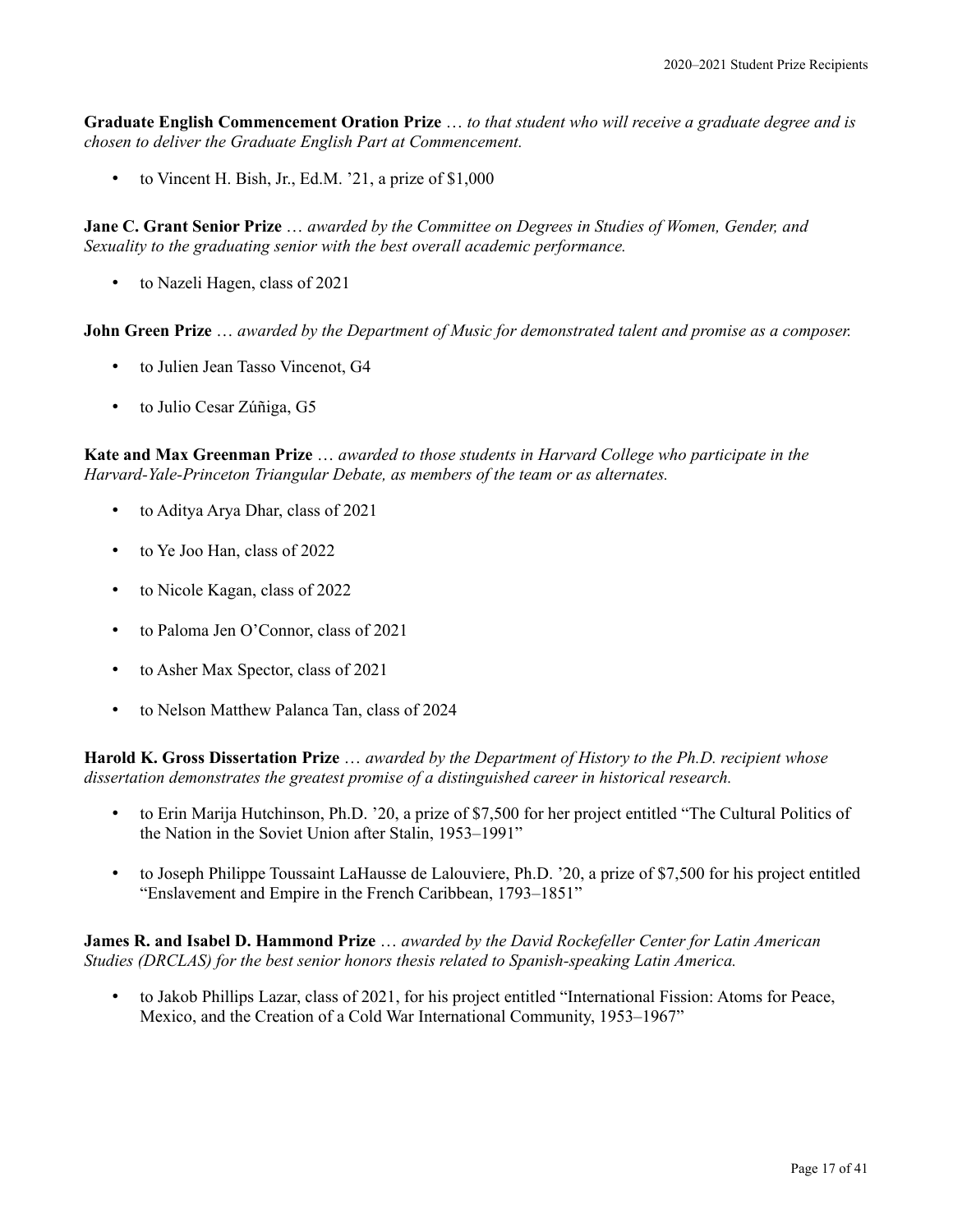**David J. Hanson Award** … *awarded by Winthrop House to the two seniors who have perpetuated David J. Hanson's high character, original sense of humor, and warmth of personality, and who have contributed largely to the activities and life of their fellow students.*

- to Sophie Edouard, class of 2021
- to Jada Lee, class of 2021

**Seymour E. and Ruth B. Harris Dunster House Prize** … *awarded to two seniors in Dunster House for an outstanding academic record and for an outstanding combined record of achievement in studies, character, and extracurricular activity.*

- to Edward Sangyoon Kim, class of 2021, a prize of \$500
- to Miu Kumakura, class of 2021, a prize of \$500

**Seymour E. and Ruth B. Harris Prize for Honors Thesis in Economics** … *for the best senior honors thesis in Economics.*

• to Oliver Sanghvi York, class of 2021, a prize of \$3,500 for his project entitled "Assessing the Impact of Rooftop Solar on Household Electricity Consumption"

**Seymour E. and Ruth B. Harris Prize for Honors Thesis in the Social Sciences** … *for the best senior honors thesis in a social science other than Economics.*

• to Eleanor Alexandra Newman, class of 2021, a prize of \$3,500 for her project entitled "Rust Belt Union Blues: The Changing Social Identities and Political Loyalties of Industrial Union Workers in Southwestern Pennsylvania"

**Jonathan Hart Prize** … *to a student in Kirkland House who has excelled in the field of history, literature, or philosophy.*

• to Sydney Nicole Robinson, class of 2021

**Harvard College Women's Leadership Award** … *awarded by the Harvard College Women's Center to honor a Harvard College senior who has demonstrated exceptional leadership and made a meaningful impact on fellow students, the campus, and/or the community.*

• to Chiamaka Nneka Obilo, class of 2021, a prize of \$1,500

**Harvard Monthly Prize** … *awarded by the Department of English to that Harvard College student in the most advanced courses in English composition who shows the greatest literary promise.*

- to Roey Lane Leonardi, class of 2023
- to Paloma Ruiz, class of 2021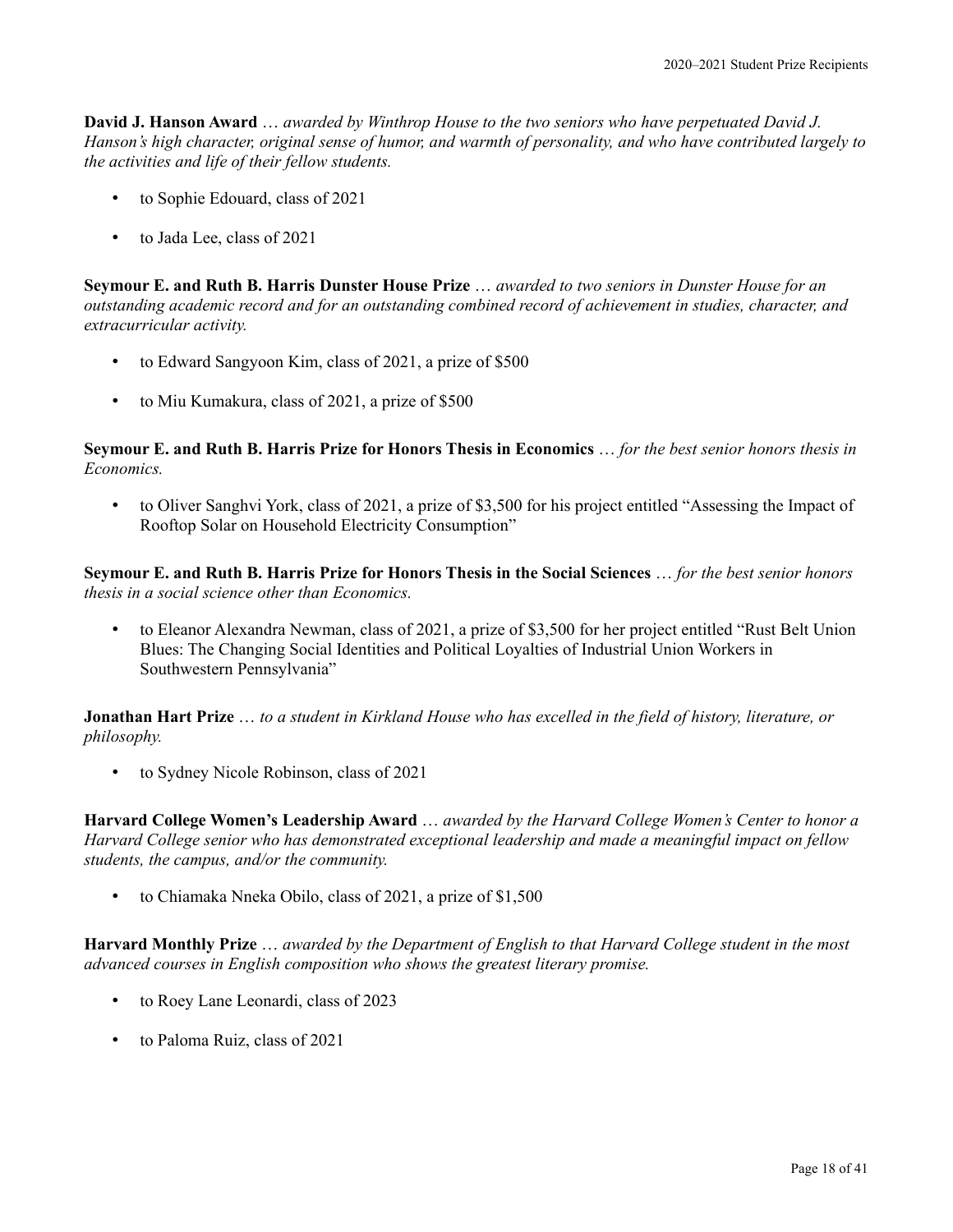**Roger Conant Hatch Prizes for Lyric Poetry** … *awarded by the Department of English for the best lyric poem by an undergraduate.*

• to Victoria Elena Sanchez, class of 2022, for her project entitled "Calaveras Creek"

**Einar Haugen Prize** … *awarded by the Department of Germanic Languages and Literatures to an undergraduate or graduate student for excellence in the field of Scandinavian languages and literatures.*

• to David Wang Ma, class of 2022, a prize of \$100

**Lawrence J. Henderson Prize** … *to the senior student earning a degree in either of the concentrations supervised by the Board of Tutors in Biochemical Sciences (Molecular and Cellular Biology (MCB) and Chemical and Physical Biology (CPB)), whose thesis is judged the most meritorious for that year.*

• to William Clayton Stainier, class of 2021

**Department of History Prize** … *to the graduating senior who has the best cumulative record as a History concentrator by the end of the senior year.*

- to Koji Alec Everard, class of 2021, a prize of \$250
- to Frances Hisgen, class of 2021, a prize of \$250
- to Zhaoting Justin Wei, class of 2021, a prize of \$250

**Department of History Undergraduate Essay Prize** … *for the best work of original historical scholarship produced before the senior year in a course in the Department of History.*

- to Carissa J. Chen, class of 2021, a prize of \$250 for her project entitled "A Private Rebellion in a Public Bank with Millions of Assets at Stake: Hsia Pin-Fang and the Bank of China London Branch from August 1949 to February 1950"
- to Frances Hisgen, class of 2021, a prize of \$250 for her project entitled "Detrimental to the Public Interest: Anti-Miscegenation in 1880s–1920s British China"

**Philip Hofer Prize for Collecting Books or Art** … *awarded by Houghton Library to a student whose collection of books best exemplifies the traditions of breadth, coherence, and imagination represented by Philip Hofer, founder and first Curator of the Department of Printing and Graphic Arts in the Houghton Library.*

- to Samuel Joseph Diener, Ph.D. '21, a prize of \$2,500 for his project entitled "The Nearest Way Home: Literature and the Travel Book"
- to Kristel Marleen Schoonderwoerd, G6, a prize of \$2,500 for her project entitled "Winter Twig Keys: Manuals for Tracing Time"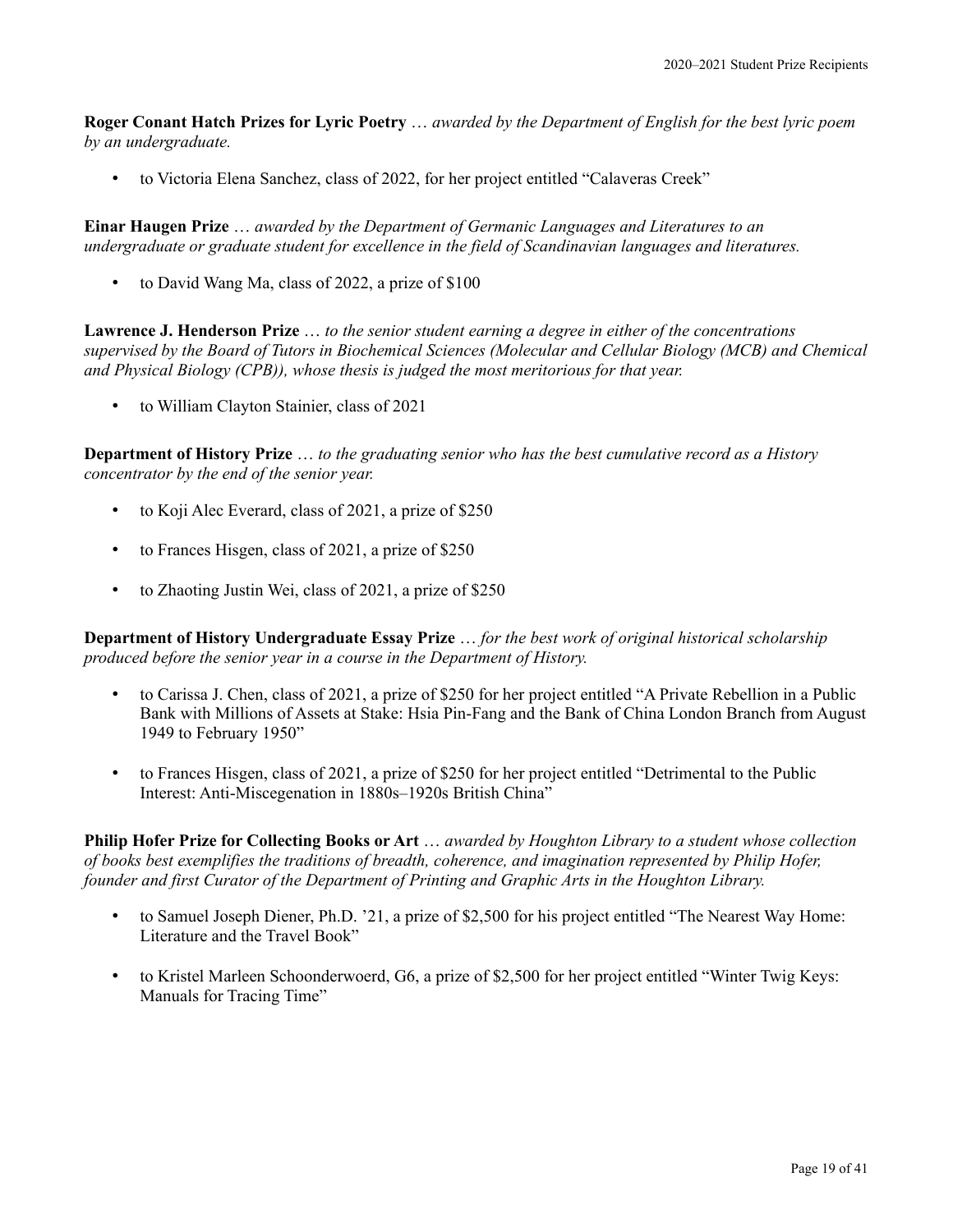**George Caspar Homans Prize** … *to the senior in Kirkland House who has demonstrated excellence in the social sciences.*

- to Rachel Patricia Freed, class of 2021
- to Jenna Daley Lang, class of 2021

**Thomas Temple Hoopes Prize** … *for excellent undergraduate work and excellence in the art of teaching.*

- to Marwah Aman, class of 2021, a prize of \$5,000 for her project entitled "3D Tactile Pin Matrix for Autonomously Reconstructing Environments in Realtime"—supervised and nominated by Dr. Michelle Rosen
- to Che Applewhaite, class of 2021, a prize of \$5,000 for his project entitled "A New England Document: Proto-Cinematic Practice against Genocidal Acceptability"—supervised and nominated by Dr. Zoë Eddy
- to Eva Cai, class of 2021, a prize of \$5,000 for her project entitled "EarFlow: A Transtympanic Drug Delivery Device towards Treating Otitis Media"—supervised and nominated by Professor Samir Mitragotri and Ms. Nicole Black
- to Alessandra Canta, class of 2021, a prize of \$5,000 for her project entitled "Unlocking the Key to Life: Observation and Formation of Nitriles in Protoplanetary Disks"—supervised and nominated by Professor Karin Öberg
- to Stephen Montes Casper, class of 2021, a prize of \$5,000 for his project entitled "Efficient and Insidious Adversaries in Deep Reinforcement Learning"—supervised and nominated by Professor Gabriel Kreiman
- to Carissa J. Chen, class of 2021, a prize of \$5,000 for her project entitled "'Though Dwelling in a Land of Freedom': An Intergenerational Biography of Harvard Enslaved and Their Descendants in Boston, 1734–2020"—supervised and nominated by Professor Sven Beckert
- to Jennifer Chen, class of 2021, a prize of \$5,000 for her project entitled "Media Representation and Racial Prejudice: Evidence from the *Amos 'n' Andy Show*"—supervised and nominated by Professor Desmond Ang
- to Smit Chitre, class of 2021, a prize of \$5,000 for his project entitled "Wounded Healers: Burnout in Detroit Doctors before and during the Covid-19 Pandemic"—supervised and nominated by Professor Arthur Kleinman
- to Ashley Marie Cooper, class of 2021, a prize of \$5,000 for her project entitled "Racism's Health Harm on Black Youth Mental Health: From (Neuro)Scientific Orthodoxy to Neuroscience as a Vessel of Visibility"—supervised and nominated by Professor Byron Good and Dr. Marisa Silveri
- to Katherine Deng, class of 2021, a prize of \$5,000 for her project entitled "Toward a Latent Space Understanding of Regional Identity and Social Connectedness in the United States"—supervised and nominated by Professor Benjamin Golub and Professor Tracy Ke
- to Elijah Christopher DeVaughn, Jr., class of 2021, a prize of \$5,000 for his project entitled "Tactician, Theorist, and Trailblazer: Shirley Chisholm's Black Power in Practice"—supervised and nominated by Dr. Andrew Pope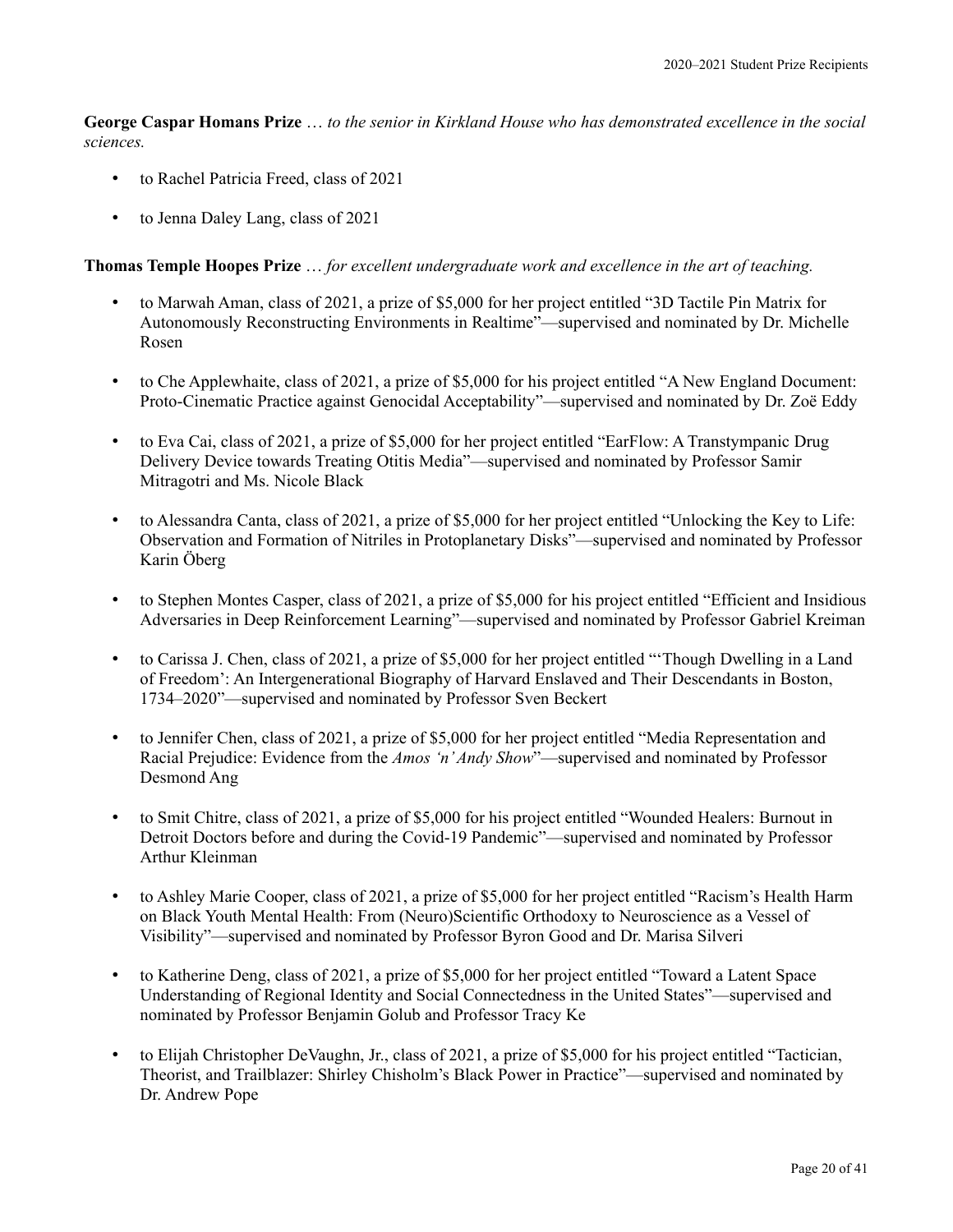- to Hannah Jo Ellery, class of 2021, a prize of \$5,000 for her project entitled "Big Names, Bigger Barriers: Firm Reputation and Its Role as a Barrier to Entry"—supervised and nominated by Professor Myrto Kalouptsidi and Professor Scott Kominers
- to Ralph Riad Estanboulieh, class of 2021, a prize of \$5,000 for his project entitled "Deep Learning Models for Variant Pathogenicity Prediction"—supervised and nominated by Professor Arjun Manrai
- to Koji Alec Everard, class of 2021, a prize of \$5,000 for his project entitled "The Political Ecology of Sugar: Beet Agriculture and the Limits of State Power in Interwar Hokkaido"—supervised and nominated by Professor Ian Miller
- to Olivia Meyers Ferdinand, class of 2021, a prize of \$5,000 for her project entitled "When Mercy Seasons Justice: Examining State Pardon Power in the United States, 1990–2020"—supervised and nominated by Professor Jon Rogowski
- to Gabrielle Choi Fernandopulle, class of 2021, a prize of \$5,000 for her project entitled "Hidden Diversity Disparities in Elite College Athletics: Race, Belonging, and the Purpose of Sports in the Ivy League"—supervised and nominated by Mr. Ethan Raker
- to Alden Fossett, class of 2021, a prize of \$5,000 for his project entitled "Rotimi Fani-Kayode's (noplace): A Spiritual Offering for an Empty World"—supervised and nominated by Professor Robin Kelsey
- to Owen Michael Foulkes, class of 2021, a prize of \$5,000 for his project entitled "'Out of the Dust and Mire': Settler Colonialism and City Planning in 1920s Tulsa"—supervised and nominated by Dr. Caitlin Casey
- to Ella Timea Frigyik, class of 2021, a prize of \$5,000 for her project entitled "Phylogeographic investigation into the New Zealand harvestman genus *Algidia* (Arachnida: Opiliones: Triaenonychidae)"—supervised and nominated by Professor Gonzalo Giribet
- to Lily Gao, class of 2021, a prize of \$5,000 for her project entitled "The Deep Breath before the Plunge: Thoracic Adaptations for Increased Ventilation in Swimmers during Physical Activity"—supervised and nominated by Professor Daniel Lieberman
- to Archibald John Whitcomb Hall, class of 2020, a prize of \$5,000 for his project entitled "'Jerusalem among the Satanic Mills': Politics, Industrialization, and the Changing Face of Religion in Eighteenth-Century Britain"—supervised and nominated by Professor Edward Glaeser
- to Ciara Brynn Hervás, class of 2021, a prize of \$5,000 for her project entitled "Seeing Beyond the Binary: The Photographic Construction of Queer Identity in Interwar Paris and Berlin"—supervised and nominated by Dr. Briana Smith
- to Maryam Hiradfar, class of 2021, a prize of \$5,000 for her project entitled "A fast and dense magnetooptical trap of potassium atoms loaded from a cold buffer gas beam"—supervised and nominated by Professor John Doyle
- to Frances Hisgen, class of 2021, a prize of \$5,000 for her project entitled "'We Don't Know What to Do with the Likes of You': Racializing Britishness during the Civilian Evacuation of Hong Kong, 1939– 1941"—supervised and nominated by Professor Maya Jasanoff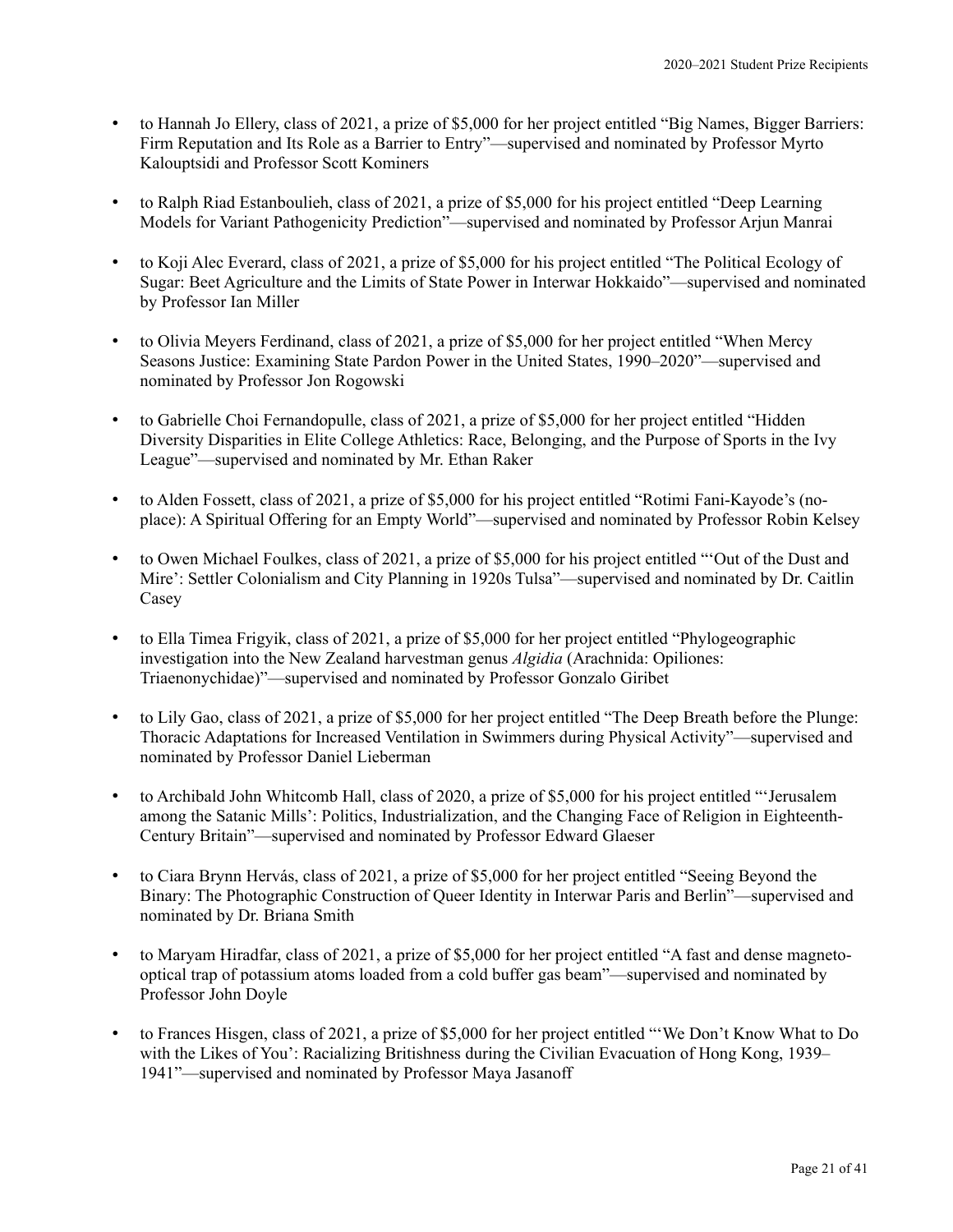- to Wyatt W. Hurt, class of 2021, a prize of \$5,000 for his project entitled "Global Eyes, Global Waters: Remote Sensing and the Politics of Transboundary Water Governance"—supervised and nominated by Professor Sheila Jasanoff
- to Kenz Kallal, class of 2021, a prize of \$5,000 for his project entitled "The Arthur-Selberg trace formula and some applications to arithmetic statistics"—supervised and nominated by Professor Mark Kisin
- to Isabel Maria Kendall, class of 2021, a prize of \$5,000 for her project entitled "I Know How the Caged Bird Tweets: Online Dissent and Physical Repression in Saudi Arabia, 2015–2020"—supervised and nominated by Professor Melani Cammett and Professor Malika Zeghal
- to Anselm Kizza-Besigye, class of 2021, a prize of \$5,000 for her project entitled "States of Panic: Anti-Queer Affects and Frames of Crisis in Uganda"—supervised and nominated by Professor George Paul Meiu
- to Elida Kocharian, class of 2021, a prize of \$5,000 for her project entitled "Amine-mediated CO2 hydration as a potential carbonic anhydrase alternative in marine Thaumarchaeota"—supervised and nominated by Professor Ann Pearson
- to Rick Li, class of 2021, a prize of \$5,000 for his project entitled "Oncofetal RNA-Binding Proteins IGF2BP3 and LIN28B Cooperatively Regulate Fetal-to-Adult Hemoglobin Switching"—supervised and nominated by Professor Vijay Sankaran
- to Isaac Longobardi, class of 2021, a prize of \$5,000 for his project entitled "Why Home Health Aides Clean"—supervised and nominated by Professor Steven Caton
- to Katherine Huanming Lou, class of 2021, a prize of \$5,000 for her project entitled "Motives Unmasked: Examining What Mask-Wearing Means to Americans during Covid-19"—supervised and nominated by Mr. Sean Bock
- to Patrick Mitchell Magee, class of 2021, a prize of \$5,000 for his project entitled "Knowledge and Explanation: What Physics Tells Us about the World"—supervised and nominated by Professor Edward Hall
- to Ethan Manninen, class of 2021, a prize of \$5,000 for his project entitled "Cluster Analysis of N2O Enhancements Observed by ATom"—supervised and nominated by Professor Steven Wofsy
- to Lorenzo Manuali, class of 2021, a prize of \$5,000 for his project entitled "Addiction Excuses: Why Addicts Lack Control, Agency, and Foresight through No Fault of Their Own"—supervised and nominated by Professor Eric Beerbohm
- to Emily Markowitz, class of 2021, a prize of \$5,000 for her project entitled "Hate the Players or Hate the Game? Process Innovation in Western Europe"—supervised and nominated by Professor Jeffry Frieden
- to Sophia Lind Mautz, class of 2021, a prize of \$5,000 for her project entitled "Degenesis"—supervised and nominated by Professor Jorie Graham
- to Alexis Morgan Mealey, class of 2021, a prize of \$5,000 for her project entitled "The Not-So-Innocent Threat: A Libertarian Justification for the Expansion of the Minimal State"—supervised and nominated by Dr. Emilio Mora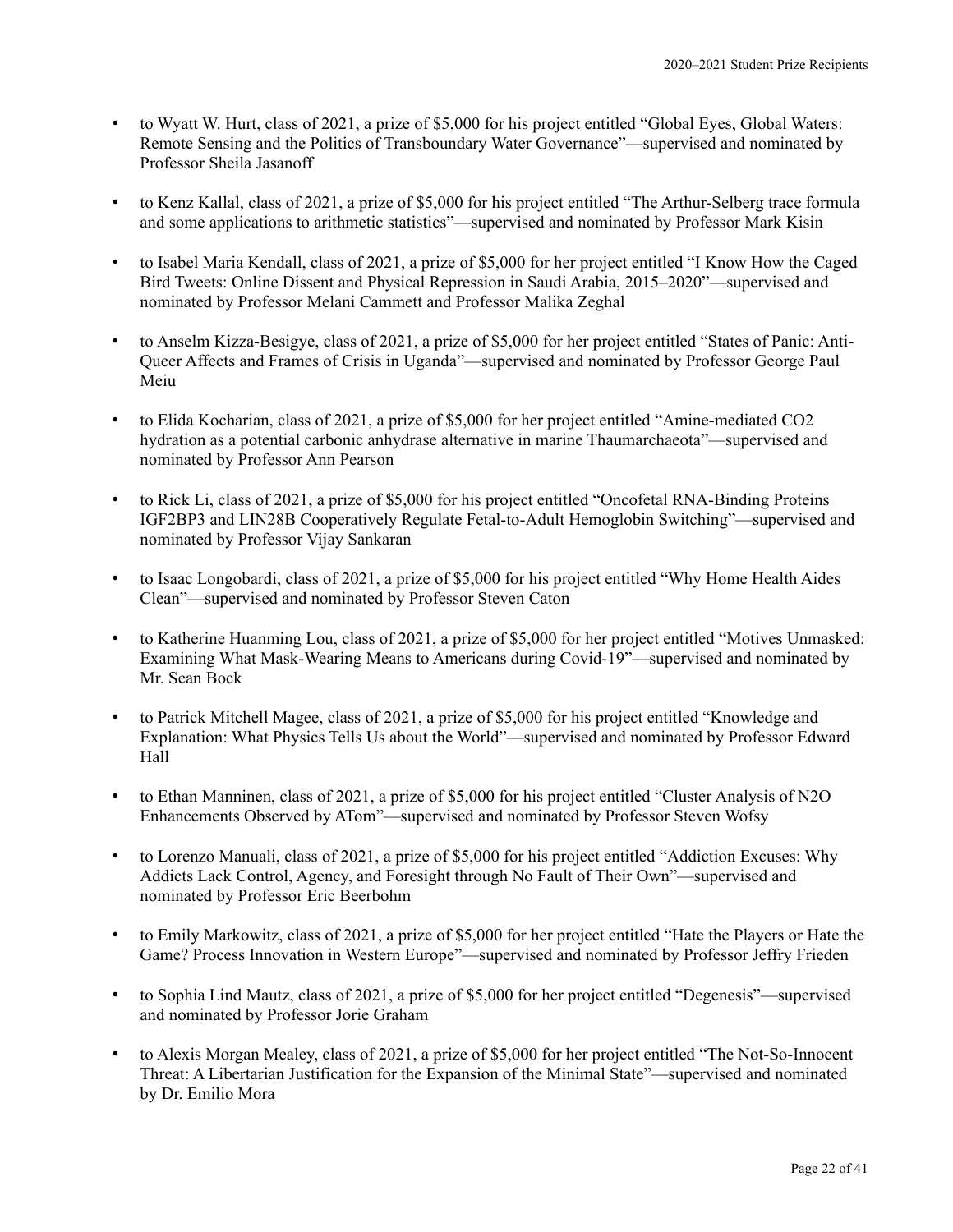- to Veronika Y. Melnik, class of 2021, a prize of \$5,000 for her project entitled "Thioredoxin-interacting protein (TXNIP) couples redox state to hepatic glucose metabolism through a single amino acid" supervised and nominated by Professor Richard T. Lee
- to Eleanor Alexandra Newman, class of 2021, a prize of \$5,000 for her project entitled "Rust Belt Union Blues: The Changing Social Identities and Political Loyalties of Industrial Union Workers in Southwestern Pennsylvania"—supervised and nominated by Professor Theda Skocpol
- to Juliet Onyinyechukwu Nwagwu Ume-Ezeoke, class of 2021, a prize of \$5,000 for her project entitled "Optimization Process for Multi-family Residential Housing Designed with Earth and Concrete" supervised and nominated by Professor Joost Vlassak
- to Sarah Ellen O'Keeffe, class of 2021, a prize of \$5,000 for her project entitled "Buildings Made of Bones"—supervised and nominated by Dr. Josh Bell
- to Malia Obama, class of 2021, a prize of \$5,000 for her project entitled "Yellow Light"—supervised and nominated by Mr. Musa Syeed
- to Larisa Owusu, class of 2021, a prize of \$5,000 for her project entitled "Iconic Market Women: The Unsung Heroines of Post-Colonial Ghana (1960s–1990s)"—supervised and nominated by Dr. Beatrice Wayne
- to Pranati Pranav Parikh, class of 2021, a prize of \$5,000 for her project entitled "Dharma as Saṃkaṭa: Reading Crisis across South Asian Literature"—supervised and nominated by Professor Parimal Patil and Mr. Tyler M. Richard
- to Sewon Park, class of 2021, a prize of \$5,000 for her project entitled "Jobs Saved by the Paycheck Protection Program (PPP): The Importance of Smaller Loans, Flexible Program Requirements, and Targeting"—supervised and nominated by Professor Robert Barro and Dr. Gregory Bruich
- to Jamie Paterno Ostmann, class of 2021, a prize of \$5,000 for her project entitled "Scenes of Smoke and Scarlet: Cochineal and Tobacco in the Early Modern English Theater"—supervised and nominated by Dr. Reed Abigail Gochberg and Dr. Diana Loren
- to Gabriela Pelayo, class of 2021, a prize of \$5,000 for her project entitled "Investigating β-cell stress and the protection of stem cell-derived β-cells for type 1 diabetes"—supervised and nominated by Professor Douglas Melton
- to Kathleen Ran, class of 2021, a prize of \$5,000 for her project entitled "Identifying novel AD-risk genes implicated in microglia engulfment function using iPSC-derived Microglia (iMGLs)"—supervised and nominated by Dr. Beth Stevens
- to Sydney Nicole Robinson, class of 2021, a prize of \$5,000 for her project entitled "(Pseudo)science and Physiognomy: Beauty, Virtue, and the Preservation of Social Hierarchies, 1770s to the Gilded Age" supervised and nominated by Ms. Tiffany Nichols
- to Matthew Thomas Rossi, class of 2021, a prize of \$5,000 for his project entitled "The Stranger Imaginary: Rape and Forensics in U.S. Congressional Hearings, 1999–2017"—supervised and nominated by Professor Malavika Reddy and Dr. Gloria Ayee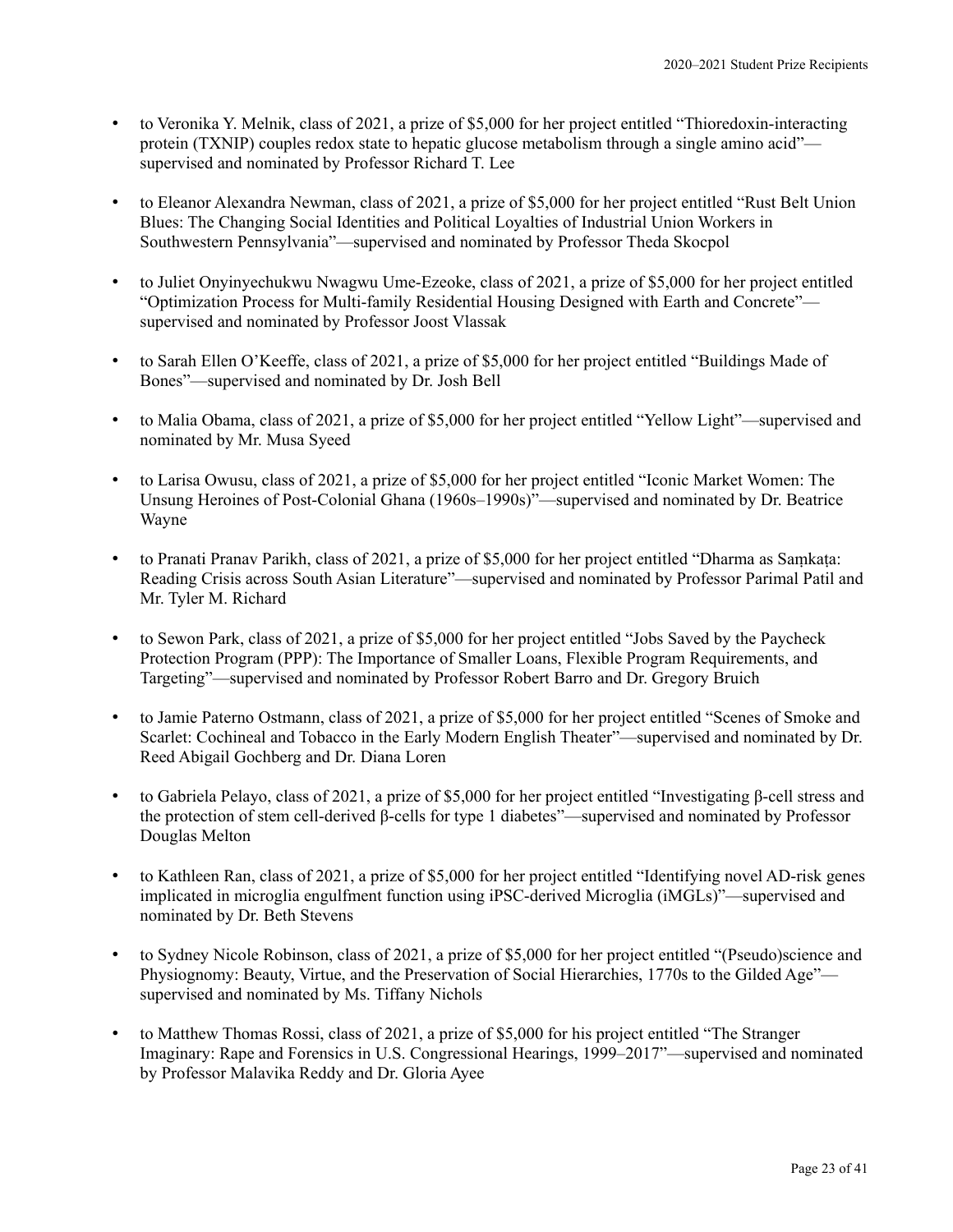- to Eliza Craft Rubin, class of 2021, a prize of \$5,000 for her project entitled "Sacred Desire: Multiplicity and Mystery in Parmigianino's *Madonna of the Long Neck*"—supervised and nominated by Professor Jeffrey Hamburger
- to Lillian McClelland Seeligson, class of 2021, a prize of \$5,000 for her project entitled "Warfighter Recommended, Warfighter Tested, Warfighter Approved: The U.S. Army Quartermaster Corps and the Creation of Food Acceptability Science"—supervised and nominated by Mr. Aaron Van Neste
- to Aarushi Hiren Shah, class of 2021, a prize of \$5,000 for her project entitled "'We Run this City': The Intertwining of Disposability, Precarity, and Essentiality amongst Chicago Transit Drivers amidst the Coronavirus Pandemic"—supervised and nominated by Professor Salmaan Keshavjee
- to Serena Sanjay Shah, class of 2021, a prize of \$5,000 for her project entitled "To Revive a World and Rebuild a Word: Classical Slave Names and Their Afterlives in the Antebellum U.S. South"—supervised and nominated by Professor Henry Louis Gates, Jr., and Professor Paul Kosmin
- to Tamara Shamir, class of 2021, a prize of \$5,000 for her project entitled "No Exit: Stuck Inside Trump's Immigration Trap"—supervised and nominated by Ms. Jill Abramson
- to Claire Yu Shi, class of 2021, a prize of \$5,000 for her project entitled "A Story of Human Capital: Why the Paycheck Protection Program Had Huge Geographic Disparities"—supervised and nominated by Professor Edward Glaeser
- to Raphaëlle Soffé, class of 2021, a prize of \$5,000 for her project entitled "Varieties of Austerity: Austerity-Induced Local Public Service Cuts in the United Kingdom and the Rise of the Far-Right" supervised and nominated by Professor Marc Melitz
- to Asher Max Spector, class of 2021, a prize of \$5,000 for his project entitled "Powerful Feature Selection under Dependence: Minimizing Reconstructability to Generate Knockoffs"—supervised and nominated by Professor Lucas Janson
- to William Clayton Stainier, class of 2021, a prize of \$5,000 for his project entitled "The Natural Viral Environment of *Caenorhabditis elegans*: Interactions between RNA Interference, the Dauer State, and Orsay Virus Infection"—supervised and nominated by Professor Craig Hunter
- to Avi Zhao Swartz, class of 2021, a prize of \$5,000 for his project entitled "Simultaneous Protein Coevolution and Phylogeny Prediction with a Differentiable Tree Structure"—supervised and nominated by Dr. Sergey Ovchinnikov
- to Annabelle W. Tao, class of 2021, a prize of \$5,000 for her project entitled "Evolving Representations"—supervised and nominated by Professor Alison Simmons
- to Matthew Thomas, class of 2021, a prize of \$5,000 for his project entitled "Striking Out: Obstacles to Unionization among Minor League Baseball Players"—supervised and nominated by Professor Jon Rogowski
- to Alexandra Todorova, class of 2021, a prize of \$5,000 for her project entitled "'The Evil Years': Danish Archaeology in the Grip of National Socialism, 1935–1947"—supervised and nominated by Professor Mary Lewis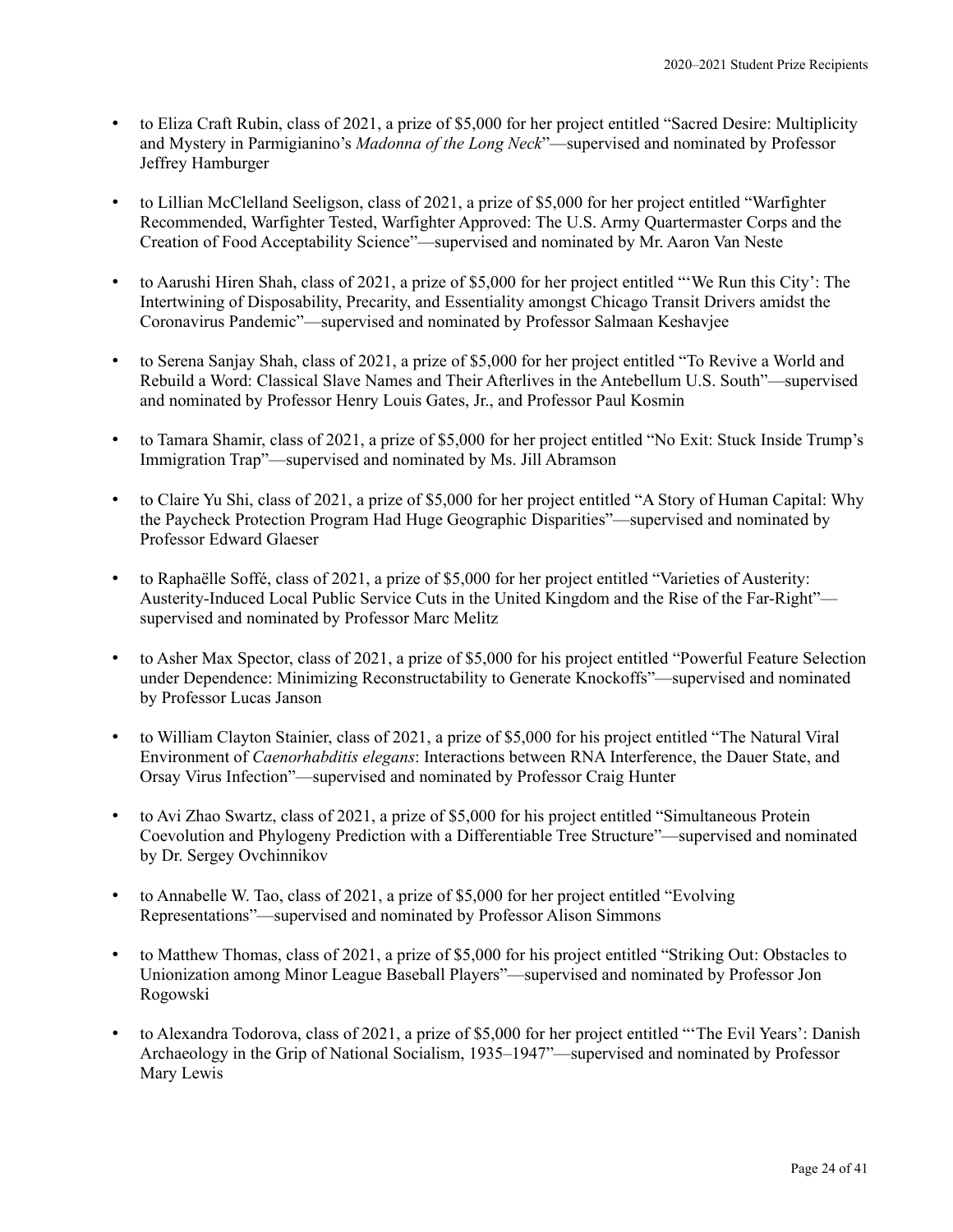- to Sofia Wenfei Tong, class of 2020, a prize of \$5,000 for her project entitled "The Queer Good Place: Reading Henry James through Asexuality"—supervised and nominated by Professor Stephanie Burt and Mr. Alexander Creighton
- to Nina Somtochukwu Uzoigwe, class of 2021, a prize of \$5,000 for her project entitled "Engineering Pulmonary Monocusp Leaflets for Right Ventricular Outflow Tract Reconstruction in Neonates" supervised and nominated by Dr. Peter Hammer and Dr. David Hoganson
- to Garrett W. Walker, class of 2021, a prize of \$5,000 for his project entitled "A House Divided: The Rise of Hyperpartisanship in the House of Representatives, 1968–1989"—supervised and nominated by Professor Fredrik Logevall and Mr. Aaron Bekemeyer
- to Pedro Paulo Weizenmann, class of 2021, a prize of \$5,000 for his project entitled "Catholic Human Rights Thought: The Latin American Contribution"—supervised and nominated by Professor Michael Rosen
- to Michael Xie, class of 2020, a prize of \$5,000 for his project entitled "High-fidelity estimates of spikes and subthreshold waveforms from one-photon voltage imaging *in vivo*"—supervised and nominated by Professor Adam Cohen
- to Elizabeth Huiting Yang, class of 2021, a prize of \$5,000 for her project entitled "Rural Roads and Consumption Smoothing"—supervised and nominated by Professor Emily Breza
- to Oliver Sanghvi York, class of 2021, a prize of \$5,000 for his project entitled "Assessing the Impact of Rooftop Solar on Household Electricity Consumption"—supervised and nominated by Professor James Stock
- to Jingyao (Lux) Zhao, class of 2021, a prize of \$5,000 for her project entitled "The History and Mathematics of the Axiom of Choice: A Story in Three Acts, 1904–1921"—supervised and nominated by Professor Ann Blair and Professor W. Hugh Woodin
- to Anthony Zhong, class of 2021, a prize of \$5,000 for his project entitled "'The Cheese Tastes like Plastic': A Critical History of Nutrition and the National School Lunch Program"—supervised and nominated by Professor Rebecca Lemov
- to Eli Zuzovsky, class of 2021, a prize of \$5,000 for his project entitled "Mazel Tov (or the Day I Became a Man)"—supervised and nominated by Ms. Claire Messud and Ms. Dominga Sotomayor

**Charles Edmund Horman Prize** … *awarded by the Department of English to a member of the junior class who excels in creative writing and who best personifies the ideals and sense of values held by Charles Edmund Horman.*

- to Yash Kumbhat, class of 2021
- to Victoria Elena Sanchez, class of 2022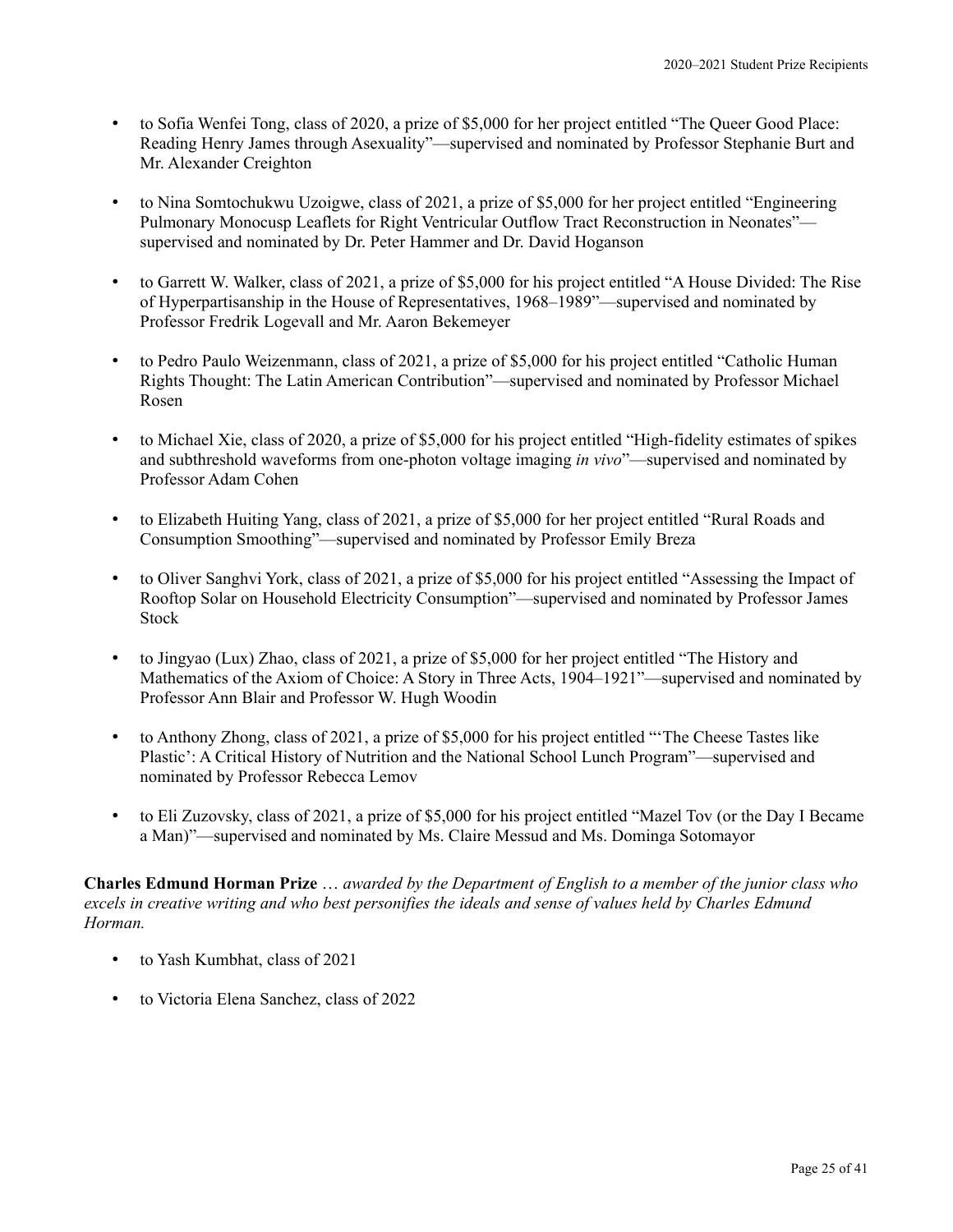**Kathryn Ann Huggins Prize** … *awarded by the Department of African and African American Studies to the Harvard College senior who has written the most outstanding thesis on a topic relating to African American life, history, or culture.*

- to Keturah Jeanene Gadson, class of 2021, a prize of \$1,000
- to Yuke Zheng, class of 2021, a prize of \$1,000

**Joan Morthland Hutchins Thesis Prize in Latino Studies** … *awarded by the David Rockefeller Center for Latin American Studies (DRCLAS) for the best senior thesis on a subject concerning Latinos (either recent immigrants or established communities of Latin American descent in the United States).*

- to Ryen Amora Diaz, class of 2021, for her project entitled "'Humanity on Trial': The History and Impact of State Criminalization of Humanitarian Aid Efforts in the Southern Arizona Desertlands"
- to Vivekae M. Kim, class of 2021, for her project entitled "'Future Revolutionaries': A Campaign to Reform Immigration Court in the U.S.-Mexico Borderlands"

**Ephraim Isaac Prize for Excellence in African Studies** … *awarded by the Department of African and African American Studies to a graduating senior who shows exceptional capability in African languages.*

• to Serin Baek, class of 2021, a prize of \$500

**Caroline Isenberg Prize** … *awarded in memory of Caroline Isenberg to a Lowell House student who has made the most outstanding contributions to the performing arts, and who best exemplifies Caroline's talent, enthusiasm, and generosity to others.*

- to Thomas Josef Burr, class of 2021
- to Sydney Victoria McDonald, class of 2021

**Delancey K. Jay Prize** … *for the best essay on any subject relating to the history or development of constitutional government and free institutions in the United States or Great Britain or any other part of the English-speaking world at any period of history.*

• to Ben Goossen, Ph.D. '21, a prize of \$6,000 for his project entitled "The Year of the Earth (1957–1958): Cold War Science and the Making of Planetary Consciousness"

**Howard Mumford Jones Prize** … *awarded by the Department of English for the best doctoral dissertation concerning some aspect of British or American literature or literary history in the nineteenth century.*

• to Alexander Creighton, Ph.D. '21, for his project entitled "Fiction's Metronomes: Music, Time, and the Eighteenth-Century British Novel"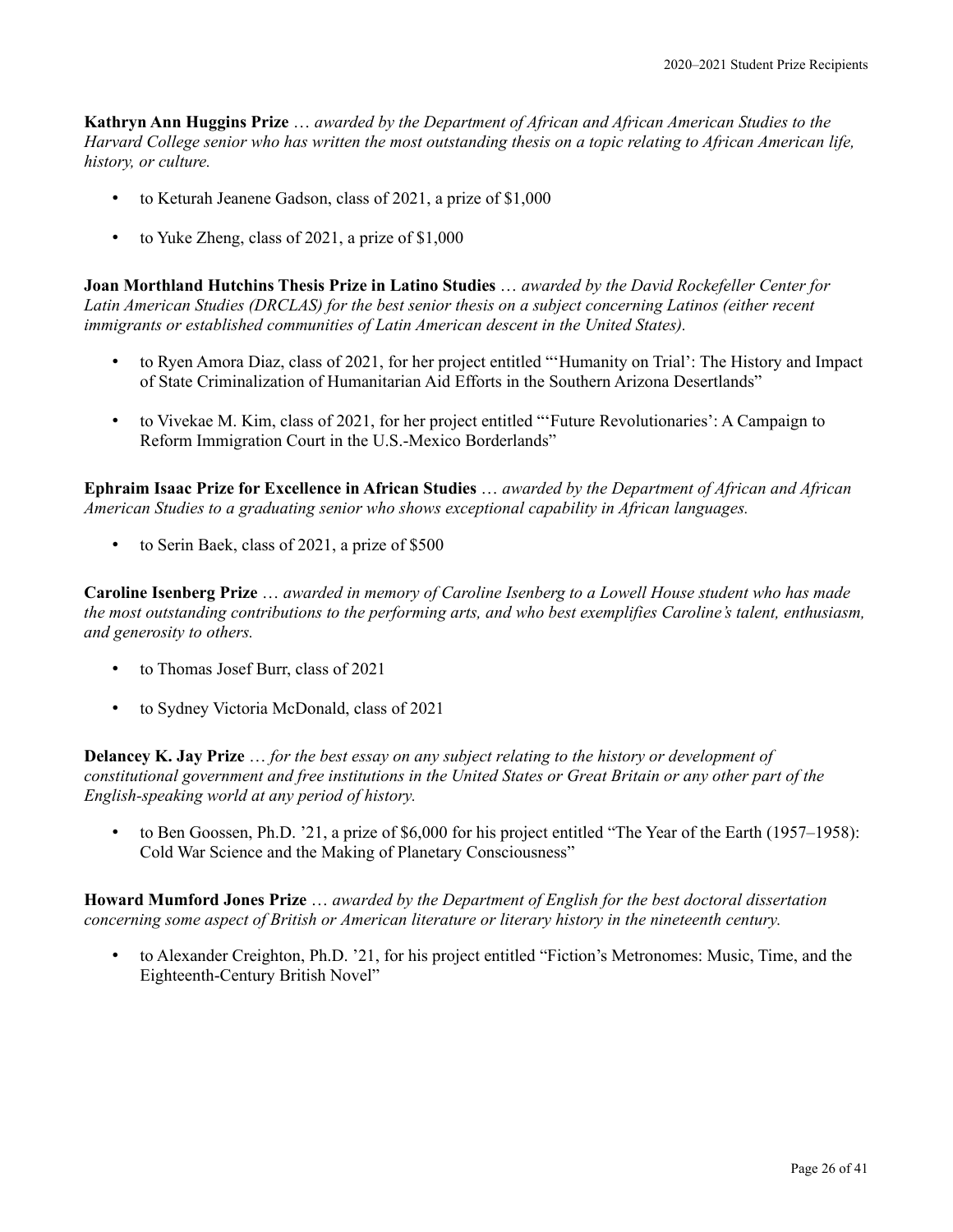**John V. Kelleher Prize** … *to the Lowell House student who exemplifies John Kelleher's values, academic and intellectual interests, dependability, and loyalty to Lowell House.*

- to Michael Thorwald Larson, class of 2021
- to Oliver Sanghvi York, class of 2021

**Christopher Killip Prize** … *awarded by the Department of Art, Film, and Visual Studies for the best undergraduate work in lens-based media.*

• to Jake Evan Schwencke, class of 2021

**Charlotte Hyun-Mi Kim Award** … *to the senior in Kirkland House who best epitomizes Charlotte Hyun-Mi Kim's exuberant spirit and passion for fostering community.*

• to Katherine Huanming Lou, class of 2021, a prize of \$300

**Kirkland House Arts Award** … *to the senior in Kirkland House who has contributed in a significant way to the arts in the House.*

• to Lara Margareta Teich, class of 2021

**Kirkland House Faculty Deans' Award** … *to the senior whose contributions to House life, personal strengths, and intellectual achievements distinguish them among Kirkland House graduates.*

• to Yoseph Demesew Boku, class of 2021

**Kirkland House Science Award** … *to a senior in Kirkland House who has excelled in the field of chemistry, physics, engineering, computer science, or other physical or mathematical science.*

to Bryan Yasheng Lee, class of 2021

**Ernst Kitzinger Prize** … *to that student in Lowell House who best exemplifies Ernst Kitzinger's qualities as a scholar and citizen.*

- to Setu Mehta, class of 2021
- to Austin Elizabeth Taylor, class of 2021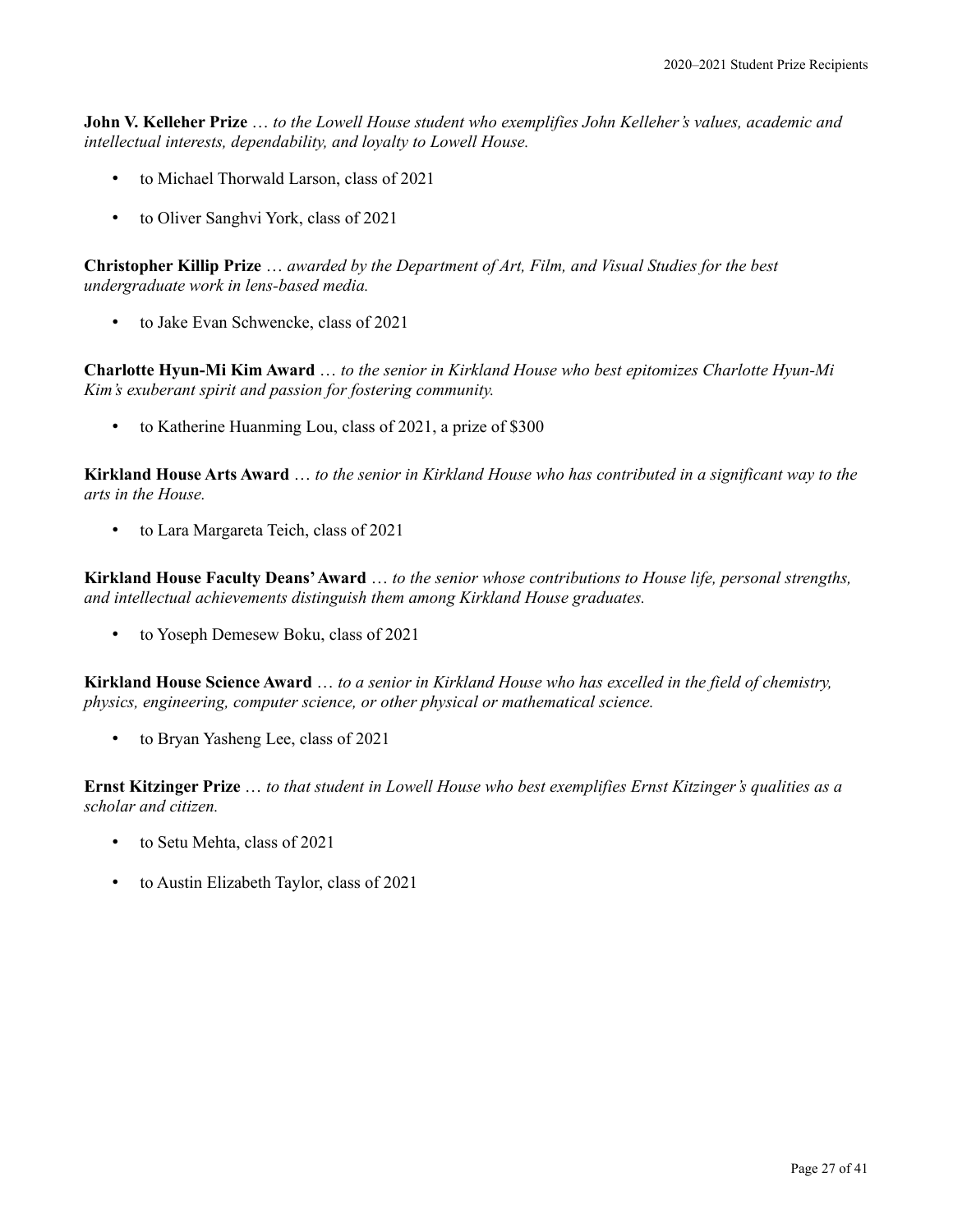**Klein Family History Prize** … *awarded by the Harvard Extension School to the thesis in the field of history that represents superior achievement in historical scholarship.*

• to John William Paisley, A.L.M. '20, a prize of \$1,000 for his project entitled "Bertrand Russell's Impact on China during and after His Visit in 1920"

**George Arthur Knight Prize** … *awarded by the Department of Music for the best composition in instrumental music.*

- to Kelley Lynn Sheehan, G2, a prize of \$2,500 for her project entitled "*Harbinger*, for amplified trombone, tape, and live electronics"
- to Lorenzo Troiani, G3, a prize of \$2,500 for his project entitled "*Hold the Dark*, for two performers, voice, lights, and electronics"

**Korean War Memorial** … *to the junior in Lowell House who has demonstrated those qualities of unhesitating responsibility and strength of character that were possessed in so marked a degree by Sherrod Skinner, Thomas Hubbard, Franklin Dunbaugh, and Wilbur Van Bremen.*

• to Ross D. Simmons, class of 2021

**Morris Kronfeld Prize** … *awarded by the Department of Economics to the graduating senior who has shown the greatest academic improvement.*

• to Ha Jin Angela You, class of 2021

**Newbold Rhinelander Landon Memorial Scholarship Prize** … *awarded by the Office of Undergraduate Research and Fellowships to students who are grounded in classical learning and who intend an active career in government service.*

- to Serena Julia Davis, class of 2021
- to Fariba Mahmud, class of 2022
- to Serena Sanjay Shah, class of 2021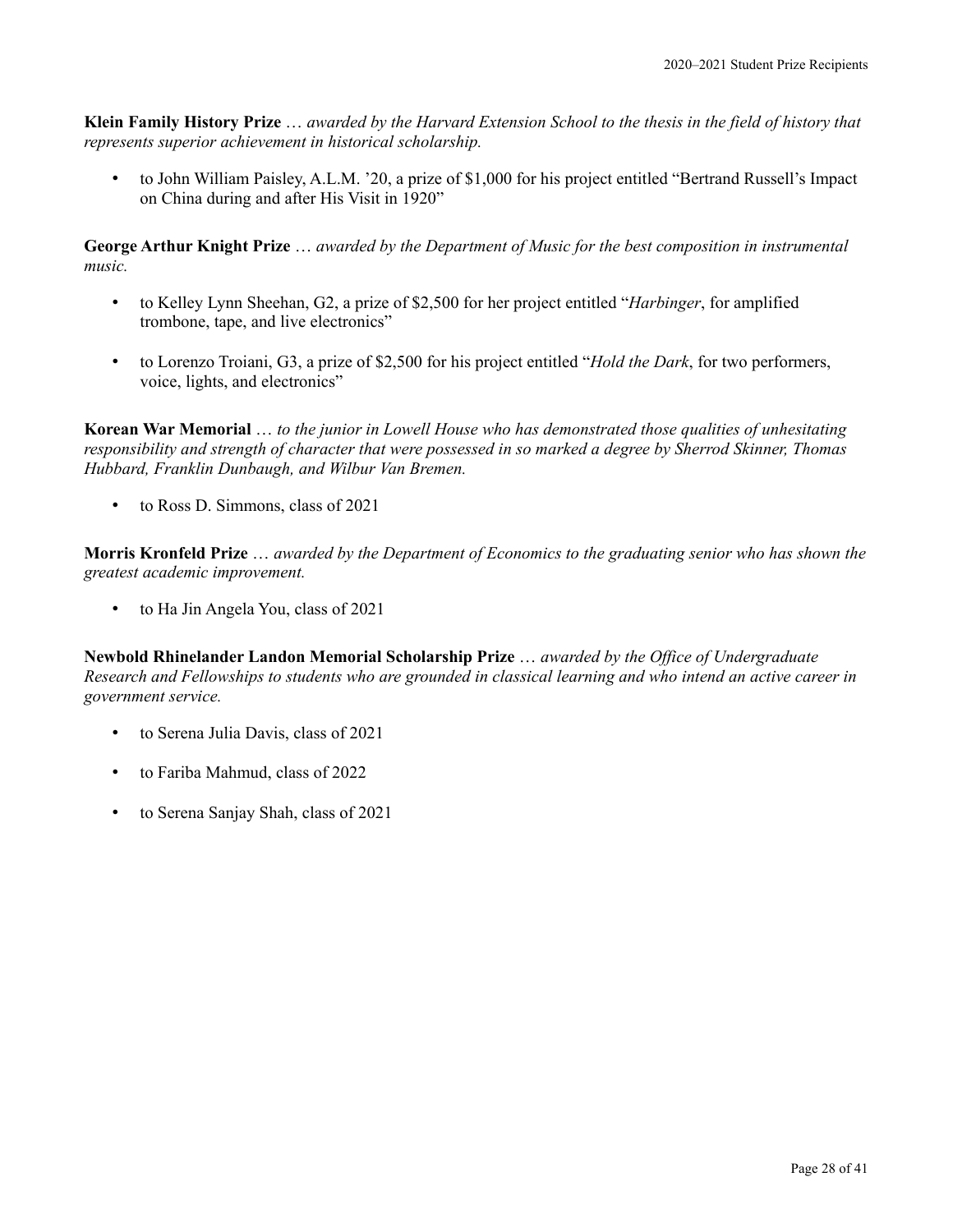**Harold Langlois Award** … *awarded by the Harvard Extension School to the A.L.M. recipient who has demonstrated exceptional academic accomplishment and promise as a manager.*

- to Frederick Joseph Hartensteiner, A.L.M. '20, a prize of \$300
- to Sheila Jean Houlahan, A.L.M. '21, a prize of \$300
- to Jay H. Kwon, A.L.M. '21, a prize of \$300
- to Alison Pappas, A.L.M. '21, a prize of \$300
- to Timothy Paulsen, A.L.M. '21, a prize of \$300
- to Vanessa Victoria Sievers, A.L.M. '20, a prize of \$300
- to Elona L. Smolyar, A.L.M. '21, a prize of \$300
- to Junshu Wang, A.L.M. '21, a prize of \$300
- to Elizabeth C. Wilson-Milne, A.L.M. '21, a prize of \$300

**Dorothy Hicks Lee Prize** … *awarded by the Department of African and African American Studies for the most outstanding senior thesis submitted on the topic of African American literature.*

• to Devonne D. Pitts, class of 2021, a prize of \$250 for her project entitled "Everworld"

**Doris Cohen Levi Prize** … *awarded by the Office for the Arts to the undergraduate who has demonstrated exceptional talent and energy, along with outstanding enthusiasm for musical theater at Harvard, both onstage and behind the scenes.*

- to Harry Anton Sage, class of 2022, a prize of \$750
- to Ellen Louise Shaheen, class of 2021, a prize of \$750

**Robert E. Levi Prize** … *awarded by the Office for the Arts to a Harvard College senior who has demonstrated outstanding arts management skills over the course of an undergraduate career.*

- to Mikaela Anne Ritchie, class of 2021, a prize of \$500
- to Abigail Grace Sage, class of 2021, a prize of \$500

**Jonathan M. Levin Prize for Teaching and Social Justice** … *awarded by the Department of African and African American Studies to the most promising undergraduate student who intends to become a public school teacher.*

• to Meaghan Elizabeth Townsend, class of 2021, a prize of \$1,500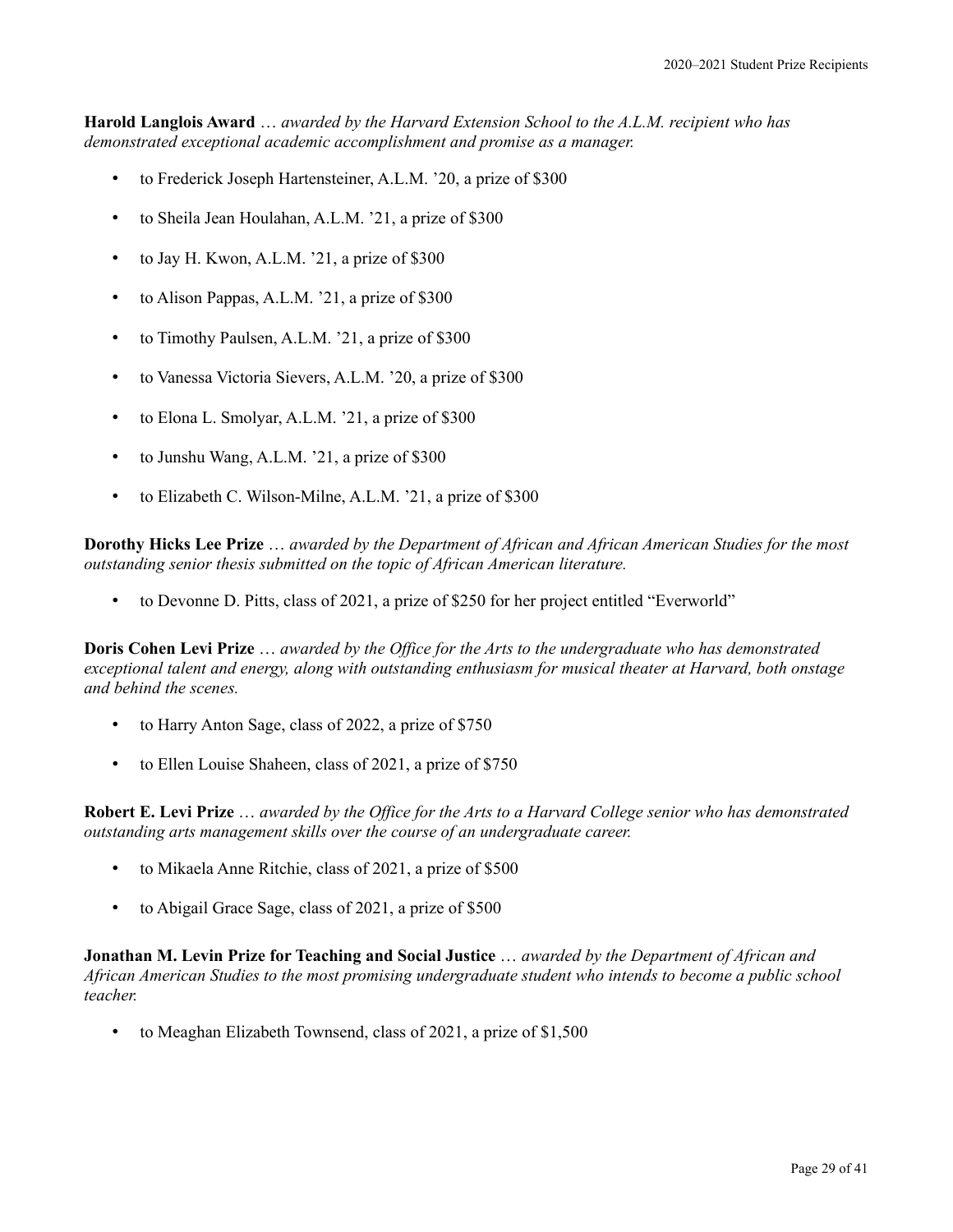**Robert Levin Prize in Musical Performance** … *awarded by the Office for the Arts to recognize an extraordinarily gifted undergraduate musician.*

- to Martin Bernstein, class of 2021, a prize of \$1,000
- to Yike Tony Yang, class of 2021, a prize of \$1,000

**Jonathan Levy Award** … *awarded by the Office for the Arts to the most promising undergraduate actor or actress in Harvard College.*

to Ruva Chigwedere, class of 2021, a prize of \$500

**David Mason Little, Class of 1918, Prize** … *to a junior in Adams House who has demonstrated leadership, character, scholastic achievement, and good House citizenship.*

• to Francesco Rolando, class of 2021

**Alain LeRoy Locke Prize for Academic Excellence** … *awarded by the Department of African and African American Studies to the most outstanding academic scholar among the graduating African American Studies track concentrators.*

- to Makeila Chanae Jamison, class of 2021, a prize of \$250
- to Serena Sanjay Shah, class of 2021, a prize of \$250

**Lowell House Senior Tutors'Award** … *to the senior in Lowell House who has demonstrated perseverance and industry, and whose growth of intellectual interests and academic achievements exemplifies the highest tradition of the House.*

• to Melisa Santizo, class of 2021

**George Emerson Lowell Scholarship Prize** … *for excellence in the Classics, awarded on the basis of an examination that tests, in alternate years, competence in Greek and Latin language and literature.*

• to Benjamin Thomas LaFond, class of 2022

**Hugh F. MacColl Prizes** … *awarded by the Department of Music for the best original musical composition.*

- to Harry Anton Sage, class of 2022, a prize of \$675 for his project entitled "*Woedolor*, for soprano, cello, and piano"
- to Benjamin Perry Wenzelberg, class of 2021, a prize of \$675 for his project entitled "An Hour of Forever"
- to Jenny Junru Yao, class of 2022, a prize of \$675 for her project entitled "*Apart, together*, for piano solo"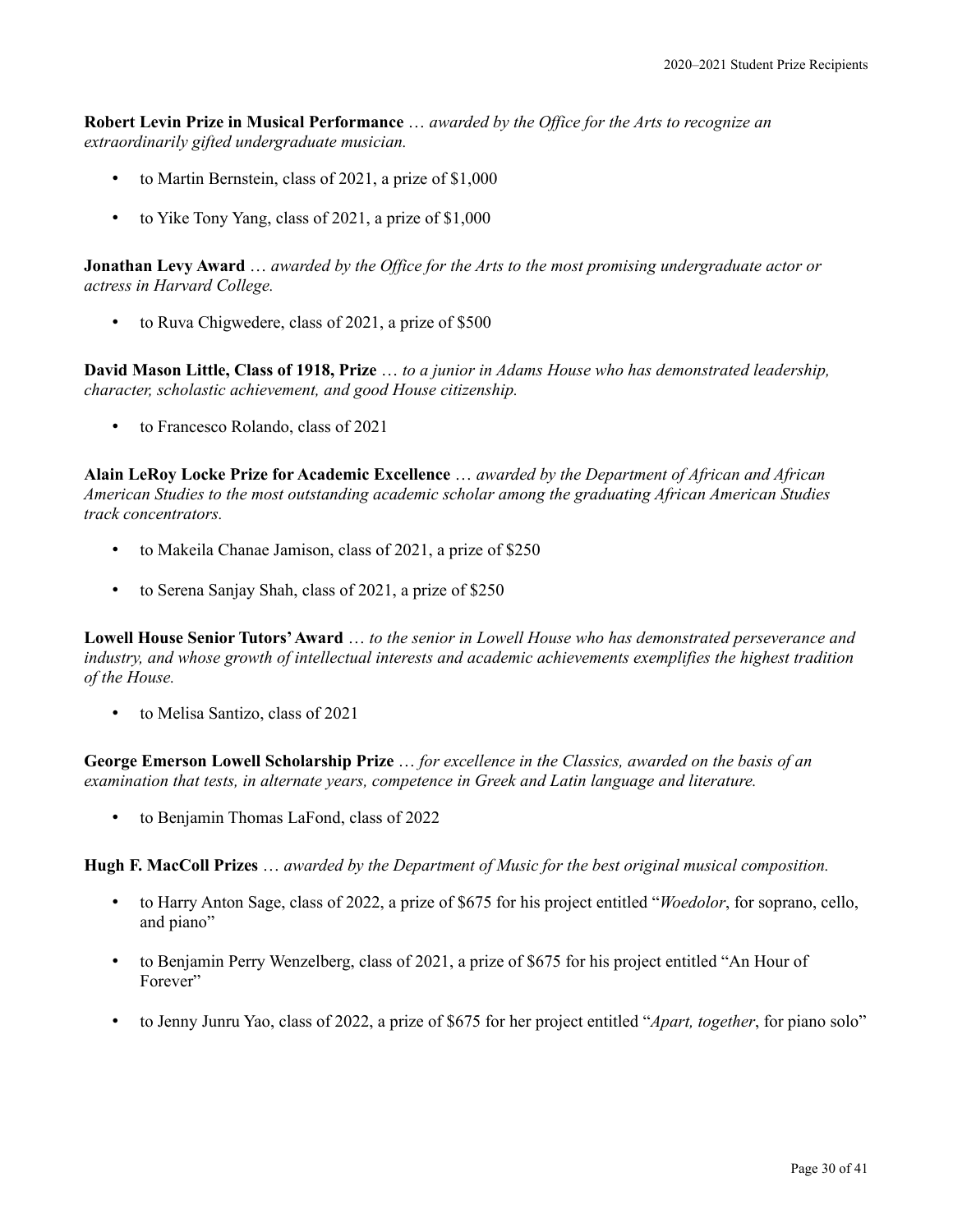**Elizabeth Maguire Memorial Prize** … *awarded by the Department of African and African American Studies for excellence in the study of African and African American literature.*

• to Serena Sanjay Shah, class of 2021, a prize of \$1,000

**Marshall Tankard Award** … *to a junior in Adams House who has contributed significantly to international understanding.*

• to Melissa Erin Drake, class of 2021

**Maurice Sedwell Ltd. Prize** … *to the undergraduate in the Department of African and African American Studies who best exemplifies the values of the department.*

• to Keturah Jeanene Gadson, class of 2021

**Kenneth Maxwell Thesis Prize in Brazilian Studies** … *awarded by the David Rockefeller Center for Latin American Studies (DRCLAS) for the best senior thesis on a subject related to Brazil.*

• to Swathi Ravi Srinivasan, class of 2021, for her project entitled "Et tu, Brazil? Evaluating the Historical and Present-Day Relationships between Inequality and Urban Health Disparities in Brazil, from Colonial Times to COVID-19"

**David McCord Prize** … *awarded by the Houses to undergraduates who have shown unusual creative talent in writing, drama, music, painting, drawing or sculpture.*

- to Maryam Hiradfar, class of 2021
- to Abdeljaleel Ismail, class of 2021
- to Samyra C. Miller, class of 2021
- to Nikole Lubov Naloy, class of 2021
- to Jake Evan Schwencke, class of 2021

**Committee on Medieval Studies Undergraduate Essay Prize** … *for the best paper on any topic in Medieval Studies by a student in Harvard College.*

• to Kevin Peiqi Wang, class of 2023, for his project entitled "Legal Prescriptions and Social Conditions of Slavery in Southern Europe, 1400–1600"

**Patrick C. Melendez Award** … *to the senior in Lowell House who has demonstrated the same drive for personal development, high standards of athletic achievement, and generosity as Patrick Melendez.*

to Jaycee M. Yegher, class of 2021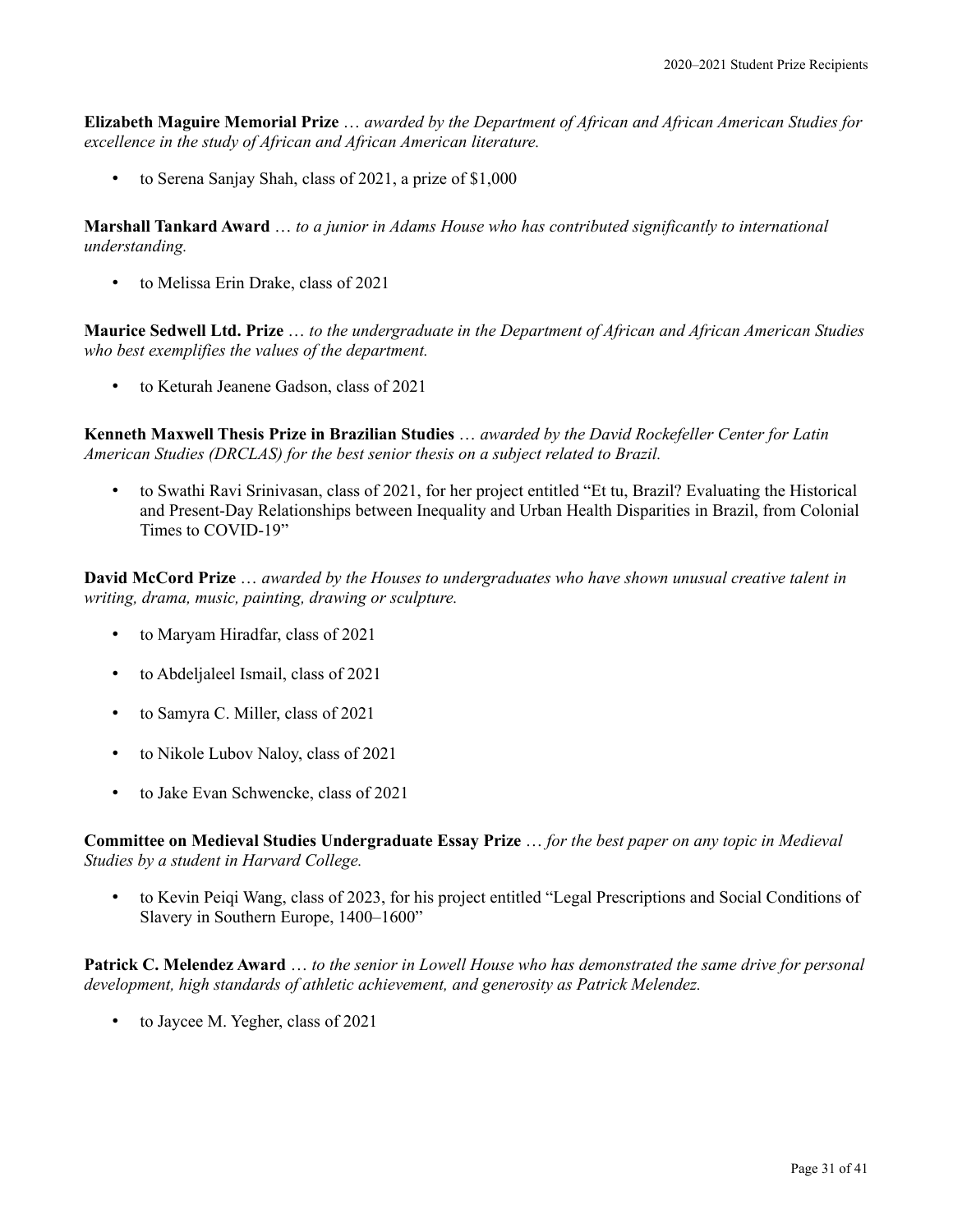**Rachel Mellinger Memorial Award** … *awarded by the Office for the Arts to the senior who has made a significant contribution to the Orchestra and has demonstrated leadership abilities and dedication to the highest ideals of the group.*

• to Jennifer Yu Wang, class of 2022, a prize of \$1,000

**Mill-Taylor Prizes** … *awarded at the beginning of the junior year for the two best Social Studies 10 essays.*

- to Kelsey Chen, class of 2022, a prize of \$250 for her project entitled "Marx on Capital"
- to James Thomas Devaney, class of 2022, a prize of \$250 for his project entitled "What's Not Right about Rights: An Analysis of Marx's Critique of Right"

**Perry Miller Prize** … *awarded by the Committee on Degrees in History and Literature for a senior thesis in American history and literature that is of high distinction.*

• to Owen Michael Foulkes, class of 2021, for his project entitled "'Out of the Dust and Mire': Settler Colonialism and City Planning in 1920s Tulsa"

**Tazuko Ajiro Monane Prize** … *awarded by the Department of East Asian Languages and Civilizations to an undergraduate who has demonstrated both past meritorious achievement in the study of Japanese and the strong potential for future achievement in and significant contributions to a Japan-related field of endeavor.*

• to Justin Yu-Chen Tseng, class of 2022, a prize of \$2,000

**Sally and Cresap Moore Prize** … *awarded to one or more seniors in Dunster House who have demonstrated the Moores' zest for learning by integrating materials from different academic fields, or by using formal or informal study out of residence, extracurricular activities, or community service to produce outstanding academic work.*

- to Carissa J. Chen, class of 2021
- to Sina Sadeghzadeh, class of 2021

**Mossavar-Rahmani Center Prize for Best Master's Student Paper** … *awarded by the Harvard Environmental Economics Program for the best paper addressing topics in environmental, energy, and natural-resource economics written by a student in a master's degree program.*

• to Haikal Eki Ramadhan, MPA '21, a prize of \$1,500 for his project entitled "Stemming the Tide of Overfishing: Ensuring Sustainable Exploitation of Marine Fishery Resources by Small-Scale Fisherfolk in Indonesia"

**David B. Mumford Undergraduate Mathematics Prize** … *to the most promising senior concentrator in Mathematics.*

• to Mikayel Mkrtchyan, class of 2021, a prize of \$800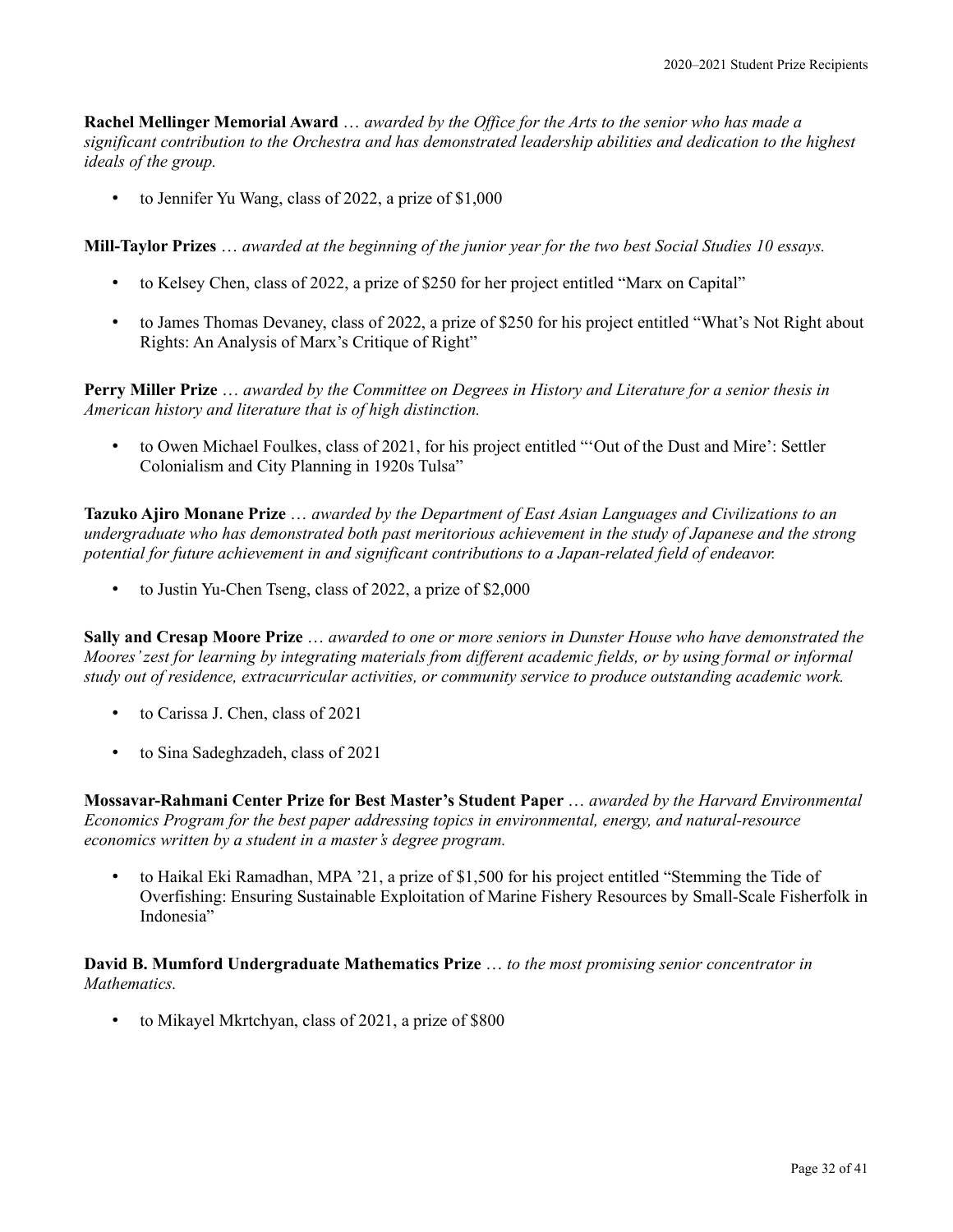**Noma-Reischauer Prizes in Japanese Studies** … *awarded by the Reischauer Institute of Japanese Studies for the best essays on Japan-related topics written by a graduate student and by an undergraduate student.*

- to Chihiro Ishikawa, class of 2021, a prize of \$1,000 for her project entitled "The Global Diffusion of the #MeToo Movement: SNS Usage and Anonymity in Japanese and Korean Feminist Activism"
- to Yingxue Wang, G2, a prize of \$1,500 for her project entitled "Why Beetle Wings? An Ecological Approach to the Tamamushi Shrine"

**Oliver-Dabney Junior Prize in History and Literature** … *to that member of the junior class whose work in history and literature has shown the greatest promise.*

• to Matteo Wong, class of 2022, for his project entitled "'They Won't Know Anything Else': Art, Labor, and the Simultaneity of Japanese Americans and American Indians in WWII Internment"

**Oliver-Dabney Senior Prize in History and Literature** … *to a senior whose honors essay is of high distinction.*

• to Diana Myers, class of 2021, for her project entitled "Mater Matris Domini: Holy Motherhood and the Early Cult of St. Anne"

**Oliver-Dabney Sophomore Prize in History and Literature** … *to that member of the sophomore class whose work in history and literature has shown the greatest progress during the year.*

• to Sawyer Leroux Taylor-Arnold, class of 2023, for her project entitled "Imaginary Realms: The Gendered Politics of Sackville-West's Modernist Fantasy in Persia"

**John G. Palfrey Prize** … *awarded by the Office of Undergraduate Research and Fellowships to a distinguished scholar in the senior class.*

• to Ralph Riad Estanboulieh, class of 2021

**Joseph Garrison Parker Prize** … *awarded by the Office of Undergraduate Research and Fellowships to an undergraduate, selected from among students who have been nominated by the Houses, who intends to enter the profession of medicine and who has, like Joseph Garrison Parker, an unusual breadth of interests outside the specifically premedical courses.*

• to Jude Tochukwu Okonkwo, class of 2021

**Lee Patrick Award in Drama** … *awarded by the Department of English to the student who shows the best promise in the field of dramatic arts.*

to Jaspreet Kaur, class of 2021

**Pease Thesis Prize** … *awarded by the Department of the Classics to the best undergraduate thesis on Latin.*

- to Joseph Anthony Ramos Barisas, class of 2021
- to Muhua Yang, class of 2021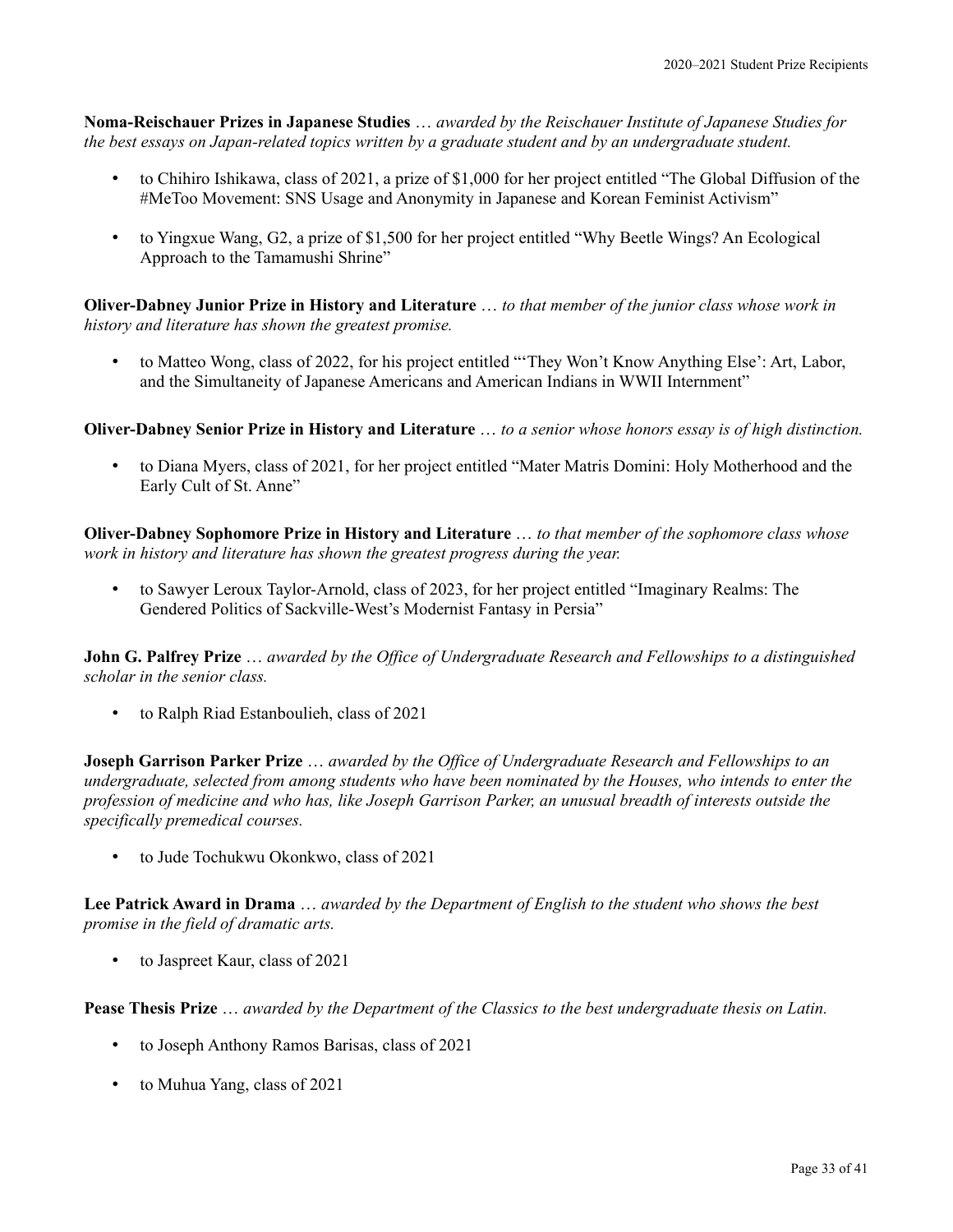**Maurice M. Pechet Prize** … *to a senior in Lowell House with exceptional academic ability who, through a career in research and/or clinical practice, is committed to solving outstanding problems in human health and disease.*

- to Indrani Das, class of 2021
- to Stephen James Freeman, class of 2021

**Elliott and Mary Perkins Prize** … *to the sophomore or junior in Lowell House with high academic standing and an interest in contributing to the community both in the House and in extracurricular activities.*

- to Michael Taechoon Pak, class of 2023
- to Brammy Rajakumar, class of 2023

**Reginald H. Phelps Prize** … *awarded by the Harvard Extension School to A.L.B. recipients with outstanding academic achievement and character.*

- to Marcelo P. Soares, A.L.B. '21, a first-place prize of \$2,500
- to Donatella Felice, A.L.B. '21, a second-place prize of \$2,000
- to Deyna Parvanova, A.L.B. '21, a third-place prize of \$1,500

**Wendell Phillips Memorial Scholarship Prize** … *awarded by the Office of Undergraduate Research and Fellowships to an undergraduate who has special oratorical powers, and so gives promise of becoming a real force as a public speaker.*

• to Travis Levell Harper, class of 2023

**Roger and Ann Porter Prize** … *awarded to two students in Dunster House in recognition of an outstanding record of academic excellence, character, and service to others.*

- to Chana Aidel Sima Goldenberg, class of 2021
- to Sahil Salim Lauji, class of 2021

**Susan Anthony Potter Prize** … *for the best essay by a graduate student or an undergraduate student on any subject in the field of Comparative Literature.*

• to Clio-Ragna Takas, G1, a prize of \$2,500 for her project entitled "Disjointed Articulations: Shadow Players from Ibn Dāniyāl to Σπαθάρης"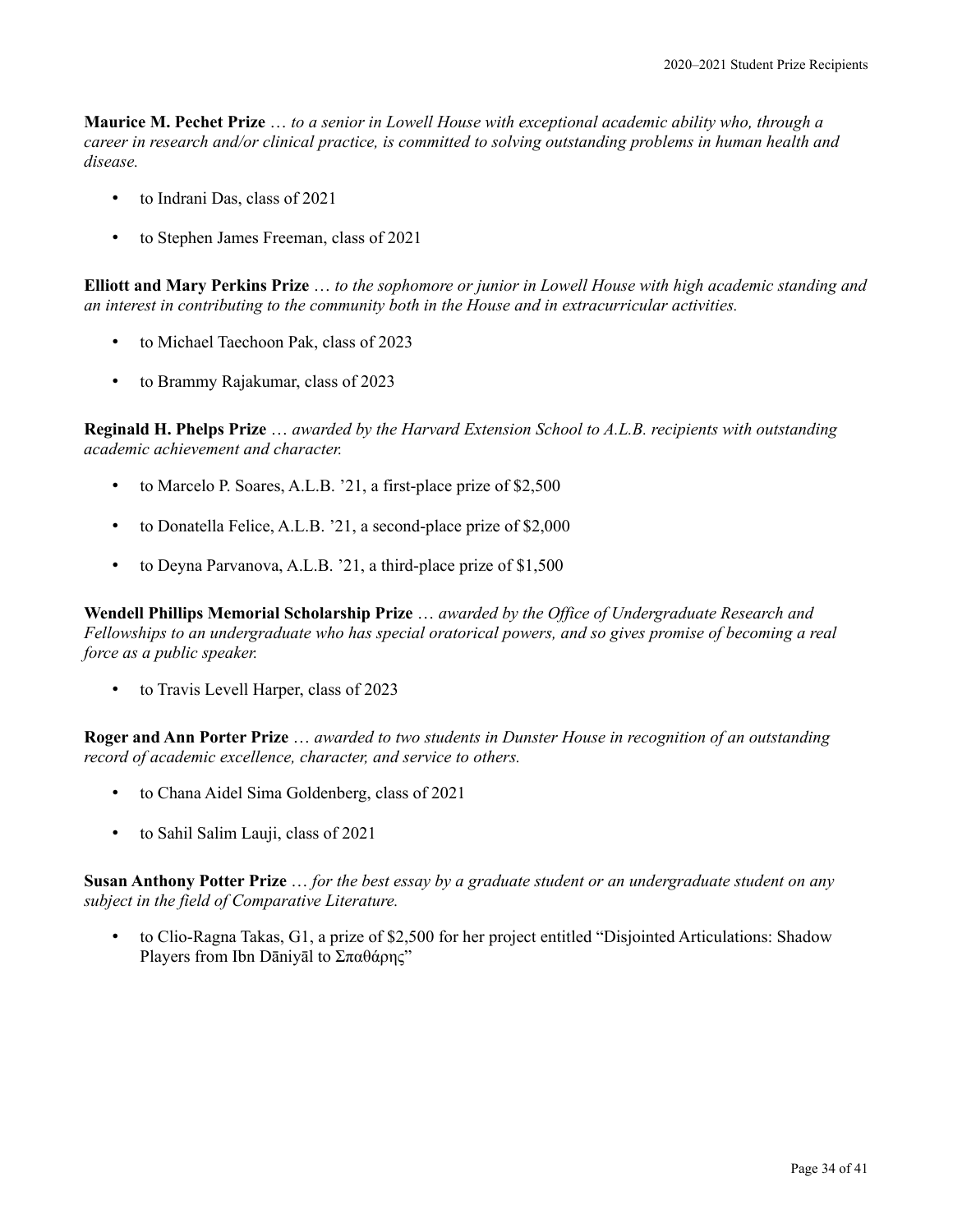**Susan Anthony Potter Prize in Spanish Literature of the Golden Age** … *awarded by the Department of Romance Languages and Literatures for the best essays on a subject related to Spanish literature of the Golden Age.*

- to Jamie Paterno Ostmann, class of 2021, a first-place prize of \$2,500 for her project entitled "'Red as Blood': Cochineal, Exclusion, and Access"
- to Felipe Guillermo Muñoz, class of 2022, a second-place prize of \$625 for his project entitled "Performing Authenticity: The Search for Truth in Two Plays: Andrés de Olmos's *Final Judgment* and Giovan Battista Andreini's *Love in the Mirror*"
- to Tessa Angelique Wood, class of 2021, a second-place prize of \$625 for her project entitled "La consciencia social de la poesía amorosa de Sor Juana Inés de la Cruz"

**Richardson Scholarship Prize** … *awarded by the Department of the Classics to a graduating senior for distinction in both Greek and Latin.*

• to Muhua Yang, class of 2021

**Robert Fletcher Rogers Prize** … *awarded by the Department of Mathematics to the College students who present the best papers before the Mathematics Table.*

- to Hanna Lynn Mularczyk, class of 2021, a prize of \$400
- to Richard Austin Xu, class of 2022, a prize of \$400

**Cynthia Wight Rossano Prize in Harvard History** … *awarded to students of Harvard College for the best essay or multimedia presentation on any aspect of Harvard history.*

- to Sonia F. Epstein, class of 2021, a prize of \$3,550 for her project entitled "The Fight for Fritz, Kurt, Konrad, and Max: Memorializing German Student-Soldiers at Harvard Post-WWI"
- to Alexander Schwartz Koenig, class of 2021, a prize of \$3,550 for his project entitled "Internal and External Pressure: The Effects of McNamara's Visit to Harvard, 1966"

**Robert and Maurine Rothschild Prize** … *awarded by the Department of the History of Science to a senior who writes an outstanding honors thesis in the field of the history or philosophy of science.*

• to Sydney Nicole Robinson, class of 2021, for her project entitled "(Pseudo)science and Physiognomy: Beauty, Virtue, and the Preservation of Social Hierarchies, 1770s to the Gilded Age"

**Endicott Peabody Saltonstall Prize** … *awarded by the Office of Undergraduate Research and Fellowships to that senior in Harvard College intending to enter Harvard Law School who is considered to be best fitted (by intellect, character, and physique) to be influenced by Saltonstall's example and, in turn, to influence others.*

- to Humza Inam Jilani, class of 2021
- to Zachary David Steigerwald Schnall, class of 2021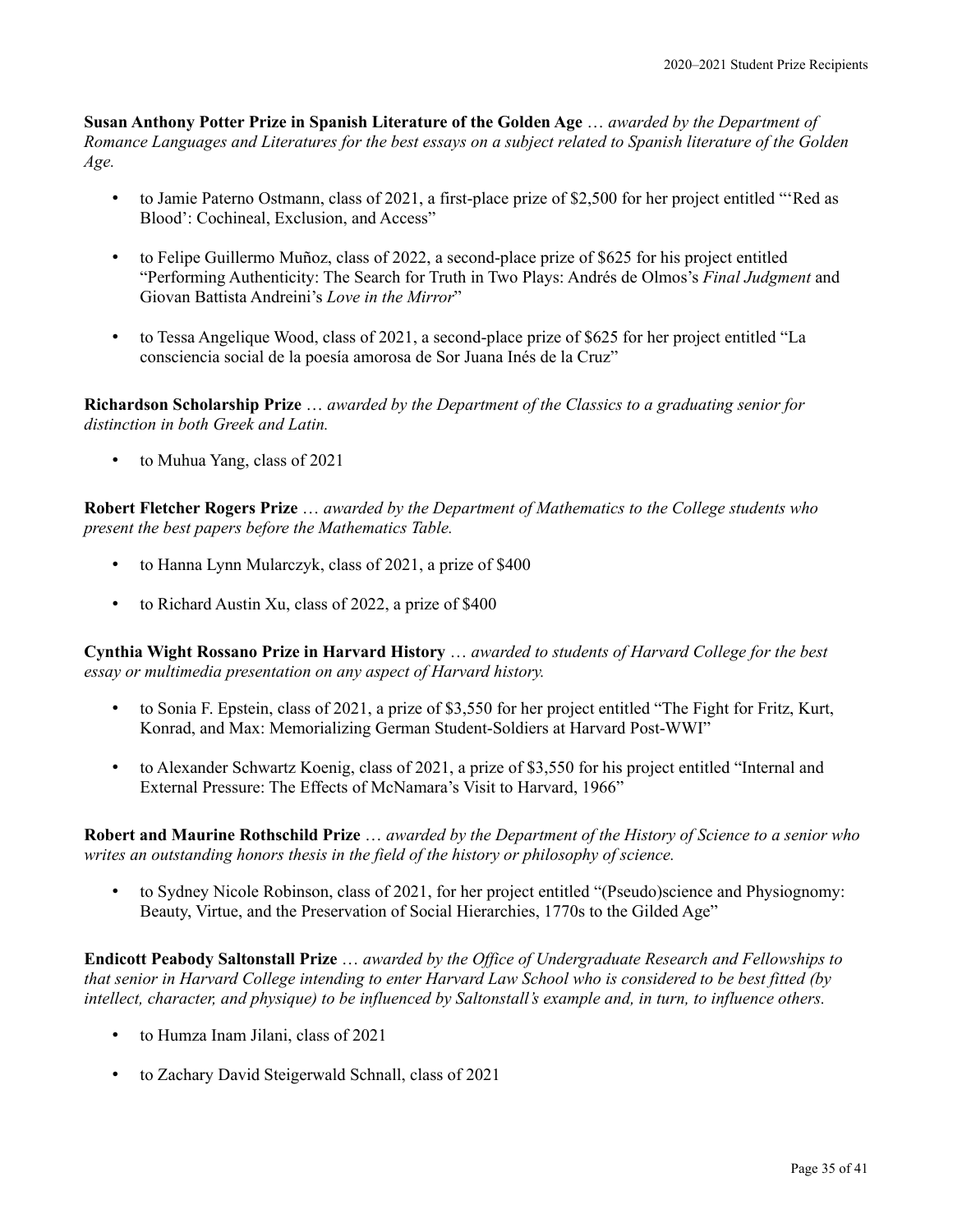**John Osbourne Sargent Prize for a Latin Translation** … *awarded by the Department of the Classics for the best metrical translation of a lyric poem of Horace.*

- to Julia Houser, class of 2021
- to Amy Huijie Lu, class of 2023

**Winthrop Sargent Prize** … *awarded by the Department of English for the best essay relating to Shakespeare or Shakespeare's work.*

• to Julia Houser, class of 2021, for her project entitled "The Ministering Angel: Finding Ophelia in Gerty MacDowell"

**Lisa Schnitzer Prize** … *awarded in memory of Lisa Schnitzer to a senior in Adams House who has given time and care for the benefit of others in the Cambridge-Boston community.*

• to Isaac Ash, class of 2021

**Carl Schurz Prize** … *awarded by the Department of Germanic Languages and Literatures to the freshman in German A who passes the highest examination in elementary German at the midyear examination.*

• to Shreya P. Nair, class of 2024, a prize of \$250

**Thomas Small Prizes** … *awarded by the Harvard Extension School to A.L.M. recipients with outstanding academic achievement and character.*

- to William John Camarda, A.L.M. '21, a prize of \$2,500
- to Todd Alan Moenster, A.L.M. '21, a prize of \$2,500

**Arthur Smithies Prize** … *to the student in Kirkland House who has contributed the most to House music and/or arts.*

• to Marcus M. Trenfield, class of 2021, a prize of \$200

**Smyth Thesis Prize** … *awarded by the Department of the Classics for the best undergraduate thesis in Greek.*

• to Jordan Bliss Perry, class of 2021

**George B. Sohier Prize** … *awarded in memory of George Brimmer Sohier, Class of 1852, for the best thesis containing approximately 10,000 words of text presented by a successful candidate for honors in English or in modern literature and in certain cases History and Literature.*

• to Cindy Hangqing Zhang, class of 2021, a prize of \$250 for her project entitled "In Search of Truth: Jealousy and the Violation of Privacy in Marcel Proust"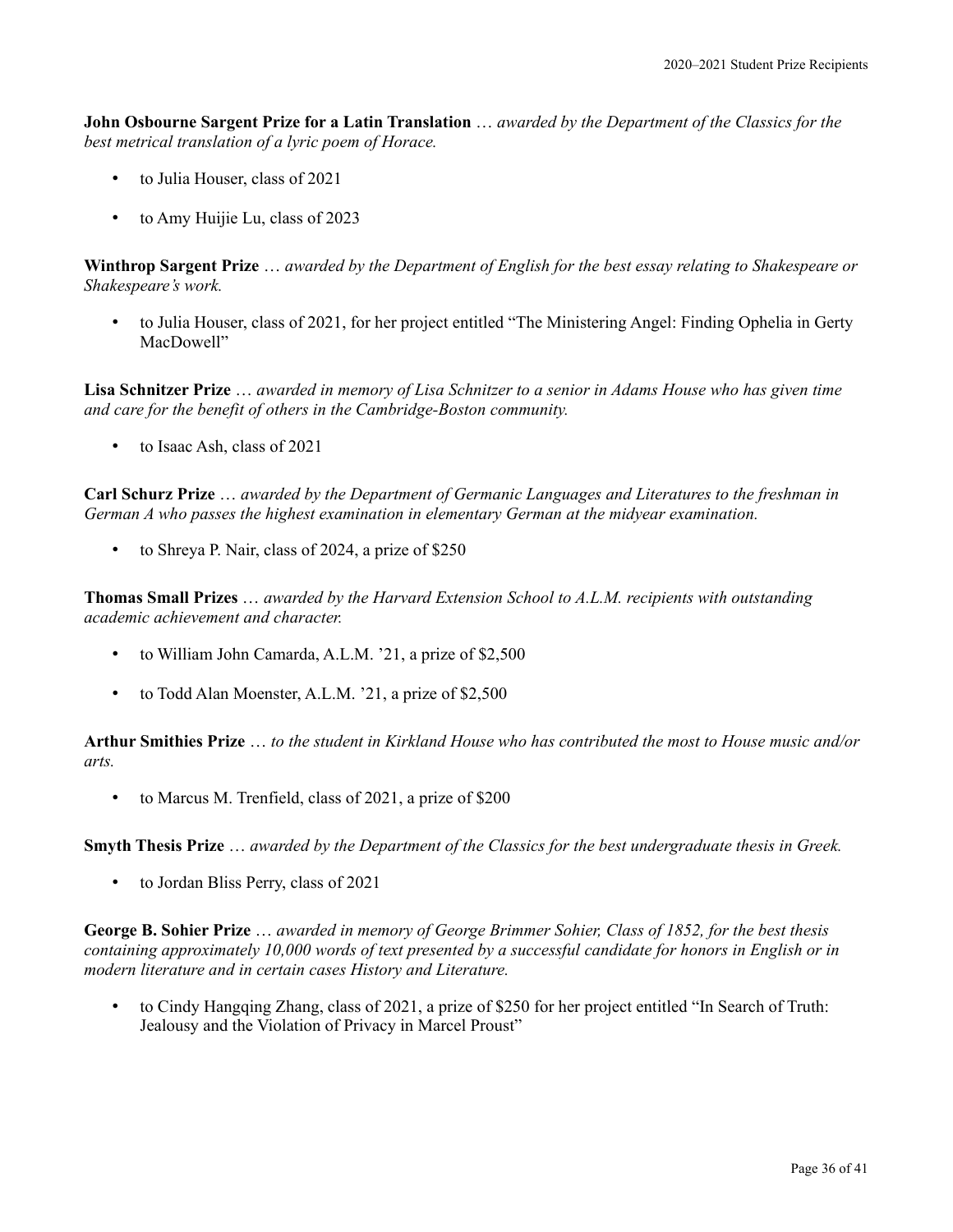**Barbara Miller Solomon Prize** … *awarded by the Committee on Degrees in History and Literature to a member of the senior class at Harvard College for an honors essay that is of high distinction.*

- to Ciara Brynn Hervás, class of 2021, for her project entitled "Seeing Beyond the Binary: The Photographic Construction of Queer Identity in Interwar Paris and Berlin"
- to Katherine Alosi Okumu, class of 2021, for her project entitled "Vast and Lonesome: Agrarian Activists and Reformers in the Twentieth-Century United States"

**Spirit of Kirkland House Award** … *to the senior in Kirkland House who best exemplifies the spirit of the House.*

• to Matthew Thomas, class of 2021

**Adelbert W. Sprague Prize** … *awarded by the Department of Music for the best orchestral composition.*

- to John Pax Mulligan, Ph.D. '21, a prize of \$1,250 for his project entitled "Where the Quiet Rests"
- to Sonja Mutic, G2, a prize of \$1,250 for her project entitled "*Kontakt*, for twelve amplified instruments and fixed media"

**Department of Statistics Prize** … *to the graduating senior concentrator who has the best overall performance (as indicated by coursework results and thesis) and who has contributed significantly to the department.*

• to Asher Max Spector, class of 2021, a prize of \$1,000

**Jack M. Stein Teaching Fellow Prize in Germanic Languages** … *awarded by the Department of Germanic Languages and Literatures to a teaching fellow who, in the judgment of a faculty committee visiting classes, conducts undergraduate sections with the highest measure of pedagogical skill, linguistic proficiency, enthusiasm, and commitment to students' learning and welfare.*

• to Rebecca Lynn Stewart, G4, a prize of \$1,000

**Zeph and Diana Stewart Prize** … *to the student in Lowell House who has contributed notably to the sense of community in the House, whether through personal qualities or through activities.*

- to Bridger Justis Gordon, class of 2022
- to Rachel Leigh Reynolds, class of 2022

**Louis B. Sudler Prize in the Arts** … *awarded by the Office for the Arts to the graduating senior with the most outstanding artistic talent and achievement in the composition or performance of music, drama, dance, or the visual arts.*

- to Joy Brianna Nesbitt, class of 2021, a prize of \$1,000
- to Eli Zuzovsky, class of 2021, a prize of \$1,000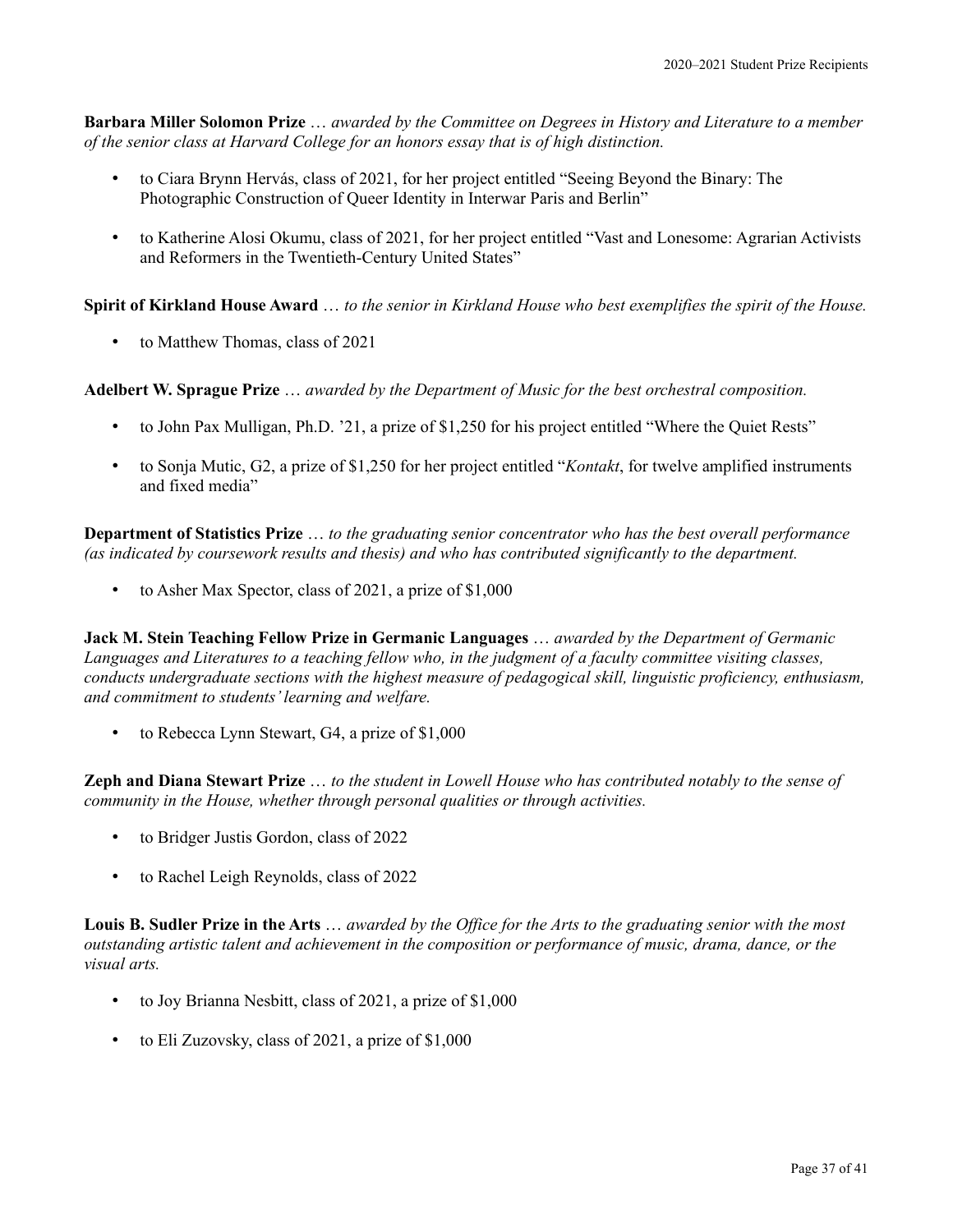**Charles Sumner Prize** … *awarded by the Department of Government for the best dissertation from the legal, political, historical, economic, social, or ethnic approach, dealing with any means or measures tending toward the prevention of war and the establishment of universal peace.*

- to Brendan John McElroy, Ph.D. '20, for his project entitled "Essays on the Federal Judicial Hierarchy"
- to Albert H. Rivero, Ph.D. '21, for his project entitled "Peasants and Parliaments: Agrarian Reform in Eighteenth-Century Europe"

**Alan Symonds Award** … *awarded by the Office for the Arts to recognize a Harvard student active in the technical or production aspects of theater who mentored students new to technical theater, helping them to grow and learn.*

• to Jonathan Castillo, class of 2021, a prize of \$500

**Taliesin Prize for Distinction in the Art of Learning** … *awarded by the Division of Arts and Humanities to three graduating seniors who best exhibit a spirit of intellectual adventure in their curricular paths as Harvard undergraduates.*

- to Jaspreet Kaur, class of 2021, a prize of \$500
- to Audrey Elizabeth Pettner, class of 2021, a prize of \$500
- to Andrew Yuechen Rao, class of 2021, a prize of \$500

**Benjamin Teel Memorial Prize** … *to a senior in Adams House who has served the House with the same generous, gentle, and happy spirit as Benjamin Teel.*

• to Injil Muhammad, class of 2021

**Alexis de Tocqueville Prizes in Social Studies** … *to the graduating seniors in the Social Studies program who have written the senior essays of highest distinction.*

- to Emily Markowitz, class of 2021, a prize of \$500 for her project entitled "Hate the Players or Hate the Game? Process Innovation in Western Europe"
- to Justin Patrick Schwartz McMahan, class of 2021, a prize of \$500 for his project entitled "We Are Not a Monolith: Black Conservatism, Crime, and the Carceral State in America"

**Robert N. Toppan Prize** … *awarded by the Department of Government for the best essay or dissertation upon a subject of political science.*

• to David Lowry Pressly, Ph.D. '20, for his project entitled "Being Accountable: Privacy, Self, and Society"

**Joan Gray Untermyer Poetry Prize** … *awarded by the Department of English for the best original poem or group of poems by an undergraduate.*

• to Sarah Ellen O'Keeffe, class of 2021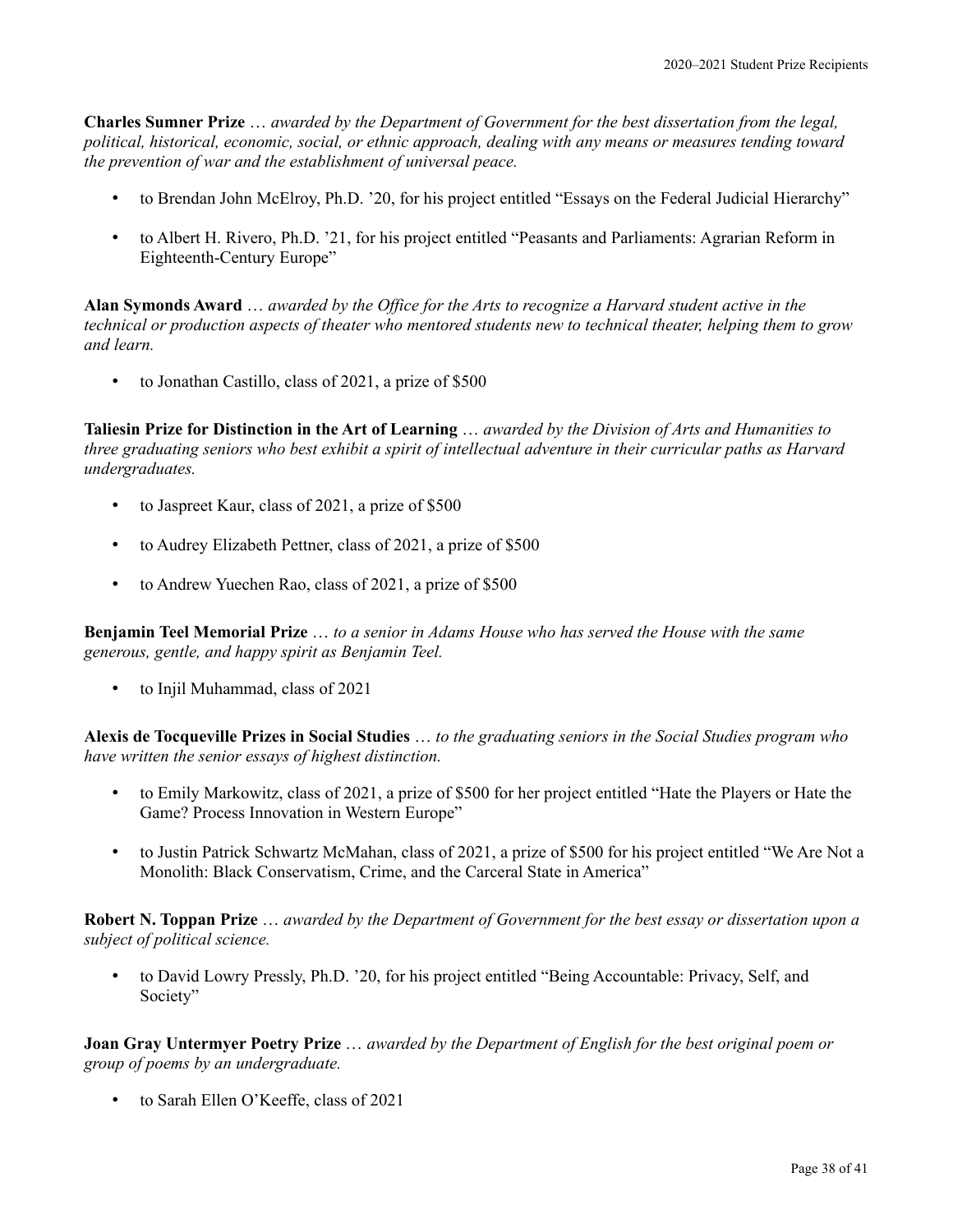**Judith Vichniac Thesis Prize in Social Studies** … *awarded for the best senior thesis in Social Studies on a country or countries in the European Union.*

• to Emily Markowitz, class of 2021, a prize of \$500 for her project entitled "Hate the Players or Hate the Game? Process Innovation in Western Europe"

**Visiting Committee Prize for Undergraduate Book Collecting** … *awarded by the Board of Overseers' Committee to Visit the Harvard University Library to recognize and to encourage the intelligent formation of personal libraries by undergraduates in Harvard College.*

- to Devonne D. Pitts, class of 2021, a first-place prize of \$3,000 for her project entitled "Reading Plays to Write Plays: A Collection of Black Dramatic Writing"
- to Ruva Chigwedere, class of 2021, a second-place prize of \$1,500 for her project entitled "Ubuntu: A Look at the Women Who Raised Me"
- to Nosakhare Praise Lawani, class of 2024, a third-place prize of \$750 for his project entitled "A Foreign Nostalgia: Collecting Greek and Latin Texts in the Twenty-First Century"
- to Avril Saavedra, class of 2021, a third-place prize of \$750 for her project entitled "Searching for Peri Rossi in the World"

**Esther Sellholm Walz Prize** … *awarded by the Department of Germanic Languages and Literatures for the best paper or essay by a graduate student pursuing studies in German or Scandinavian language with the intention of entering the teaching field.*

• to Therese Elisabeth Shire, G2, a prize of \$1,000 for her project entitled "'Dann ich wollte es verzwicken und nicht so grob nennen': Subversives Sprachspiel und Gesellschaftskritik—Funktion und Handhabung sexueller Metaphorik in Grimmelshausens *Courasche*"

**Philippe Wamba Prize** … *awarded by the Department of African and African American Studies for the best senior thesis in African Studies.*

• to Ruva Chigwedere, class of 2021, a prize of \$1,000 for her project entitled "For Daughters of Ezili; or, How to Be a Black Girl and Find Love and Survive 101"

**Philip Washburn Prize** … *for the best thesis, of sufficient merit, on a historical subject presented by a successful candidate for the bachelor's degree with honors in the Department of History.*

- to Koji Alec Everard, class of 2021, a prize of \$2,000 for his project entitled "The Political Ecology of Sugar: Beet Agriculture and the Limits of State Power in Interwar Hokkaido"
- to Frances Hisgen, class of 2021, a prize of \$2,000 for her project entitled "'We Don't Know What to Do with the Likes of You': Racializing Britishness during the Civilian Evacuation of Hong Kong, 1939– 1941"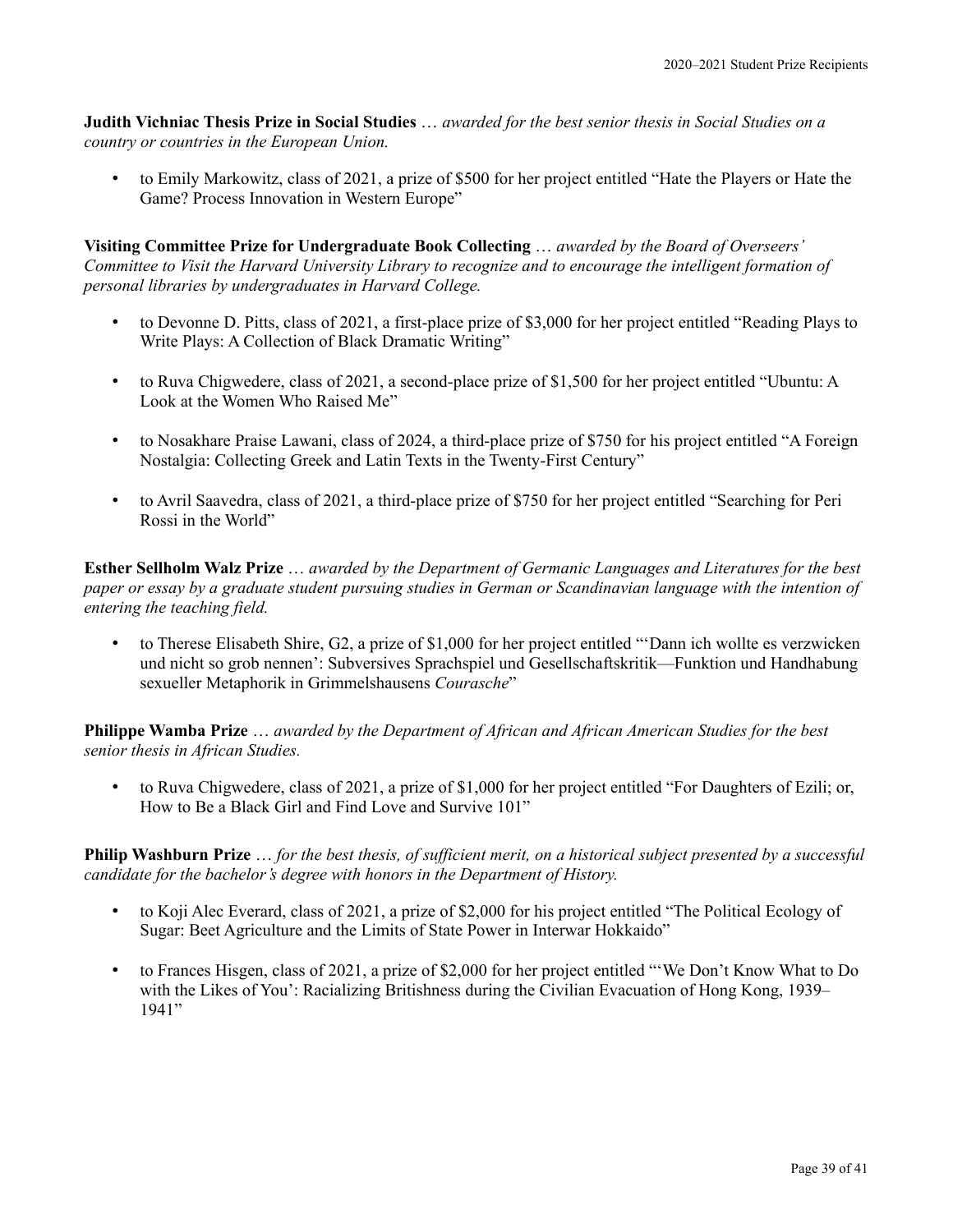**Selma and Lewis H. Weinstein Prize in Jewish Studies** … *awarded by the Center for Jewish Studies for the best undergraduate essay in Jewish Studies.*

- to Hannah Mae Miller, class of 2022, a first-place prize of \$2,000 for her project entitled "Each for All and All for Each: The Philadelphia Shirtwaist Strike of 1909"
- to Joshua Philipp Moriarty, class of 2021, a first-place prize of \$2,000 for his project entitled "Kafka's *Beit Din*: Halakhic Authority and the Mutual Impossibility of Identity in *The Trial*"
- to Eli Zuzovsky, class of 2021, a second-place prize of \$1,000 for his project entitled "Mazel Tov (or the Day I Became a Man)"

**Barrett Wendell Sophomore Essay Prize** … *awarded by the Committee on Degrees in History and Literature to the winner of the sophomore essay contest.*

• to Nikhil Dharmaraj, class of 2023, for his project entitled "Casteing the Middleman Minority: South Asians in Bahadur Tejani's *Day after Tomorrow*"

**Jacob Wendell Scholarship Prize (Wendell Prize)** … *awarded in the spring term of the sophomore year to the student who is judged by a faculty committee to be the most promising and broad-ranging scholar in his or her class on the basis of the freshman year record and a formal application.*

• to Fiker Negash, class of 2023, a prize of \$21,000

**David A. Wells Prize in Economics** … *awarded by the Department of Economics for the best publishable work, embodying the results of original investigation, written by a senior in Harvard College or a graduate student.*

• to Peter David Maxted, Ph.D. '21

**Clifton Lincoln and Irene Bias West Prize** … *to the senior concentrating in African and African American Studies who has displayed the best overall performance, as indicated by thesis and GPA.*

• to Keturah Jeanene Gadson, class of 2021, a prize of \$500

**B. J. Whiting Book Prize** … *to the senior in Lowell House who adds wit and charm to the House, shows loyalty to the House, and makes it a desirable place for interaction.*

- to Alison Joette Crump, class of 2021
- to London Lowmanstone, class of 2021
- to Wassim Marrakchi, class of 2021

**John H. Williams Prize** … *awarded annually by the Department of Economics to a* summa *honors senior graduating with the best overall record.*

• to Manuel Abecasis, class of 2021